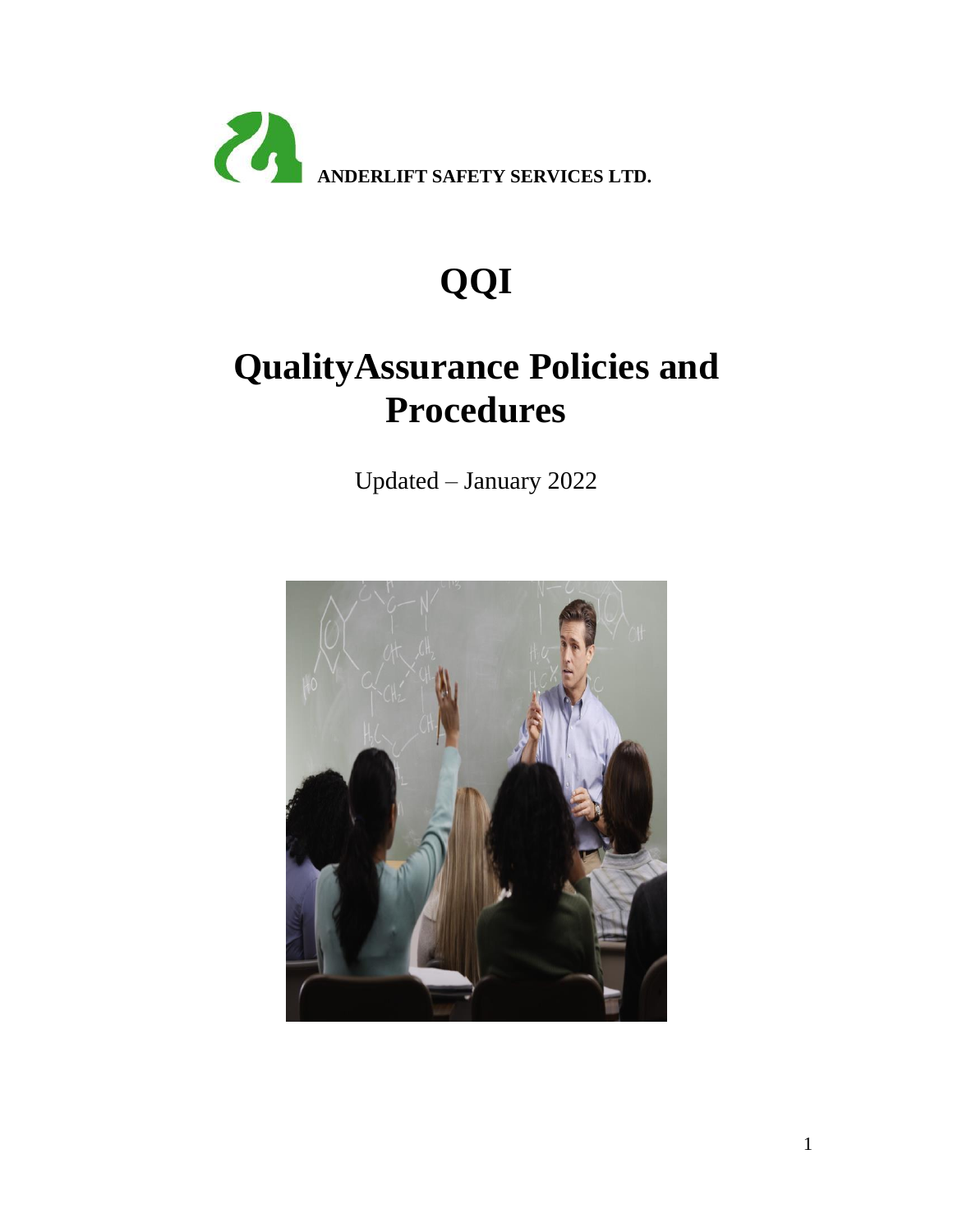# **TABLE OF CONTENTS**

| <b>PAGE</b> |
|-------------|
|             |

| $0.0\,$ | Background and Introduction                      | 3  |
|---------|--------------------------------------------------|----|
| 1.0     | Governance and Management of Quality             | 5  |
| 2.0     | Documented Approach to Quality Assurance         | 11 |
| 3.0     | Programmes of Education and Training             | 20 |
| 4.0     | Staff Recruitment, Management & Development      | 26 |
| 5.0     | Teaching and Learning                            | 33 |
| 6.0     | <b>Assessment of Learners</b>                    | 39 |
| 7.0     | <b>Support for Learners</b>                      | 42 |
| 8.0     | <b>Information and Data Management</b>           | 42 |
| 9.0     | Public Information and Communication             | 47 |
| 10.0    | Other parties involved in Education and Training | 49 |
| 11.0    | Self - Evaluation, Monitoring and Review         | 50 |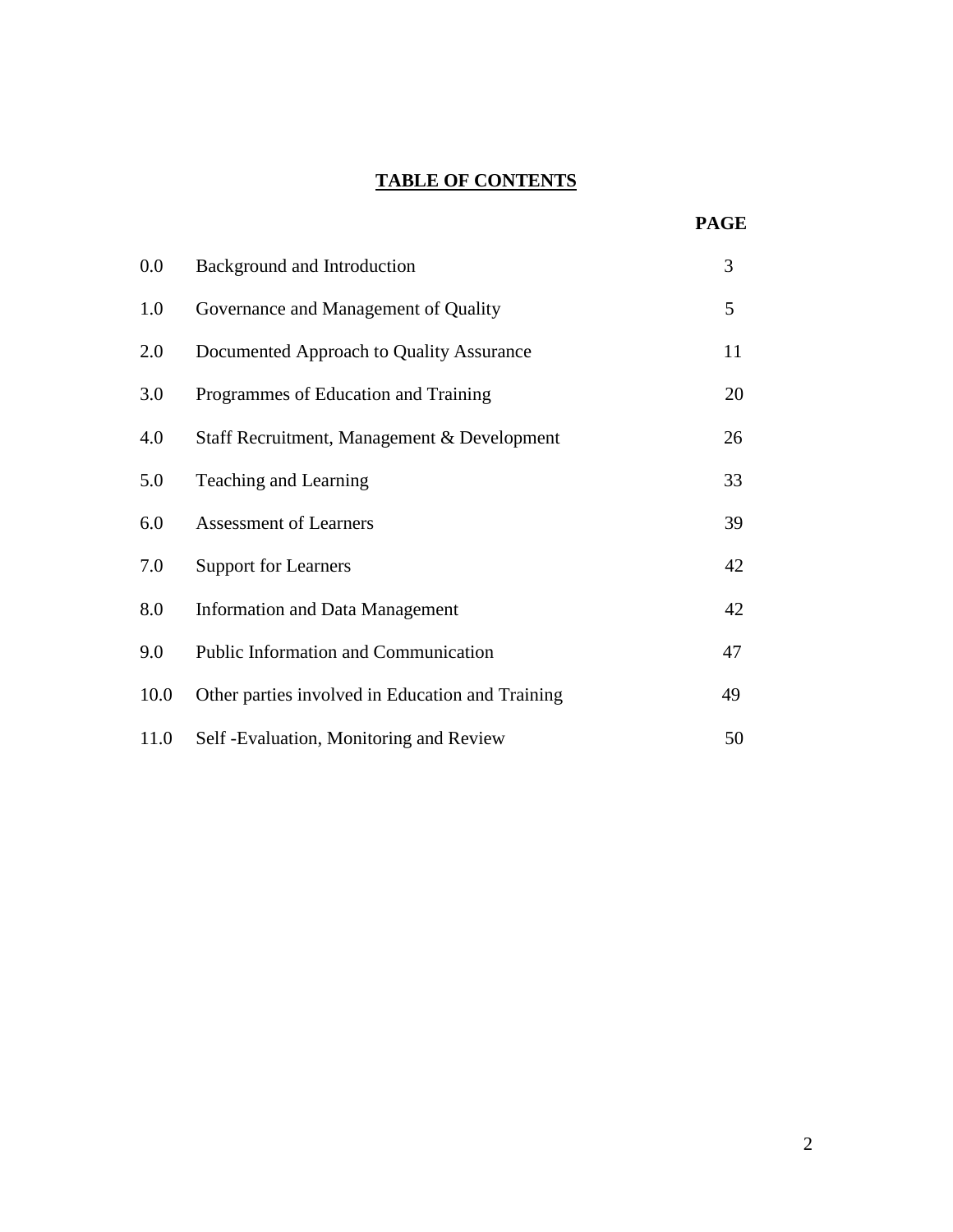# **Background & Introduction**

Anderlift Safety Services Ltd. (hearafter referred to within this document as Anderlift Safety Services) was founded in November 2002. The company has become a highly regarded provider of Health and Safety Training and Consultancy to leading organisations in Irish industry and across the public sector.

We have been providing Quality Assured Health and Safety Training since our first agreement with Fetac in 2006, leading to our current relationship with QQI.

Anderlift place a strong emphasis on a learner centred approach to the delivery of our training programmes. We ensure that our training staff hold the professional qualifications and practical skills necessary to deliver effective and relevant training on all QQI programmes offered by our company.

In terms of Quality Assurance and our relationship with QQI, Anderlift Safety Services is committed to providing and maintaining a high level of quality assurance in the administration, delivery, assessment and evaluation of our validated programmes. We aim to ensure a high level of quality assurance in the following specific areas:

- Governance and Management of Quality
- Documented Approach to Quality Assurance
- Programmes of Education and Training
- Staff Recruitment, Management & Development
- Teaching and Learning
- Assessment of Learners
- Support for Learners
- Information and Data Management
- Public Information and Communication
- Other parties involved in Education and Training
- Self -Evaluation, Monitoring and Review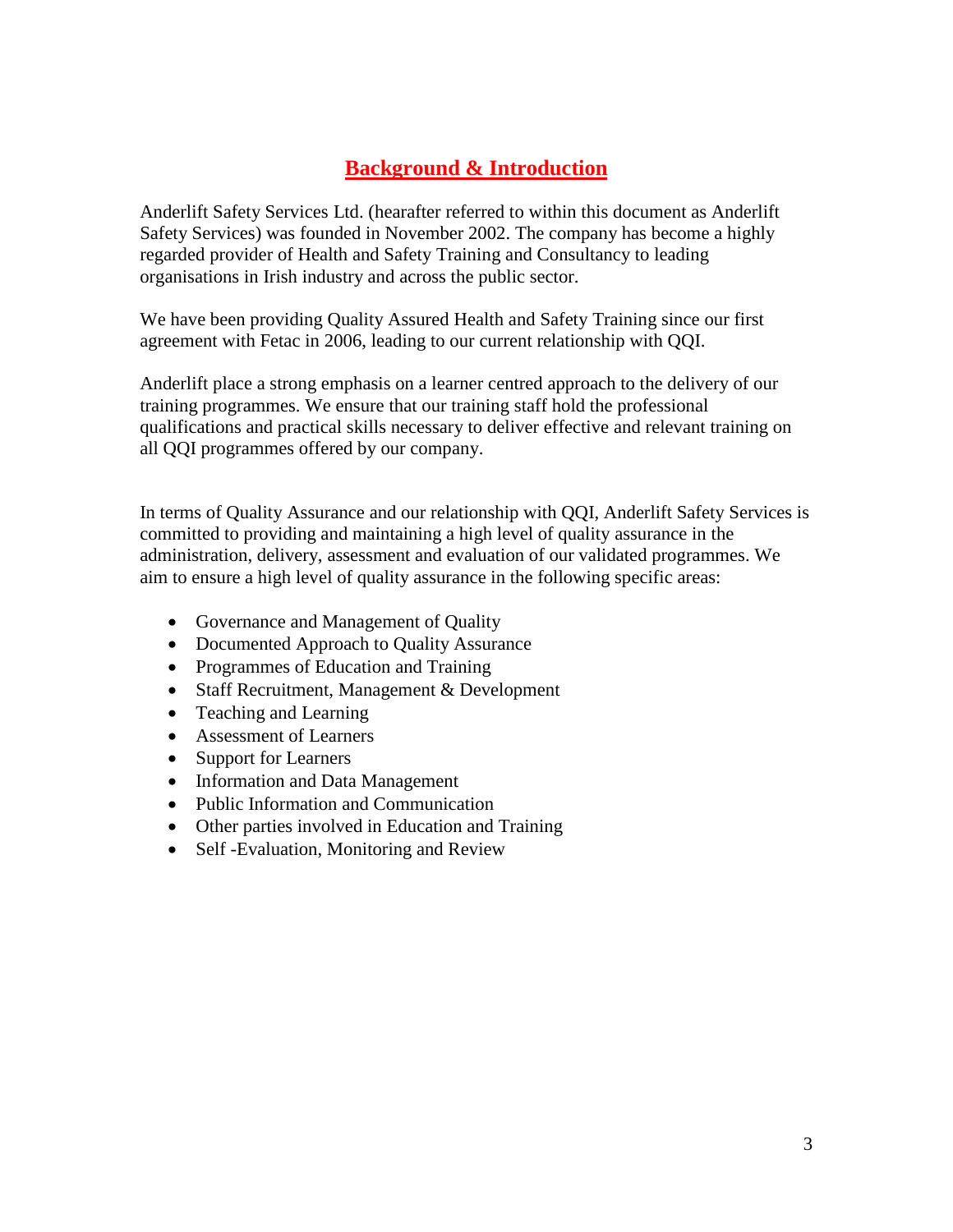# **1.0 Governance and Management of Quality**

## **Mission Statement**

"Anderlift Safety Services aim to provide a high quality health and safety training service to clients in industry, public service bodies and to the general public. The quality and relevance of our training provision begins with an understanding of the needs our learners, based on good communication with prospective course participants, clients, industry bodies, community based groups and interested members of the public.

We work in the knowledge that our current and future viability will be secured by ensuring that our learners are fully satisfied with the design, content and delivery of our training programmes. We strive to ensure that learners gain both practical workplace benefit and personal enrichment from participating on our programmes. Anderlift will also ensure that our qualified, skilled and experienced staff are committed to continuous professional development."

# **Quality Statement**

In relation to the delivery of programmes leading to QQI awards, Anderlift Safety Services are committed to maintaining a strong quality system in relation to the Design, Planning, Delivery, Assessment, Evaluation and Review of all programmes. We are committed to ensuring that the Quality Assurance Guidelines and Criteria for Independent/ Private Providers are understood, implemented and effectively monitored within our training organisation and across all of our QQI training activities.

# **1.1 Governance and Management of Quality**

#### **Context**

Anderlift Safety Services can be considered as a relatively small provider, involved in the delivery of four short programmes leading to QQI awards at Level 5 and Level 6 of the National Framework of Awards. None of our programmes exceed five days in duration.

Each programme delivered caters for a maximum of ten participants. We have a core staff of nine full – time employees, which includes five full time training staff. Our QQI programmes are always staffed by this full-time trainer group. Separately we use up to ten contracted staff for delivery of other mainstream training programmes, which do not lead to QQI Certification. There are no collaborative arrangements in place with other providers. All staff involved in our QQI training provision have the academic and industry qualifications, practical skills and experience required to effectively deliver our specific programme modules to learners. Programme design, planning, delivery and assessment is overseen by our Training and Quality Assurance Manager, who has over twenty years of industry experience in the role. Our Governance structure includes a Board of Directors, Academic Council and our Management Committee.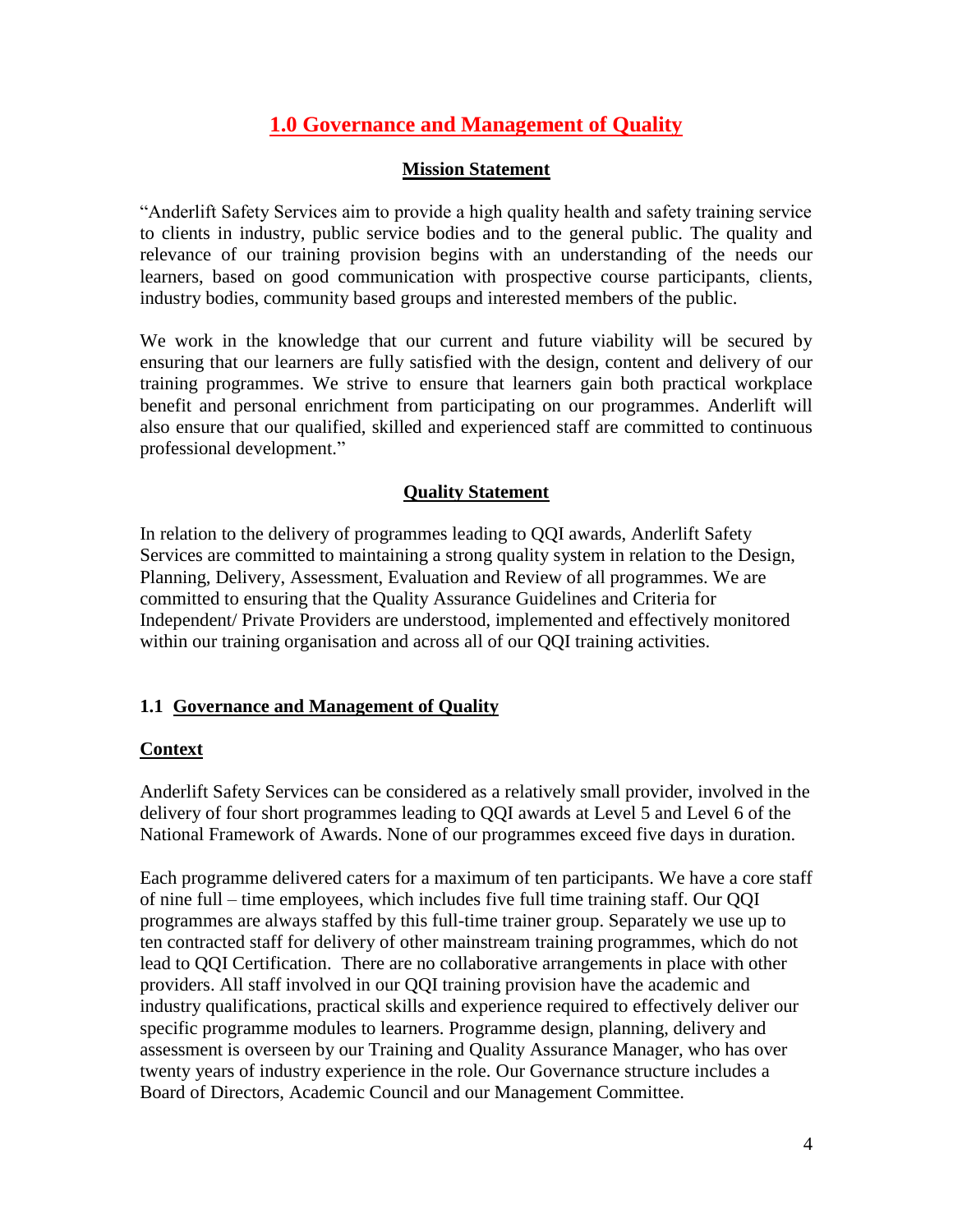# **2.0 Documented Approach to Quality Assurance**

# **2.1 Documented Policies and Procedures**

Anderlift Safety Services have developed a set of documented policies and procedures in relation to specific areas of our training provision. The policies and procedures are informed by QQI quality assurance guidelines and are fit for purpose within the provider context. (i.e. Small provider delivering a limited range of short programmes leading to QQI awards)

The procedures involve a role for all stakeholders, facilitate diversity and promote a quality culture where continuous improvement and development for the provider and learners is enabled. The policies and procedures set out below are reviewed to reflect QQI requirements and any legislative changes that may occur within our scope of provision.

# **2.2 A Comprehensive System**

Quality Assurance within Anderlift Safety Services is designed to be comprehensive, from programme design, through the learner information and access stage, to programme delivery, assessment of the learners, results approval and ending with programme evaluation, improvement planning and implementation. All of these processes occur within the context of Anderlift being a provider with focus on a limited number of key (and commercially important) short programmes that we strive to offer at a very high standard to learners.

# **2.3. Policy and Procedure for Consideration of Risk**

# **Policy for Consideration of Risk**

Anderlift Safety Services understand the need to protect learners against risk to participation on programmes. Due to the nature of our programme provision to learners (i.e. the provision of a limited number of courses of no longer than 5 days in duration) it is felt that learners are generally well protected against potential difficulties arising (risk) from participation on programmes.

Areas of potential risk include but may not be confined strictly to:

- 1. Client Company experiencing business or financial difficulty that might lead to disruption of learner participation.
- 2. Anderlift experiencing business, financial, staffing or logistics difficulties that might impinge on successful running of programme.
- 3. Individual Learner circumstances.
- 4. External factors such as Cyber-attack or IT systems failure due to connectivity issues.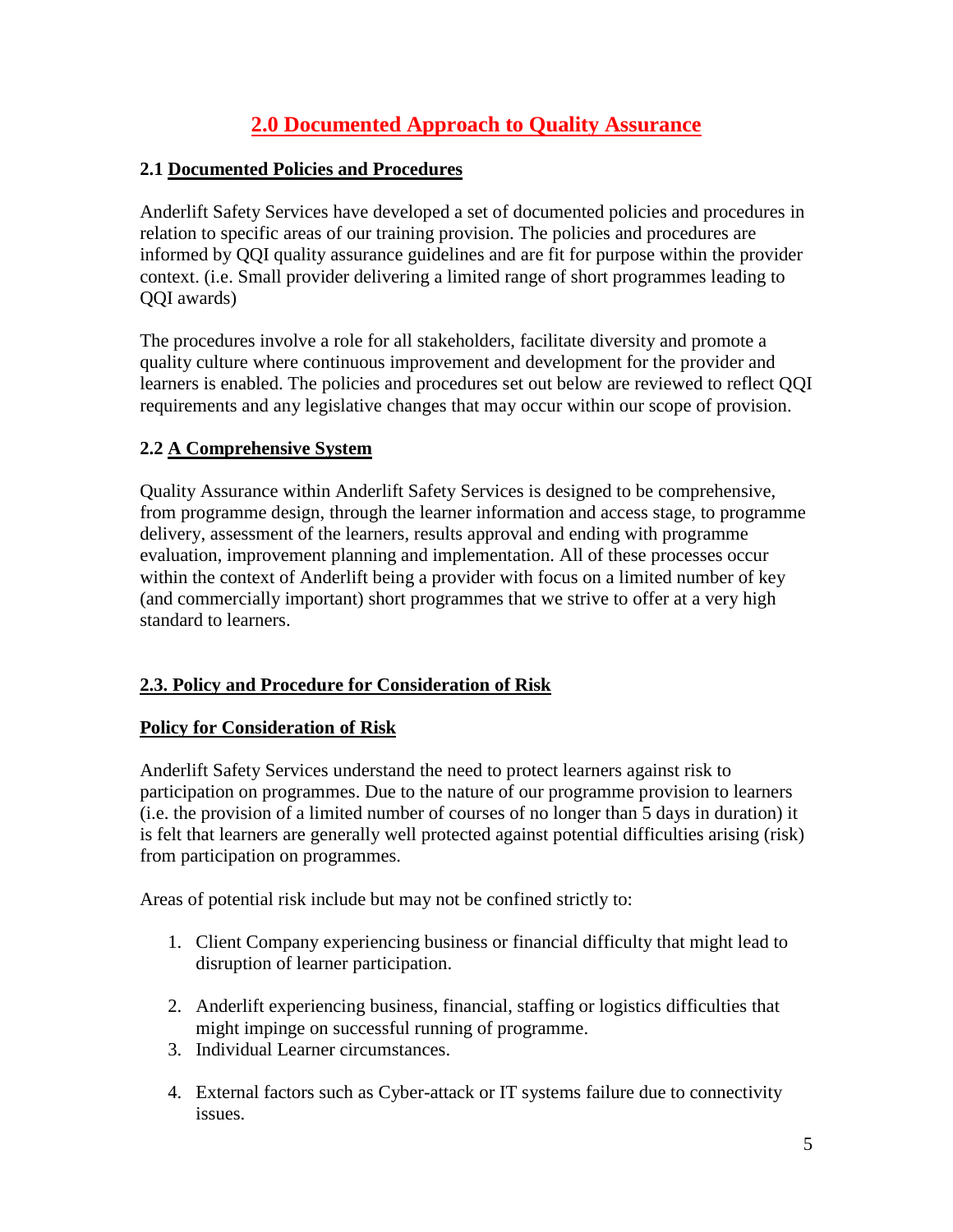#### **Procedure for Consideration of Risk**

- 1. Management Committee meet Quarterly and Consideration of Risk is an Agenda Item. (Appendix A- )
- 2. Anderlift Safety Services apply a recognised Risk Assessment Matrix to evaluate potential risks and have developed a comprehensive Risk Register, (Appendix N- Separate Document- Page 95 of QA Manual) in addition to specific consideration of Risk within the Company Safety Statement.
- 3. The Risk Rating Matrix considers the likelihood of Risk occurring, multiplied by the consequences of the event, should it occur.
- 4. This methodology is applied across our programme provision from a business, financial, facilities, IT, administrative and programme delivery perspective.

### **Risk Matrix**

| <b>Risk Index</b><br>Probability that adverse event will occur |                               |  |  |
|----------------------------------------------------------------|-------------------------------|--|--|
| <b>Probability Index</b>                                       | <b>Descriptive Phrase</b>     |  |  |
|                                                                | Very Unlikely                 |  |  |
| $\overline{2}$                                                 | Unlikely but Possible         |  |  |
| 3                                                              | Possible                      |  |  |
| 4                                                              | Likely to Occur               |  |  |
| 5<br><b>Almost Certain to Occur</b>                            |                               |  |  |
| <b>Consequence of Occurrence</b>                               |                               |  |  |
| <b>Consequence Index</b>                                       | <b>Descriptive Phrase</b>     |  |  |
| 1                                                              | Little or no negative outcome |  |  |
| 2                                                              | <b>Minor Outcome</b>          |  |  |
| 3                                                              | <b>Moderate Outcome</b>       |  |  |
| 4                                                              | <b>Serious Outcome</b>        |  |  |
| 5                                                              | Major/Extreme Outcome         |  |  |

**1-6 Low Risk 7-11 Medium Risk 12-15 High Risk 16-25 Very High Risk**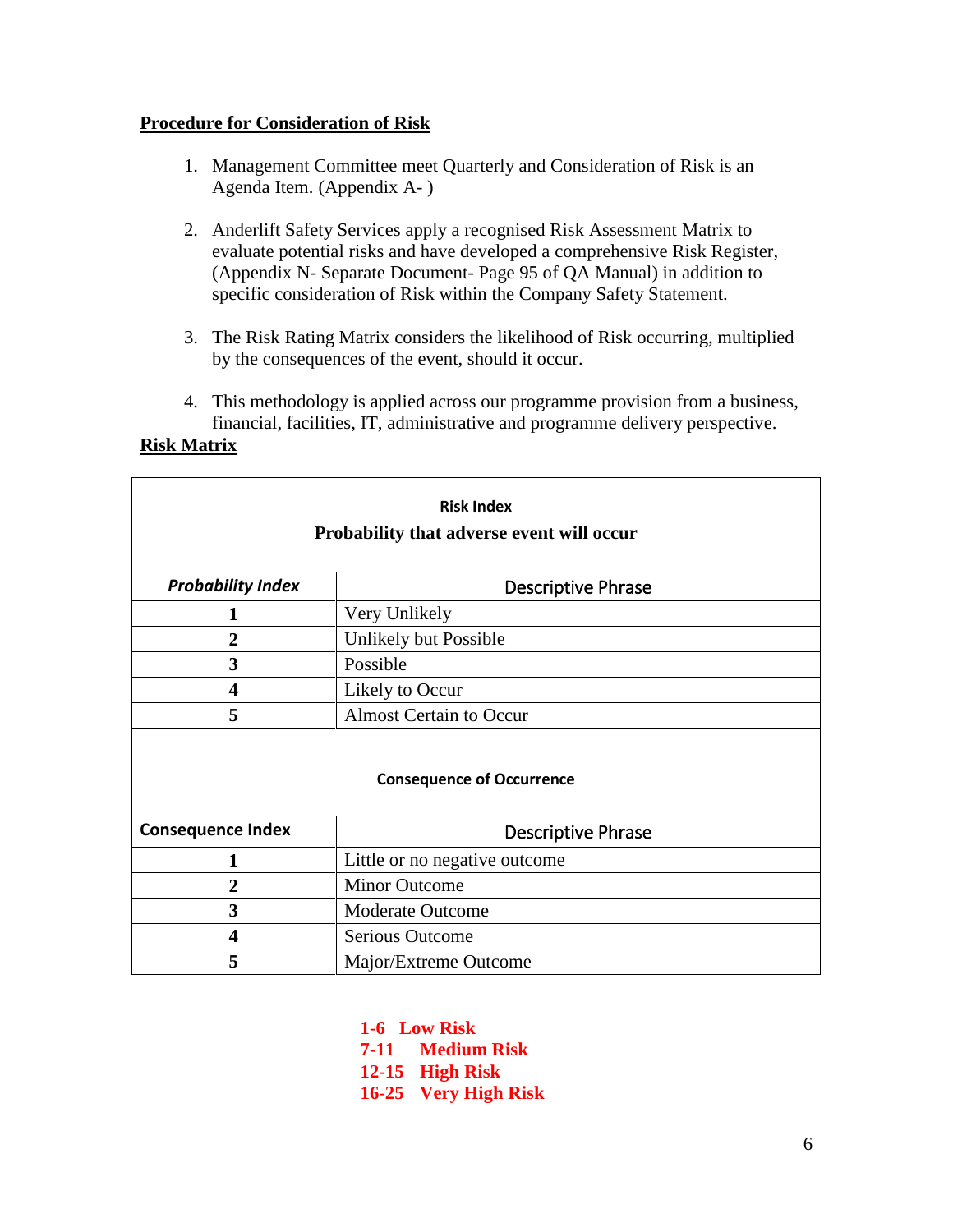- **5.** In general terms, Risk is best managed if it can be avoided by organisational and good planning measures. Risk can be reduced by ensuring that adequate controls are in place, including the following at points 6-10.
- 6. In terms of capacity, Anderlift Safety Services has the resources, in terms of suitably qualified staff, facilities and materials to conduct all programmes effectively. Anderlift have invested substantially to ensure comprehensive IT facilities and support, to include external consultancy and expertise, on a contract basis.
- 7. Our internal teaching and administrative systems effectively manage information relating to learner access and participation on programmes, as well as effectively managing learner assessment, results approval and certification processes.
- 8. Anderlift verifiable financial stability over a substantial period (almost twenty years) is also a supporting factor in the consideration and mitigation of any potential risk.
- 9. Review of control measures occurs at quarterly management committee meetings.

# **Responsibility**

General Manager and Quality Assurance Manager

#### **Evidence**

Minutes of Quarterly Management Meeting Minutes where Risk Issues arise.

**Monitoring**: Quarterly at Management Committee meeting stage.

| Revision-1 | Date-April 2020                   | Approved by: | <b>Management Committee</b><br>Academic Council |
|------------|-----------------------------------|--------------|-------------------------------------------------|
|            | Revision -2 Date $-26$ April 2021 | Approved by: | <b>Management Committee</b><br>Academic Council |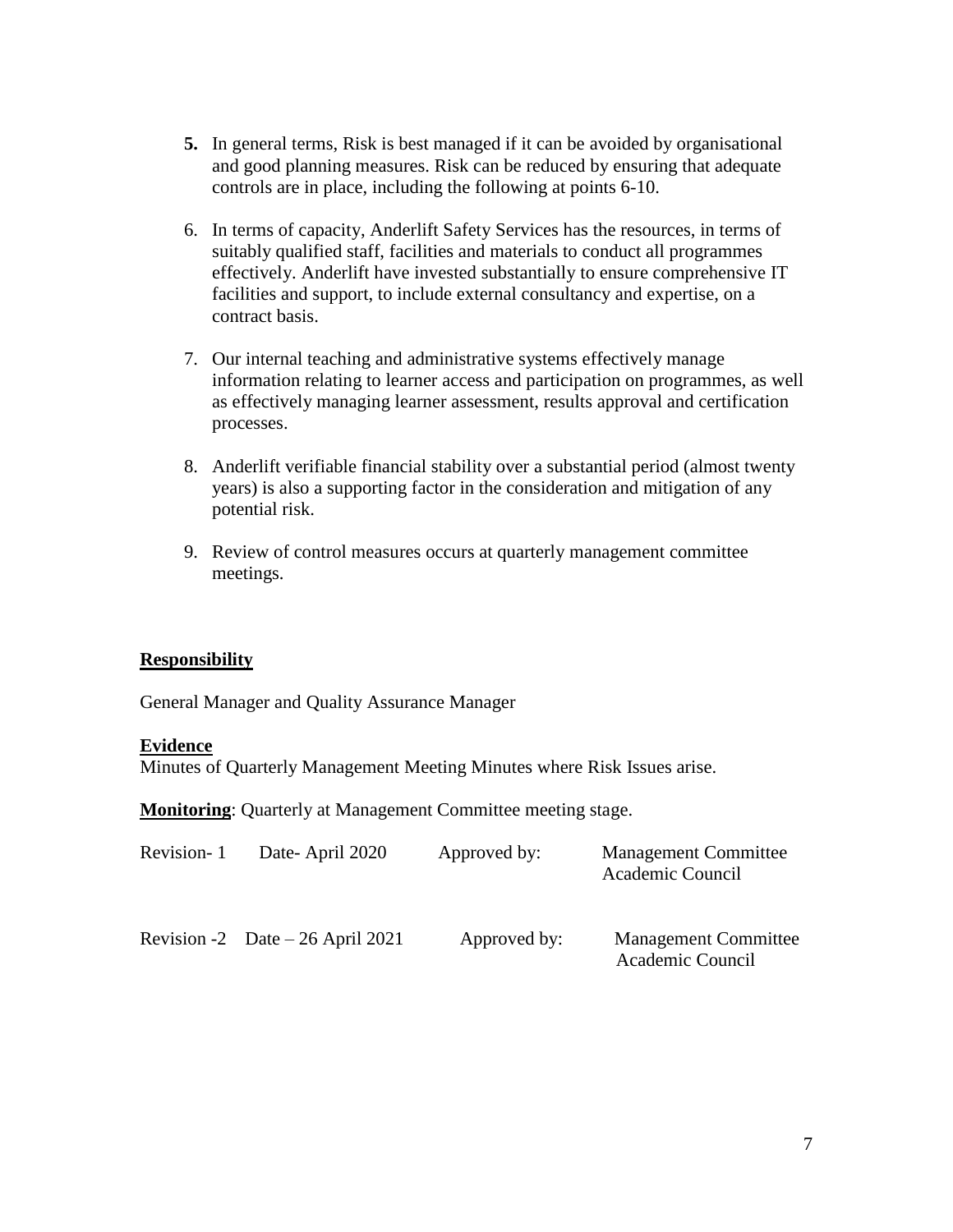# **2.4 Policy and Procedure for Review of Quality Assurance Procedures**

## **Policy for Ongoing Review of Quality Assurance Framework**

- 1. Anderlift Safety Services understand the importance of maintaining quality assurance policies and procedures that are effective, fit for purpose, learner centred and in line with current QQI and other regulatory requirements.
- 2. To ensure that effective review takes place, the Quality Assurance and Training Manger, with assistance as required from the General Manager and Tutor staff, will lead the review process on an annual basis. Findings will be reported and discussed at Management Committee level.
- 3. Where a change is deemed necessary to a specific Quality Assurance policy or procedure, this change will be discussed and agreed at management committee level before being progressed to Academic Council for final approval- or further consideration prior to approval.

# **Procedure for Ongoing Review of Quality Assurance Framework**

- 1. The Quality Assurance Manager will draw up a specific schedule, including timelines, where each policy and procedure on our framework agreement will be reviewed annually. Individual Tutors will be assigned responsibility for review of procedures that fall within their competence and they will report back to the Training Manager to discuss and review, as appropriate.
- 2. The review of each policy and relevant procedure will take into account:
	- Changes to Legislation, Accreditation or Updated Information made available from statutory sources.
	- Matters arising from Internal Verification/External Authentication and Results Approval process.
	- Issues raised by staff or learners that requires a review of a specific policy or procedure.
- 3. In relation to each policy and procedure under review the criteria applied will also include:
	- The extent to which the policy and procedure under review is being implemented in practice and whether any change is required in how the policy is constructed or written.
	- Evaluation of relevance of the policy/procedure and consideration of potential improvements to the policy or procedure, as necessary.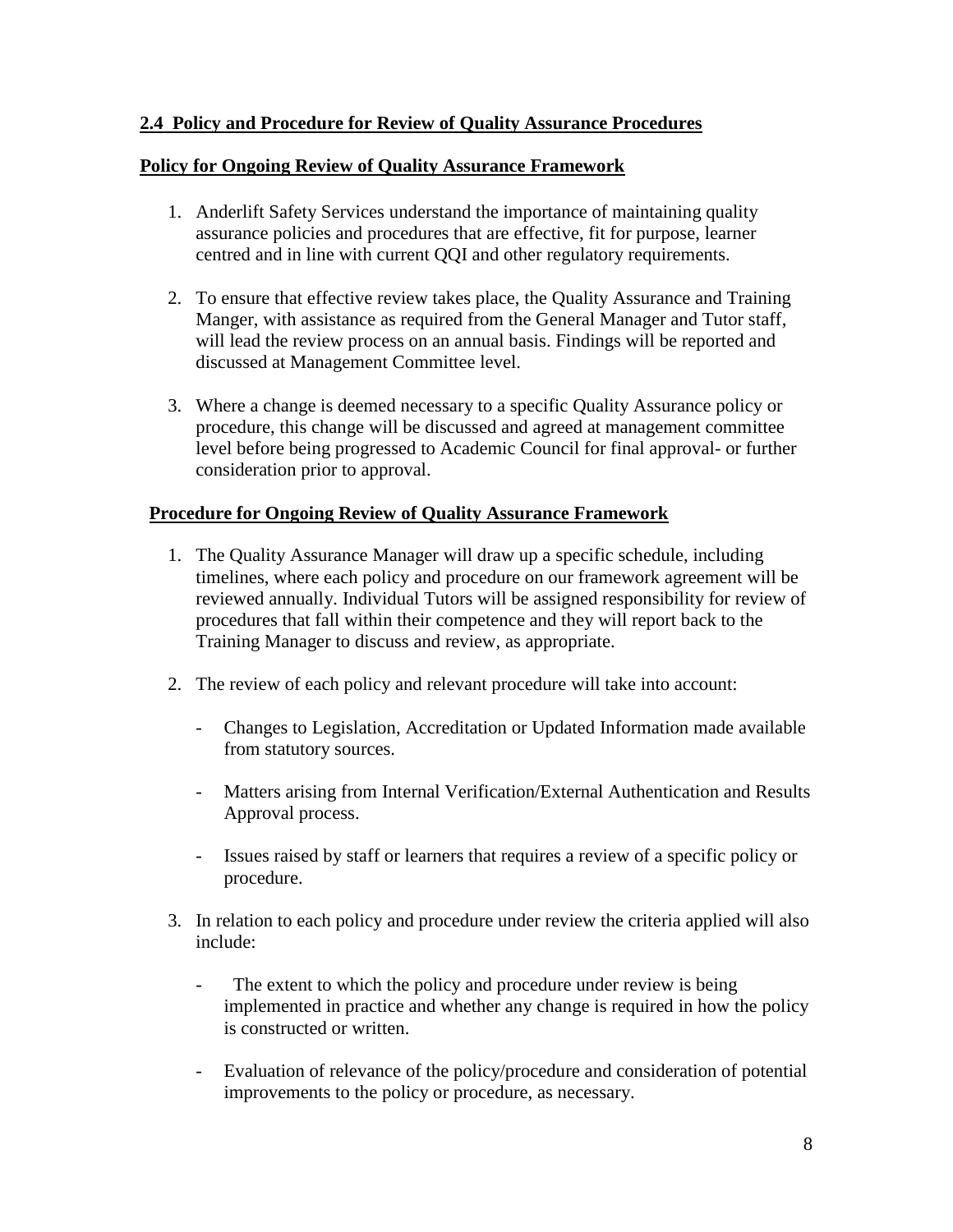- 4. Proposed changes will be discussed and agreed at quarterly management review meetings and progressed to Academic Council for further consideration and approval.
- 5. The Academic Council may, as deemed appropriate, query and demand further clarification/discussion on any proposed policy or procedure change presented to them.

Revision- 2 Date- November 2021 Approved by: Management Committee Academic Council

# **2.5 Policy and Procedure for Document Control System**

#### **Policy for Document Control**

- 1. Anderlift Safety Services are committed to maintaining an effective document control system relating to all of our training activities and operations. Ownership and responsibility for document control arising from our operations will be allocated to individual staff members and overseen by our General Manager and Senior Systems Administrator.
- 2. All staff members (in particular tutor staff) will ensure that agreed documentation only is used in the administration and delivery of programmes. Tutors will return all completed documentation to our senior systems administrator on completion of each programme, observing confidentiality and security arrangements, as specified.

#### **Procedure for Document Control**

- 1. The General Manager, with the assistance of the Senior Systems Administrator, will draw up a full listing of required documents, based on our policies and procedures and on our administrative requirements for enrolling and engaging with learners at all stages of programme delivery.
- 2. The General Manager will approve all documents for use and indication of approval date and version number will be entered on all documents used.
- 3. The Senior Systems administrator will ensure that only current document versions are in circulation, using a master computerised listing for reference. Hard copies of documents used by tutors and learners are managed centrally within specific course folders and administration files.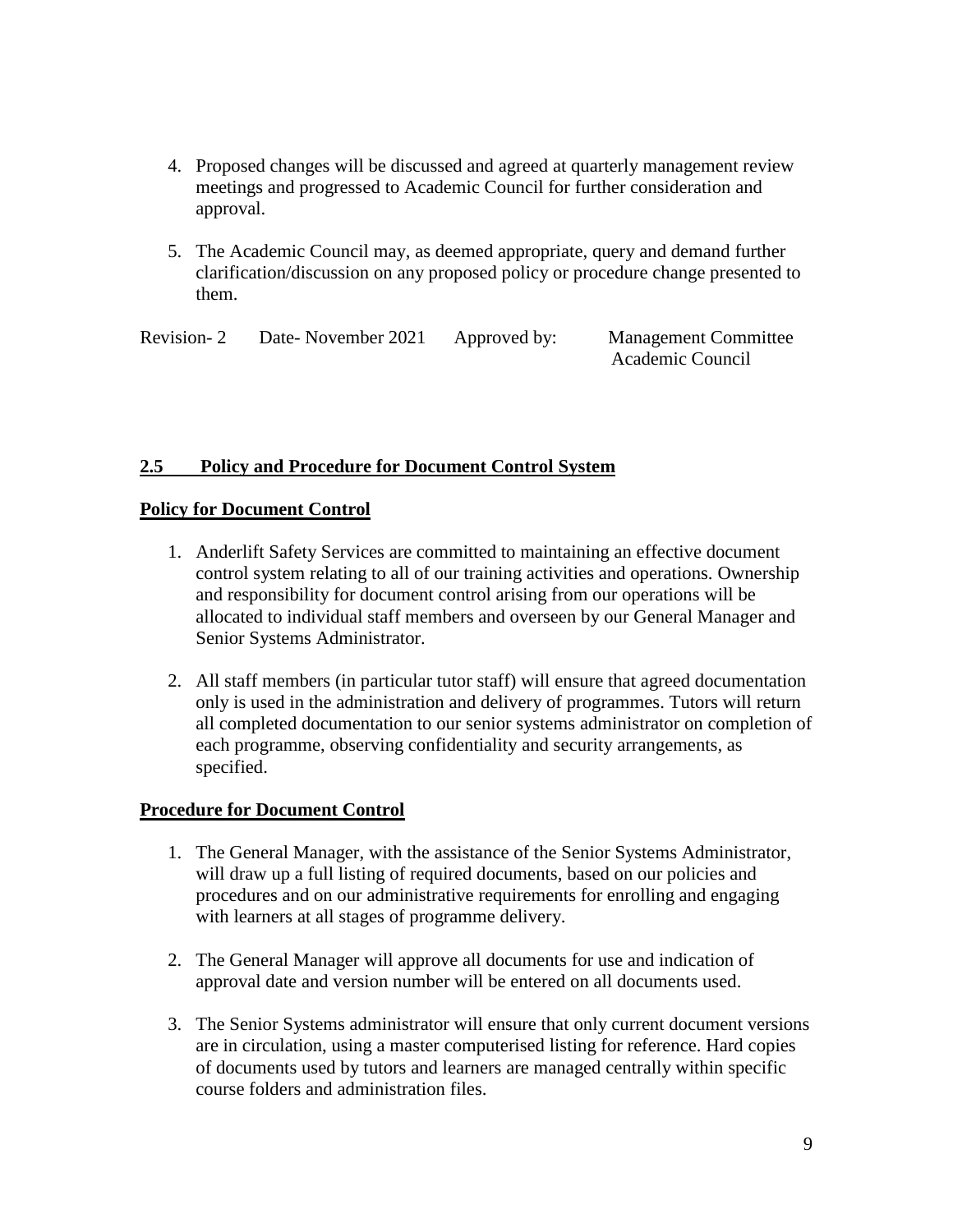- 4. The senior course administrator will ensure that an adequate supply of up to date and current tutor and learner documentation is available at point of use for each programme. Older documentation will be taken out of use as necessary and hard copies collected and shredded by a specialist disposal company.
- 5. Course Tutors will check to ensure that current documentation is in use at all times and will raise any queries in this regard with the Systems Administrator in a timely manner.
- 6. The physical condition and legibility of all programme materials and documentation will be checked by the course tutor prior to programme delivery and specific issues arising will be managed and corrected by our systems administrator.
- 7. The General Manager will ensure that documents arriving from external agencies and accrediting bodies affecting the delivery and administration of programmes are downloaded and held separately, to aid overall administration and management of programmes. Restricted and controlled copies will be made available to Training Manager and Course Tutors, as necessary.
- 8. Changes to documents will be controlled by the General Manager and Systems Administrator, in consultation with the Training Manager. Updated documentation will be marked with a new date of issue and version and old copies of specific documentation removed from use. The Senior Administrator will ensure that the Master Listing of documents is updated accordingly.
- 9. A high level of security and confidentiality is applied to document management and control. All physical locations and offices are secured against unauthorised access and all computer systems are password protected, with additional encrypted systems in use, as advised by our external IT consultancy company.

Revision- 2 Date- November 2021 Approved by: Management Committee Academic Council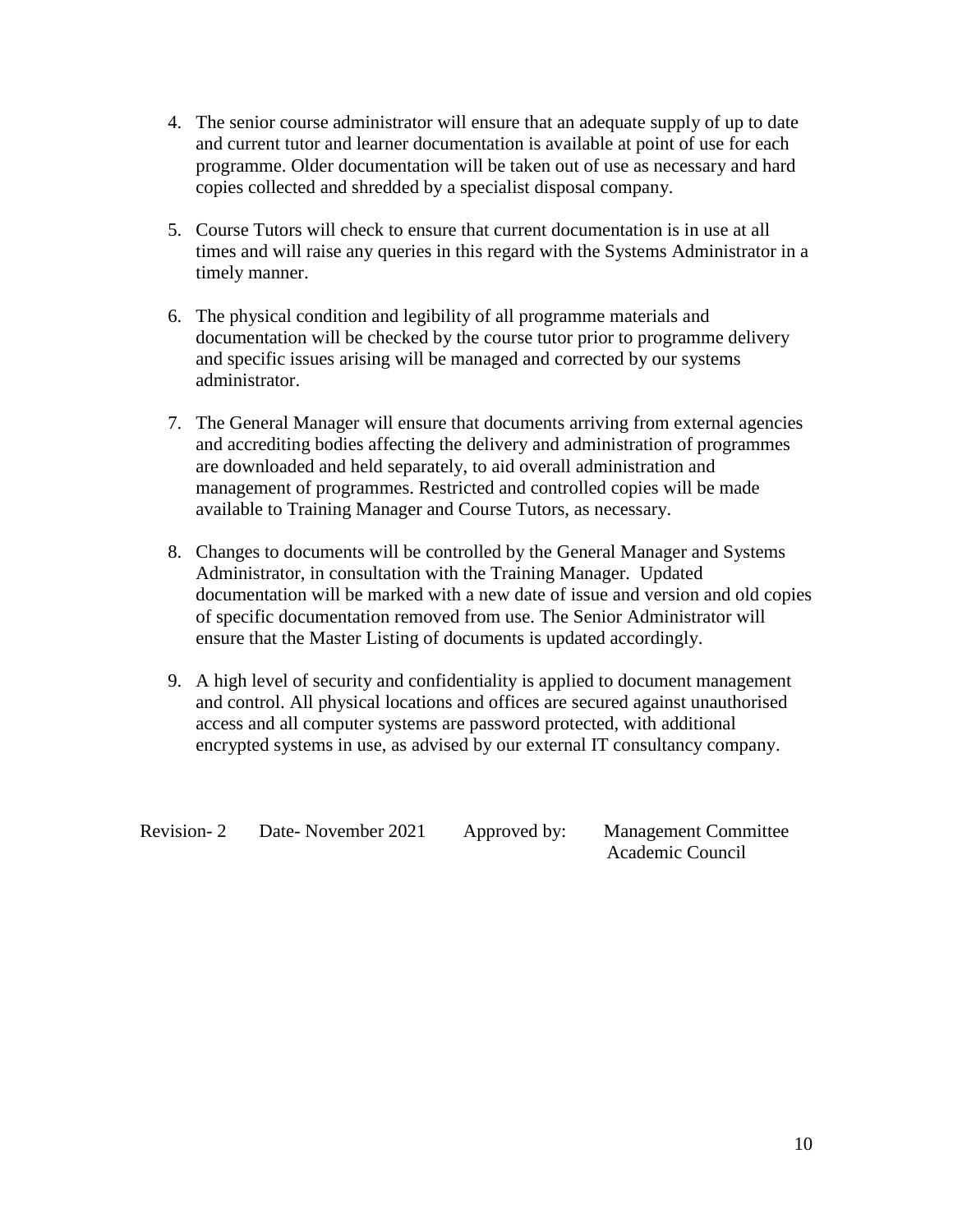# **3.0 Programmes of Education and Training**

## **3.1 Policy for Programme Development and Approval**

- 1. Anderlift Safety Services provide programmes that are linked to health and safety management and engagement in the workplace. The programmes provide participants with the knowledge and practical communication and related skills required for specific workplace roles.
- 2. As part of our policy, all programmes provided must have explicit intended learning outcomes that take account of current Legislative requirements and Health and Safety Authority Guidelines and Codes of Practices.
- 3. Programmes will benefit from the input of internal and external subject matter experts, as appropriate and will reflect industry best practice, use relevant case studies and present relevant workplace scenarios for learner discussion and feedback.
- 4. Programmes provided by Anderlift will have well planned schedules of training and assessment, aligned to the learning outcomes, to assist with learner participation and progression and to better define expected learner input during the programmes and in the pre-assessment phase.
- 5. Programmes will be monitored internally and periodically evaluated as part of our QQI quality agreement.

# **Procedure for Programme Development and Approval**

- 1. The proposal for new programme development will normally be discussed initially at Quarterly Management Meetings.
- 2. The proposal is likely to be based on client need and will be evaluated in terms of commercial viability and in terms of Anderlift capacity to deliver the programme effectively. A key consideration will be the availability of specific skills required for new programme delivery.
- 3. The programme is likely to be similar to existing programmes, of short duration and suitable for groups of up to ten participants, maximum.
- 4. If the Management Committee agree to proceed with the programme the Training Manager, with the assistance of selected training staff will put together a comprehensive course outline, sample materials and programme business proposal for review by the Academic Council.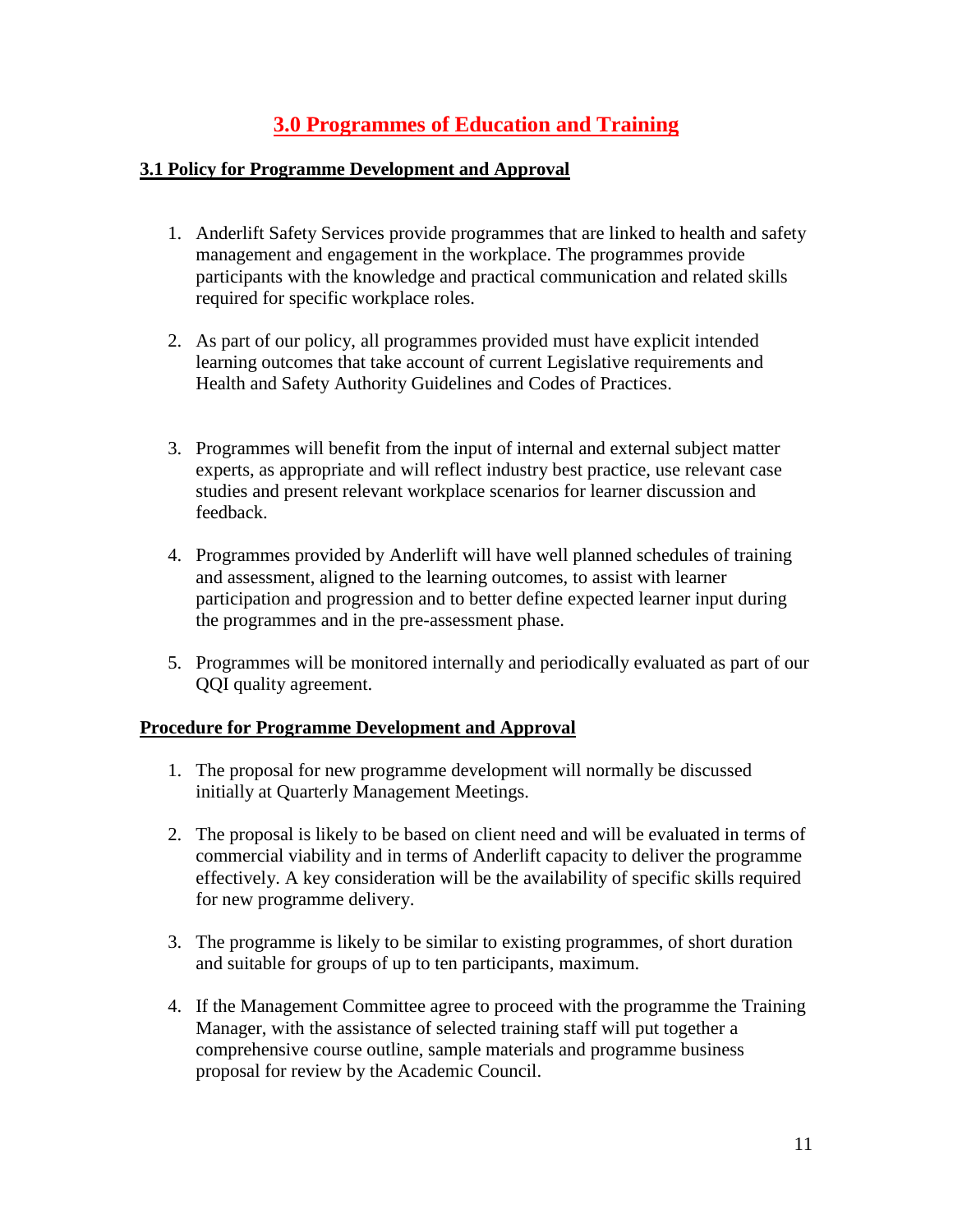- 5. The Academic Council, following review, will either approve or decide not to approve the proposal. It is possible the Council may suggest some changes to the planned proposal and ask the Management Committee to re-submit an updated plan.
- 6. In a situation where the Training and Quality Assurance Manager (or other staff member) has been directly involved in the planning and development of a new course programme, including programme materials, he will not be part of the Academic Council deliberations, nor will he vote, as to whether or not to approve the programme. This will preserve the autonomy and independence of the Council in their programme approval role.
- 7. Agreement on the proposal will lead to the Training Manager, together with the assistance of selected training staff, putting together a full course programme, complete with objectives (learning outcomes), learner entry criteria, course tutorial and assessment models, as well as an effective marking and grading system.
- 8. Programmes, fully developed and approved by the Academic Council will then be submitted for Validation to QQI, using the QQI Validation Process for Programmes.

**Responsibility** Training and Quality Assurance Manager and Selected Staff

**Evidence** Programme Outline, Presentation and Assessment Materials

**Monitoring** Following Validation by QQI will be subject to internal programme monitoring, as well periodic Self- Evaluation of programmes using external subject matter expert, as part of process.

Revision- 2 Date- November 2021 Approved by: Management Committee Academic Council

# **3.2 Learner Admission, Progression and Recognition of Prior Learning**

#### **Policy Statement**

- 1. Anderlift Safety Services are committed to ensuring that Learners have a clear and direct access path to participation on our QQI programmes. We inform learners of our Programme Entry and Eligibility Criteria at the enquiry and booking stage. This information is posted on our website: [www.anderlift.ie](http://www.anderlift.ie/) .
- 2. We are committed to ensuring that learners have a strong initial understanding of the content and context of programmes, as well as knowledge of our existing QQI Quality Assurance arrangements, including our student appeal system, prior to course commencement, to enable them to make more informed choices on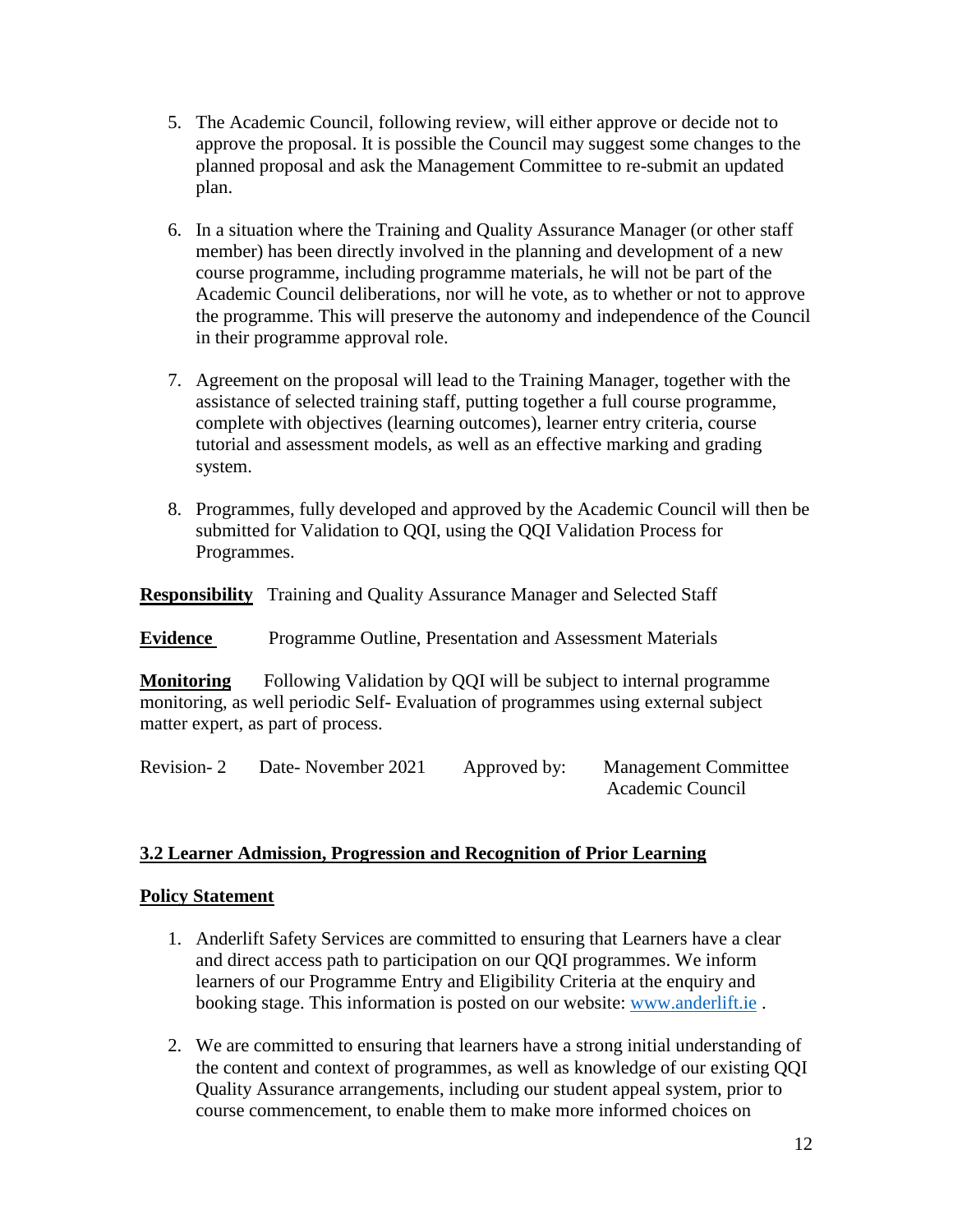participation and to encourage a more positive and active approach to course engagement.

3. Anderlift commit to ensuring that relevant aspects of prior learning are taken into account when advising on course participation although, due to the nature and short duration of programmes provided, prior learning does not confer any specific entry advantage to prospective participants. As a training provider we do not discriminate against learners on any of the grounds mentioned in Equality Legislation and actively encourage learners to progress to programmes leading to awards at a higher level, as applicable, on the National Framework.

# **Procedure for Admission to Anderlift Course Programmes**

- 1. The prospective Learner or Client Company representing the Learner will make initial contact with Anderlift in relation to course participation and entry.
- 2. This contact may be either by e-mail or on our website, via our Customer Contact system. The prospective Learner may also be a member of the public with an interest in health and safety, wishing to pursue one of our training programmes.
- 3. In terms of Eligibility Criteria for all programmes, learners will be over 18 years of age prior to the course commencement date. Participants will require a good level of English, both oral and written. The minimum standard required of personnel for whom English may not be their first language is set at level B2 on the Common European Framework of Reference for Languages. Evidence of competence and certification to this standard will be demonstrated by means the IELTS (International English Language Testing System)
- 4. There is currently no specific requirement for participants to have completed a previous programme of training at a similar or lower level on the NFQ.
- 5. One of our QQI programmes, (Manual Handling Instructor- Level 6) requires learners to have a reasonable level of physical fitness, so that practical elements of the programme, including assessment elements, can be undertaken successfully.
- 6. Our General Manager or Senior Administrator will ensure that the prospective learner understands the entry and eligibility criteria for the specific programme of interest and will offer to send a full programme outline to the learner, complete with comprehensive details of course content and assessment requirements. (available also on website [www.anderlift.ie\)](http://www.anderlift.ie/)
- 7. If the Learner is happy to proceed based on the programme information received and if Anderlift see no barrier to programme admission, then an official course booking and confirmation process is completed.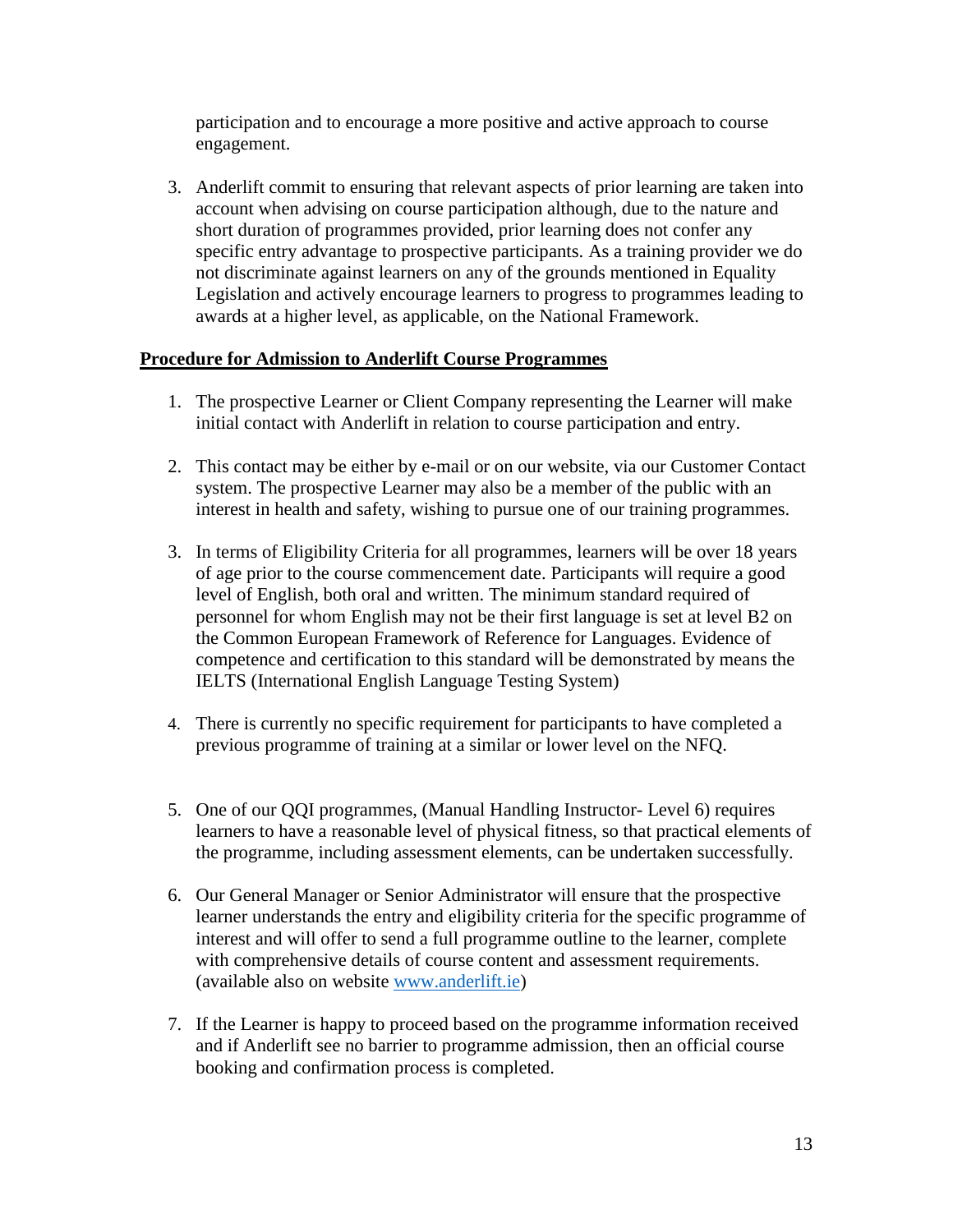- 8. On commencement of programme, learners will receive all relevant course materials and full briefing document, inclusive of information on Anderlift Safety Services Quality Assurance system. A Learner handbook will also be provided.
- 9. On completion of programmes, learners will receive information on potential transfer or progression to other relevant programmes and awards on the National Framework.
- 10. An invoicing system and associated credit card payment facility is in place for learners.

**Responsibility**: General Manager, Senior Administrator, Administrative Staff

**Evidence:** Website Learner Entry Criteria Information- QQI Course Manuals, Course Programmes, Briefing packs for individual programmes, Booking Forms.

**Monitoring:** At Quarterly Management Review Meetings

| Revision - 2 Date-November 2021  | Approved by: | <b>Management Committee</b><br>Academic Council |
|----------------------------------|--------------|-------------------------------------------------|
| Revision $-3$ Date- January 2022 | Approved by: | <b>Management Committee</b><br>Academic Council |

# **Recognition of Prior Learning**

#### **Policy Statement**

- 1. Anderlift Safety Services are aware of the significance of "prior learning" as a means of enabling candidates to access and participate successfully on specific QQI programmes in areas where they may have already acquired relevant knowledge or skills.
- 2. The existence of "Prior Learning" will be recognised and discussed with prospective course participants at the enquiry and entry stages to programmes.
- 3. Due to the nature and short duration of our programmes, "Recognition of Prior Learning" will not confer any special privilege or advantage on prospective course participants, at present.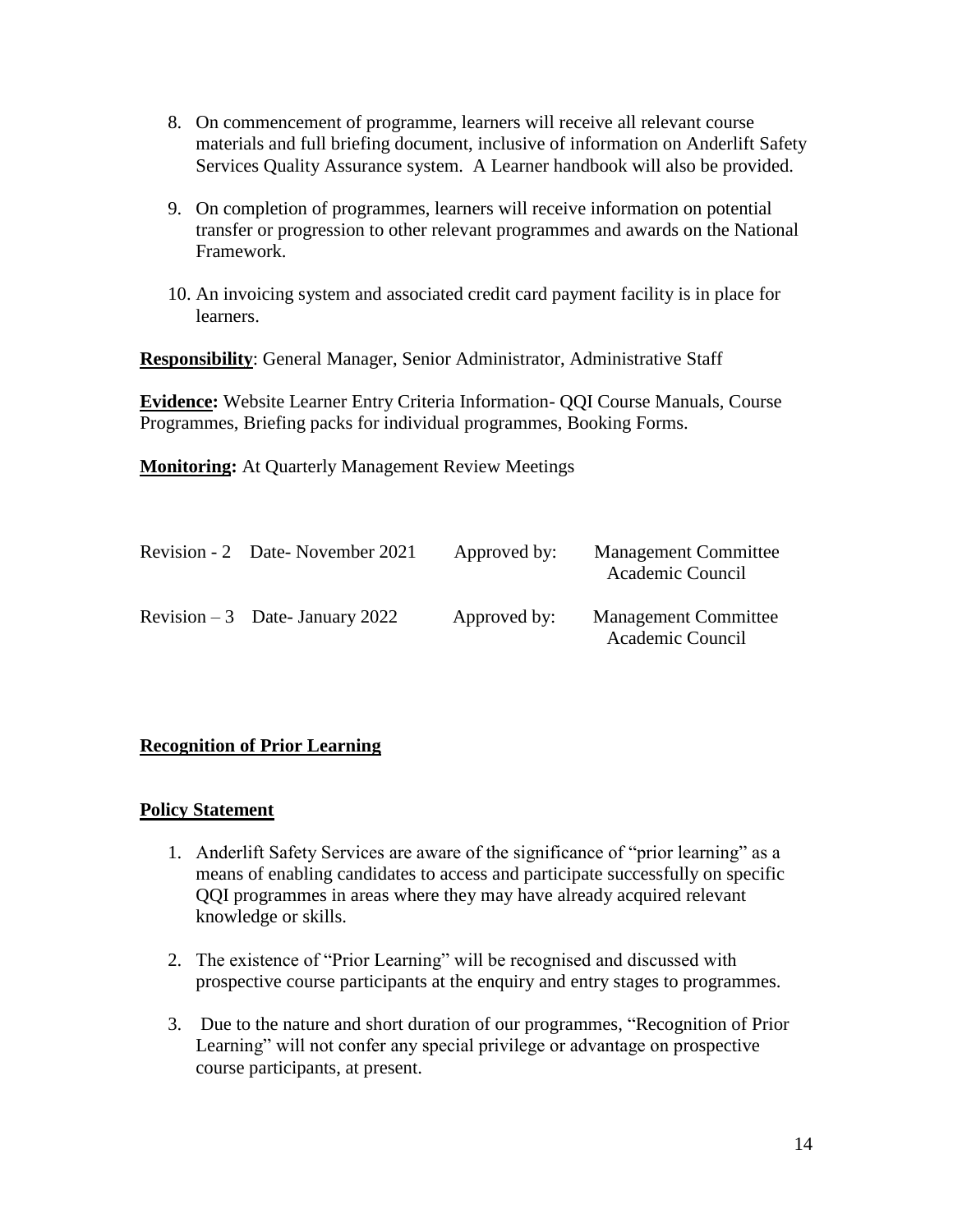#### **Procedure**

- 1. Participants may raise the potential for the recognition of prior learning to gain them specific programme credits or exemption at the enquiry stage of enrolment to programmes.
- 2. Participants will be informed by administrative staff that all participants undertaking QQI programmes with Anderlift Safety Services will complete programmes in full, regardless of prior learning achievements, and will be required to complete all aspects of course assessment, as specified.
- 3. Participants will also be informed that it is likely that candidates with "prior learning" experience and knowledge will perform at a high level on our programmes and often, although not always, achieve grades of a higher than average level on assessment.
- 4. Participants will be informed at contact stage and advised if their current levels of knowledge and experience indicate their suitability to participation on a programme at a higher level than that of their current enquiry.
- 5. If prospective participants are happy to proceed then enrolment for the programme takes place. They may of course opt for a different programme of learning, at a higher level, as a matter of choice.

**Responsibility:** General Manager, Administrative Staff

**Evidence:** Learner Entry Criteria, Learner Handbook

**Monitoring**: Quarterly Management Committee Meting

| Revision-1 | Date-April 2020                   | Approved by: | <b>Management Committee</b><br>Academic Council |
|------------|-----------------------------------|--------------|-------------------------------------------------|
|            | Revision -2 Date $-26$ April 2021 | Approved by  | <b>Management Committee</b><br>Academic Council |

# **Facilitation of Diversity**

#### **Policy Statement**

Anderlift Safety Services are aware of the requirement to facilitate Diversity and are committed to making all of our programmes as widely available as possible to Learners. Where issues such as language, physical disability, ethnicity or other factors covered by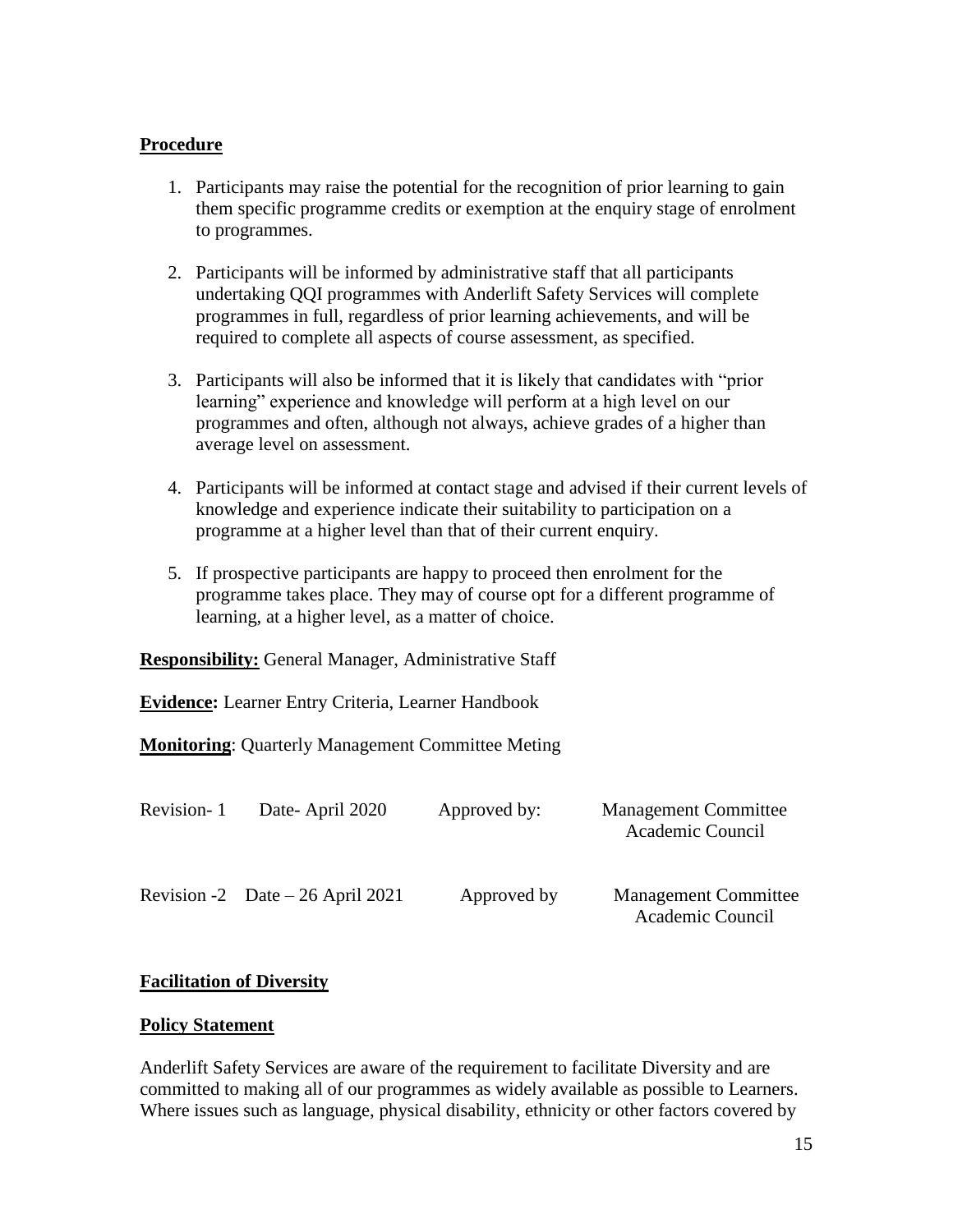equality legislation pose a potential barrier to learners, appropriate steps will be taken, in consultation with clients and learners, to ensure that all learners will be equally facilitated, as far as is practicable.

# **Procedure**

- 1. At programme booking stage, Anderlift will take all necessary steps to facilitate diversity, as far as is practicable.
- 2. As part of our course booking arrangement and booking form, learners who may have issues with language or who may have a physical or other functional limitation will be facilitated, as far as is practicable.
- 3. Our administrative staff will request information and confirm with prospective learners if they need any specific supports and will subsequently confirm the extent to which Anderlift can assist.
- 4. If prospective learners are satisfied with arrangements in place, then the course booking will proceed.
- 5. All Staff are trained in the area of Equality and Diversity by means of attending a tutorial with the Training Manager where a specific Memo (Appendix J Page 86) will be used.
- 6. Records of the Equality and Diversity training will be retained.

**Responsibility:** Training Manager

**Evidence:** Course Access Information on Website, Booking forms, Correspondence with clients, Briefing Pack for all QQI programmes, Equality and Diversity Memo (Appendix J- Page 90)

**Monitoring:** Annual by General Manager and Training Manager and item for discussion (as necessary) at Quarterly Management Committee Meetings.

| Revision-1 | Date-April 2020                   | Approved by: | <b>Management Committee</b><br>Academic Council |
|------------|-----------------------------------|--------------|-------------------------------------------------|
|            | Revision -2 Date $-26$ April 2021 | Approved by  | <b>Management Committee</b><br>Academic Council |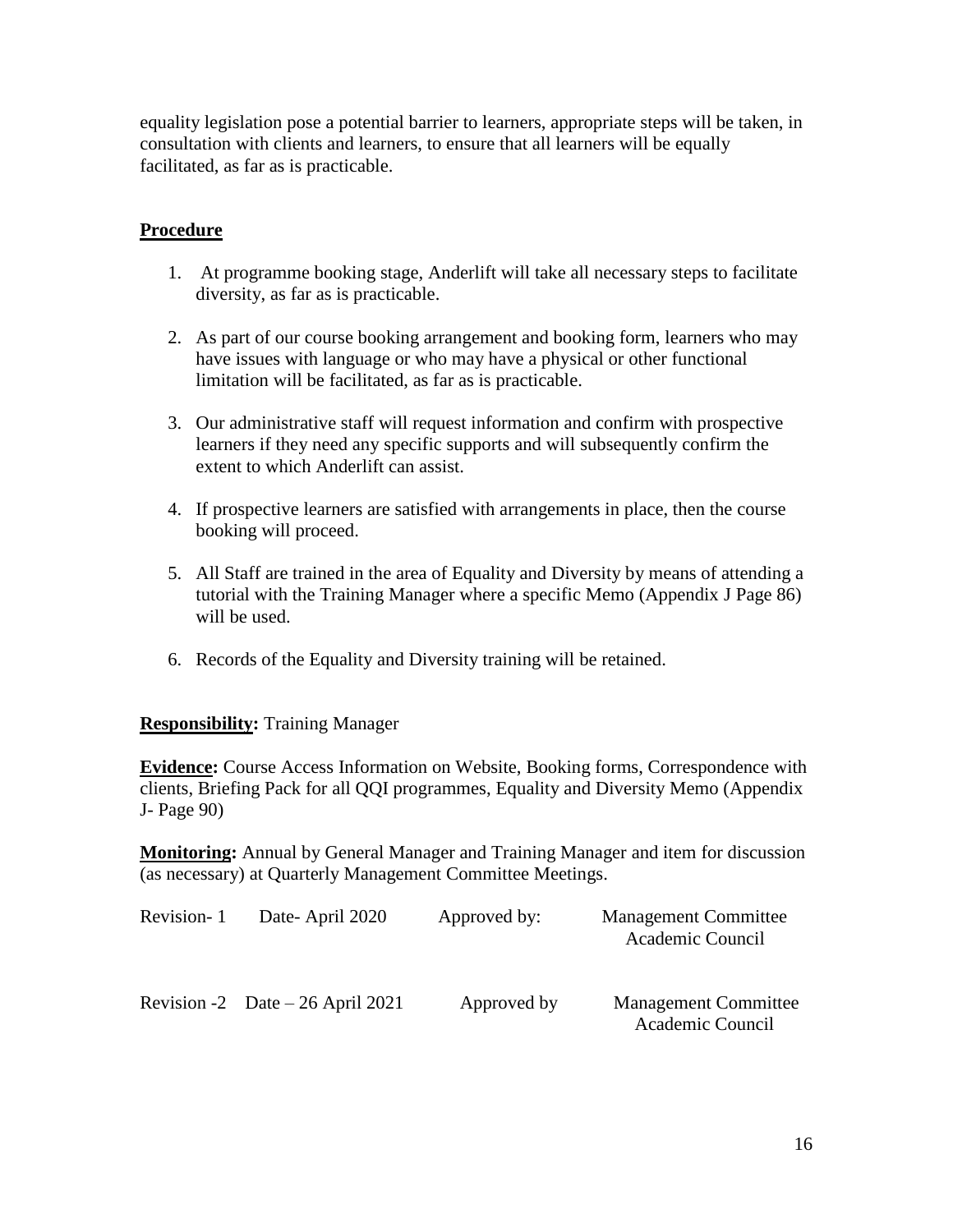# **3.3 Programme Monitoring and Review (Internal)**

# **Policy Statement**

- 1. Anderlift Safety Services understand the importance of Programme Monitoring and Review as a means of ensuring that course objectives and learning outcomes are met and that Teaching and Learning standards remain at a high level.
- 2. Effective monitoring and review of programmes internally will produce that findings will be used as a tool for developing and implementing programme improvement and change, as necessary.
- 3. Additionally, monitoring visits to programmes by our Training Manager will evaluate methods of delivery and transfer of learning, supports in place and methods and suitability of assessment techniques and protocols. Assessment outcomes and trends are also monitored and inform potential for change or improvement to existing assessment methods and techniques.
- 4. Feedback is gathered from learners at all stages of programme delivery informally and specifically on completion of programmes by use of designated feedback/ programme evaluation forms. (Appendix I- Page 85)
- 5. Feedback is also gained from Tutors on course completion by means of Tutor Feedback form- Appendix C- Page 73) This feedback form provides a valuable opportunity for the Tutor to highlight areas of the programme that went well and also provides an opportunity to highlight areas of potential improvement or issues relating to the learner group.

# **Procedure**

- 1. Training Manager will select a current QQI programme and visit unannounced while training is in progress. All trainers will know that such as visit is likely to occur during programmes.
- 2. Training Manager will use a specific Course Monitoring Form (Appendix B- Page 70) as a guide to assessment of the quality of Teaching and Learning taking place.
- 3. Of specific importance will be the evaluation of trainer skills and the ability of the trainer to engage the group and ensure that the Learning Outcomes, Methods of Teaching and Assessment requirements are aligned.
- 4. Monitoring Visit will also assess the level to which the trainer is adhering to the Assessment Protocol for Trainers (Appendix M- Page 93)
- 5. On completion of the Course Monitoring Visit, the Training Manger will finalise the Monitoring Report.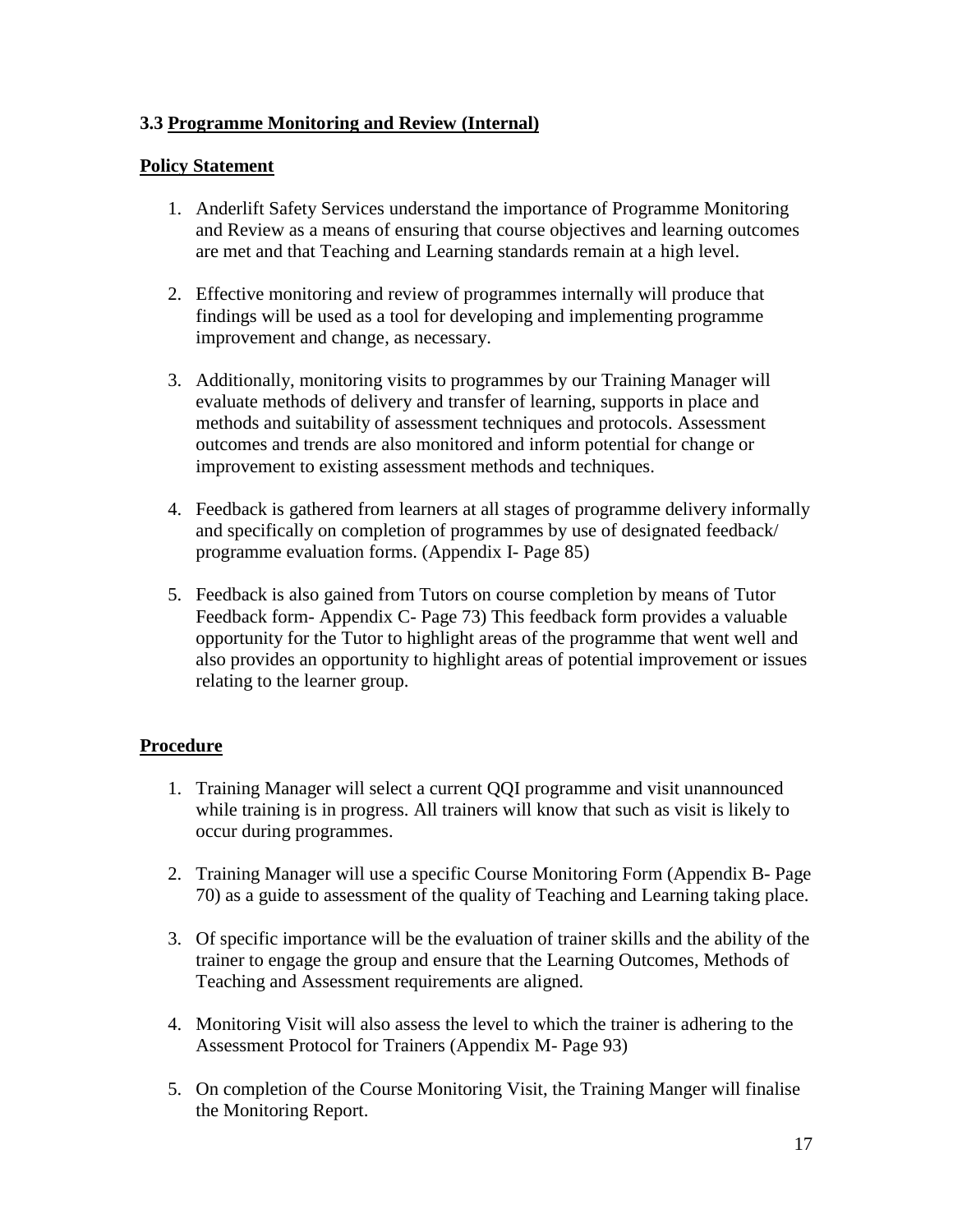- 6. At the earliest opportunity the findings of the report will be discussed with the trainer involved and feedback will be welcomed.
- 7. Areas of strength will be commended and where potential improvements are possible, an improvement strategy will be put in place and future monitoring arranged.
- 8. Results of Monitoring visits will be discussed at Quarterly Management Committee Meetings.

**Responsibility**- Quality Assurance and Training Manager, Programme Tutors.

**Evidence:** Learner and Tutor Feedback Forms, Course Monitoring Visit Forms and minutes of Quarterly Management Committee Meetings where monitoring matters arise.

**Monitoring**- On each QQI course completion- at internal verification and external authentication stage and as item for Quarterly Management Committee Meeting.

| Revision-1 | Date-April 2020                   | Approved by: | <b>Management Committee</b><br>Academic Council |
|------------|-----------------------------------|--------------|-------------------------------------------------|
|            | Revision -2 Date $-26$ April 2021 | Approved by  | <b>Management Committee</b><br>Academic Council |

#### **Self-Evaluation of Programmes**

#### **Policy Statement**

.

Anderlift Safety Services will carry out periodic Self -Evaluation of individual QQI programmes to ensure that:

- 1. The programmes remain appropriate and relevant to learner needs and industry requirements, benchmarked against national standards, using the QQI Infographics site.
- 2. The programme content is accurate and updated in line with current Legislation and Approved Codes of Practice and Guidelines.
- 3. Procedures for assessment of learners and findings from assessment outcomes and trends confirm that programmes are effective in terms of design and content,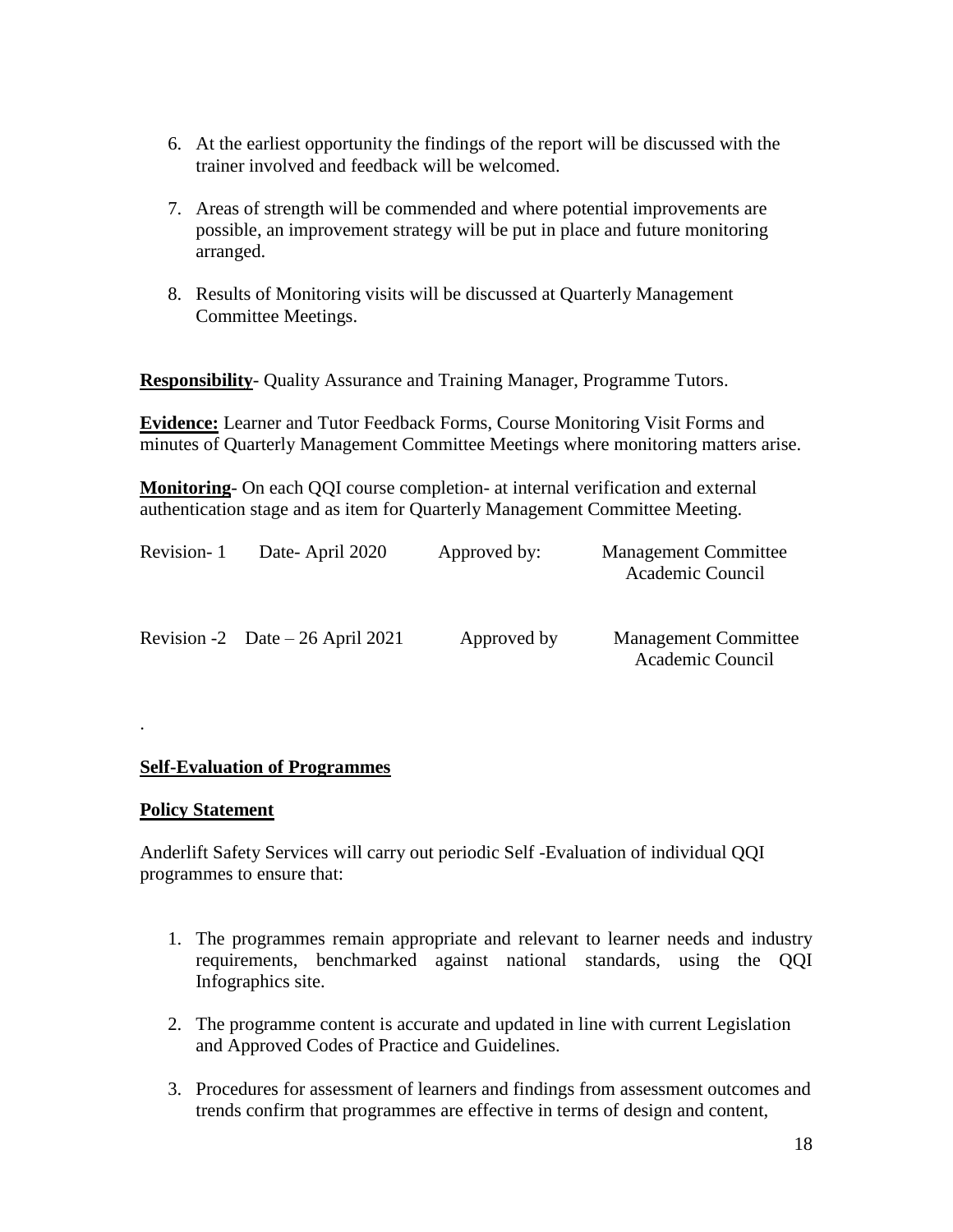learner workload and balance between theoretical and practical assessment requirements.

4. Individual programmes are presented in a manner where Learning Outcomes are aligned with the Assessment process and the learner is effectively coached and mentored through a systematic and clearly defined route from course entry to final assessment.

# **Process**

- 1. At quarterly management review meeting a programme is selected for selfevaluation.
- 2. The Training and Quality Assurance Manager will select a member of the tutor panel to assist in the Evaluation of the programme and will appoint an independent subject matter expert to provide external input to the process
- 3. The Evaluation team will apply itself to the process and will use the following updated templates to assist in the evaluation.
- Programme Self-Evaluation Checklist
- Programme Evaluation Report –to include input from independent subject matter expert.
- Programme Improvement Plan
- 4. The findings of the Evaluation Report will be discussed at Quarterly Management Review stage, as will any items included in the Improvement Plan.
- 5. Findings of the Evaluation Report and Improvement plan will be forwarded to the Academic Council for review and approval.
- 6. A time-frame for the implementation of agreed Programme Improvements will be set by the Management Committee.
- 7. A review date to track and confirm that improvements have been implemented and are effective will also be put in place.

#### **Responsibility**

Training and Quality Assurance Manager, Selected member of Training staff, Management Committee.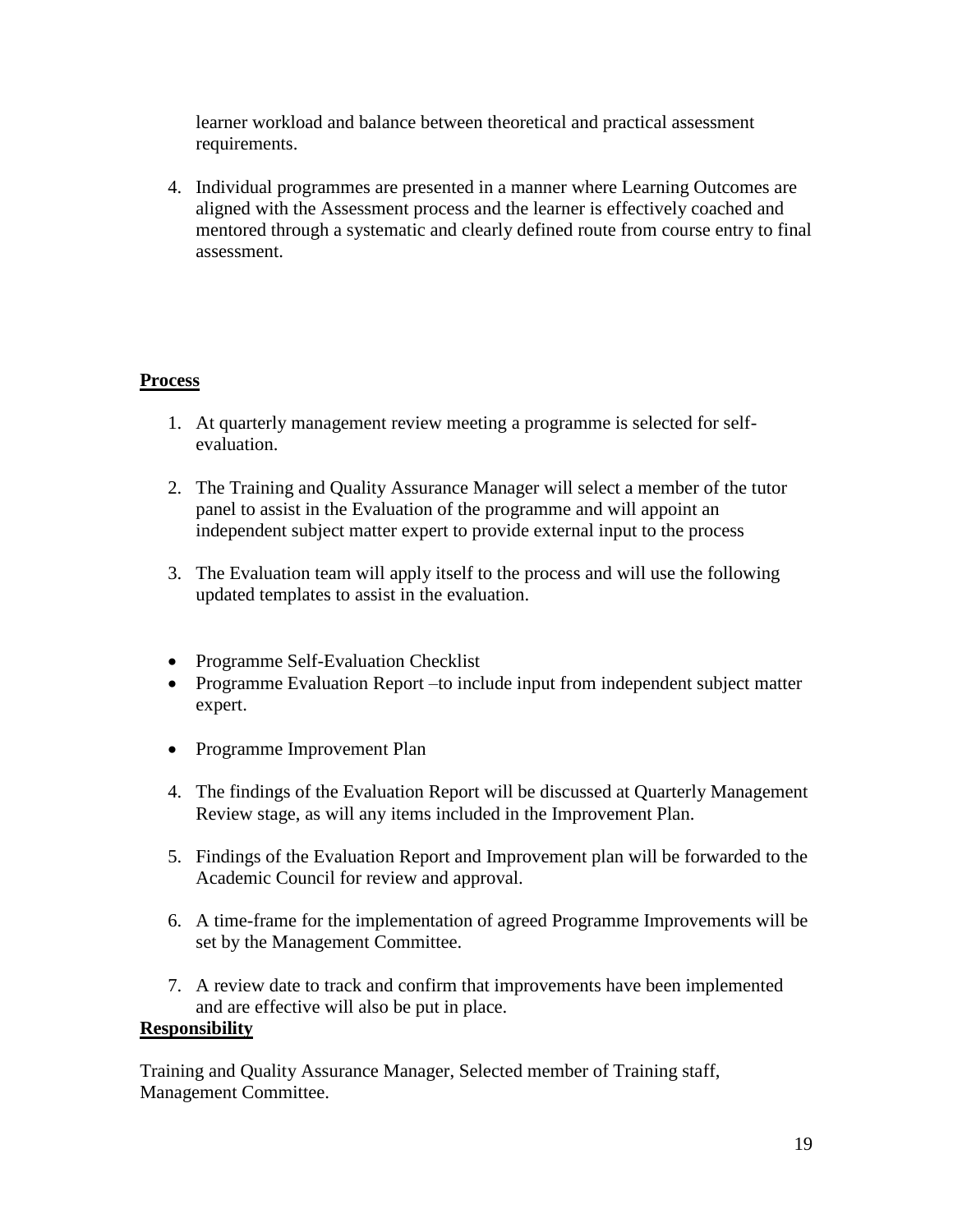# **Evidence**

Completed Self- Evaluation Templates/ Self Evaluation File Updated programmes and Assessment Models

## **Monitoring**

Quarterly Management review and Scheduled Academic Council Meetings.

| Revision-1 | Date-April 2020                   | Approved by: | <b>Management Committee</b> |
|------------|-----------------------------------|--------------|-----------------------------|
|            |                                   |              | Academic Council            |
|            | Revision -2 Date $-26$ April 2021 | Approved by  | <b>Management Committee</b> |
|            |                                   |              | Academic Council            |

# **4.0Staff Recruitment, Management & Development**

#### **4.1 Staff Recruitment**

**Context**: Anderlift Safety Services is a provider of four specific short QQI courses in the health and safety and related fields. Our full-time staff is a cohort of 5 full-time trainers used to facilitate this QQI programme delivery.

# **Policy Statement**

Anderlift Safety Services are fully committed to ensuring that all of our teaching/training staff have the necessary qualifications, experience and skills required to deliver our QQI programmes to the highest possible standard. We are committed to a transparent and effective recruitment and development system for staff.

Anderlift will monitor feedback from learners, clients and tutors and will review on a regular basis our recruitment and induction criteria, as well as career development planning for our Instructor staff, in line with the procedure set out below.

#### **Procedure for Staff Recruitment**

- 1. In the event of the need to recruit Instructor or other staff, the matter will be discussed firstly at quarterly Management Committee Meeting.
- 2. A job specification for the role to be filled will be drawn up by the General Manager and Training Manager and the role will be advertised.
- 3. CV's for the new role will be vetted by the General Manager and Training Manager and a short-list of candidates will be called for interview.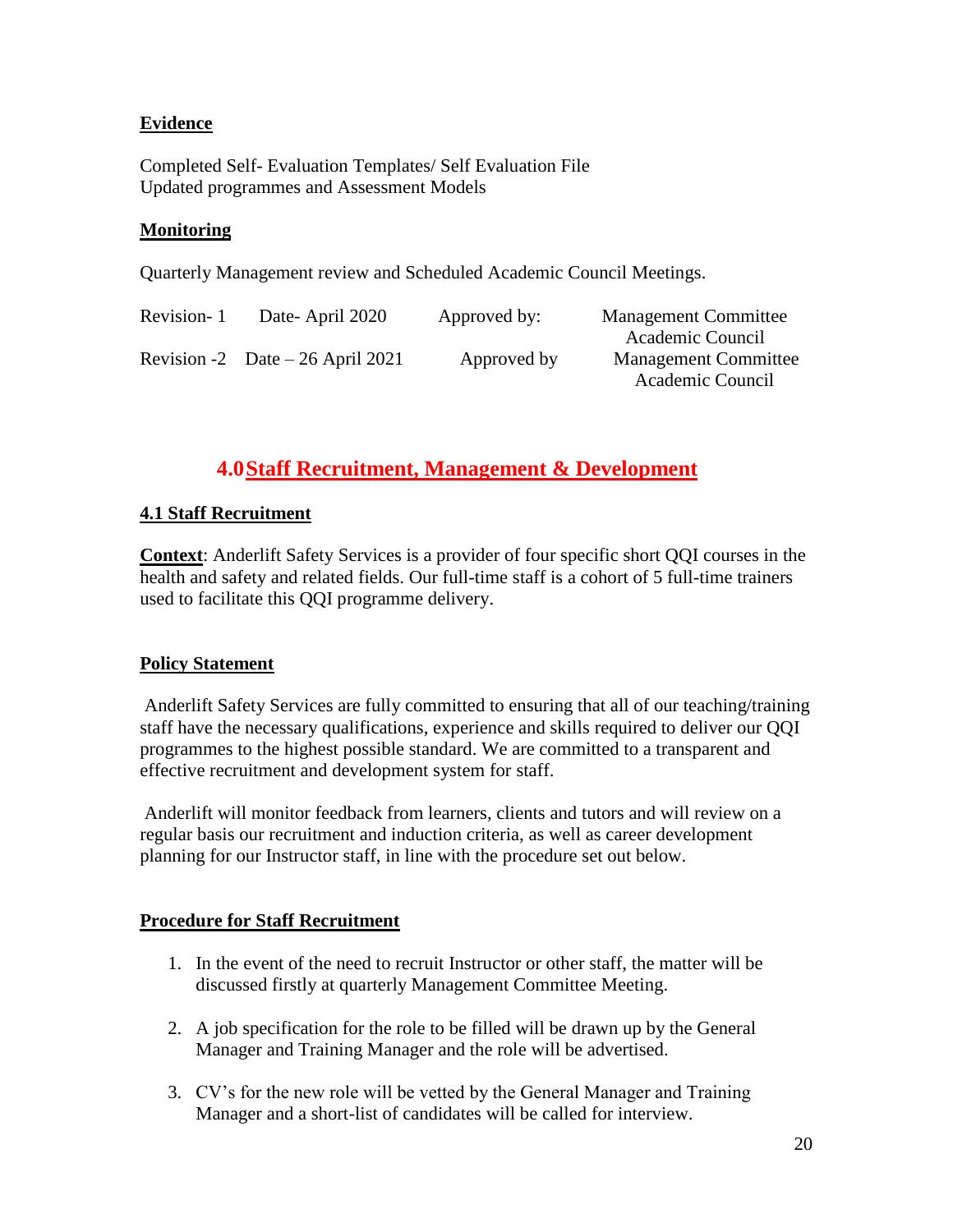- 4. Interviews will be held and fair process observed, in line with current Employment and Equality Legislation.
- 5. Normally the General Manager, Training Manager and a member of the Academic Council, if available, will form the interview panel.
- 6. Where a new member of our Instructor staff is being recruited a Recruitment Checklist (Appendix D- Page 75) will be used as a guide.
- 7. On completion of interviews, independent referees will be contacted, as necessary.
- 8. The successful candidate will be notified, as will those candidates not chosen through the selection process.
- 9. A contract of employment will be offered to the successful candidate.

**Responsibility**: Anderlift General Manager and Training Manager

**Monitored by**: Management Committee, Academic Council at Scheduled Meetings

| Revision-1 | Date-April 2020                   | Approved by: | <b>Management Committee</b><br>Academic Council |
|------------|-----------------------------------|--------------|-------------------------------------------------|
|            | Revision -2 Date $-26$ April 2021 | Approved by  | <b>Management Committee</b><br>Academic Council |

#### **Staff Induction**

#### **Policy Statement**

Anderlift Safety Services understand that following the recruitment process, induction for our full-time staff is an important step, providing an opportunity for Anderlift to inform the new staff members of Anderlift Policies and Procedures in Quality and Assurance, as well as outlining how we expect training and assessment of learners to be conducted and administered.

#### **Procedure for Induction Training**

1. On appointment Anderlift Training manager will meet with new member of staff to be inducted.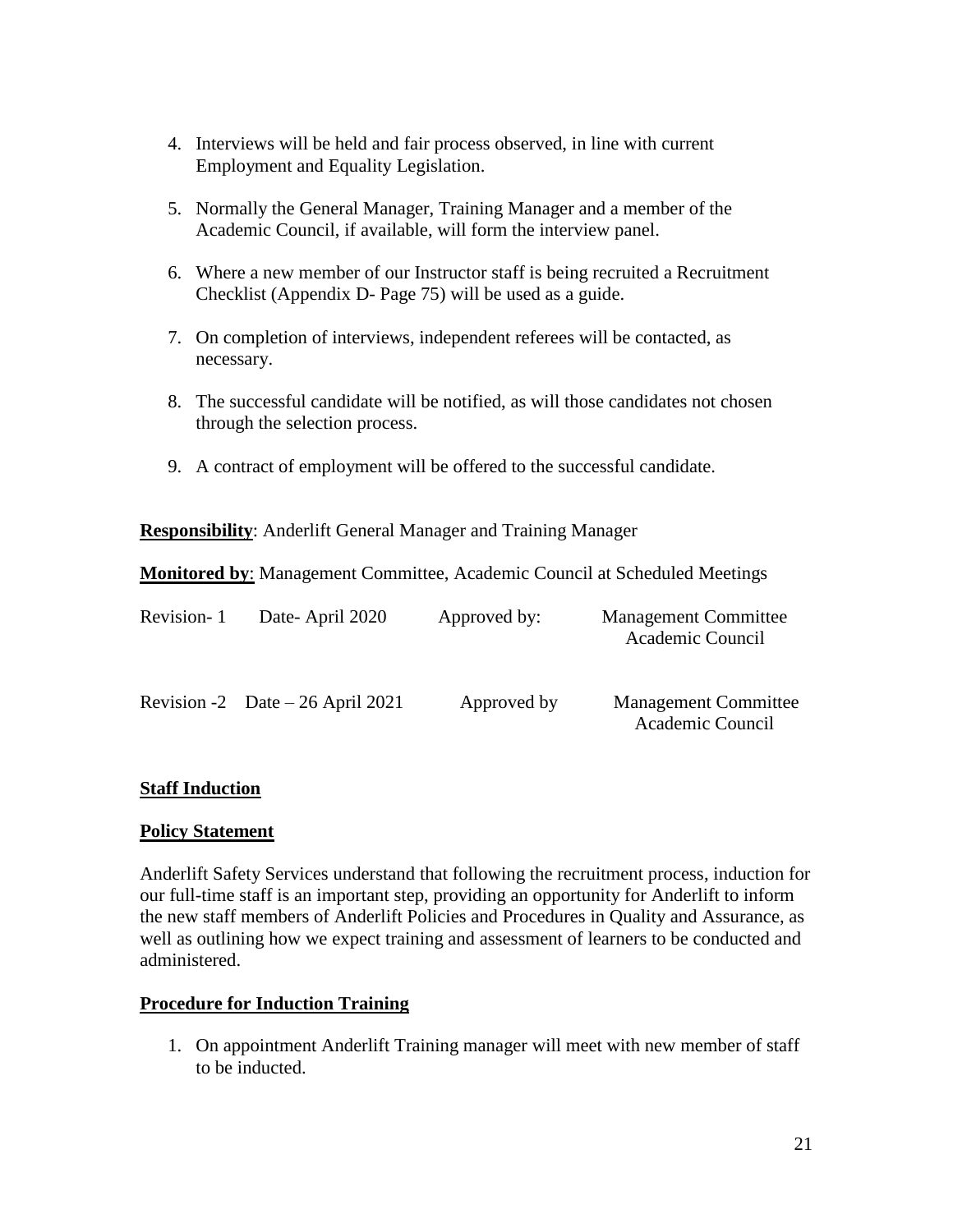- 2. Following a general overview of company background and current operations, The Training Manager will use Appendix E- Page 77) (Staff Induction Checklist) as a guide to cover key areas of company policy in the areas of Quality, Training Preparation and Delivery, Health and Safety and GDPR, Equality issues, Grievance Procedure, Bullying and Harassment Policies and other matters.
- 3. New Instructor Staff will also be introduced to the importance of The Tutor Feedback Form (Appendix C) and the Assessment Protocol for Trainers (Appendix M)
- 4. The new staff member will be given information on the availability of mentoring and coaching within the Anderlift Training Environment, as a means of confidence building and skills improvement within the group.
- 5. Information on Monitoring Visits and opportunities for career development will be discussed at Induction stage.
- 6. The new staff member will sign an attendance record and will receive a copy of our Instructor Handbook.
- 7. The new staff member will be given an opportunity to ask questions in relation to their role so that there is clarity in terms of the standards required of new and existing staff.

**Responsibility**: Anderlift Training Manager,

**Evidence Generated:** File of Induction Attendance forms, outlining issues covered on Induction Training.

**Monitored by**: Management Committee at Quarterly Meetings

| Revision-1 | Date-April 2020                   | Approved by: | <b>Management Committee</b><br>Academic Council |
|------------|-----------------------------------|--------------|-------------------------------------------------|
|            | Revision -2 Date $-26$ April 2021 | Approved by  | <b>Management Committee</b><br>Academic Council |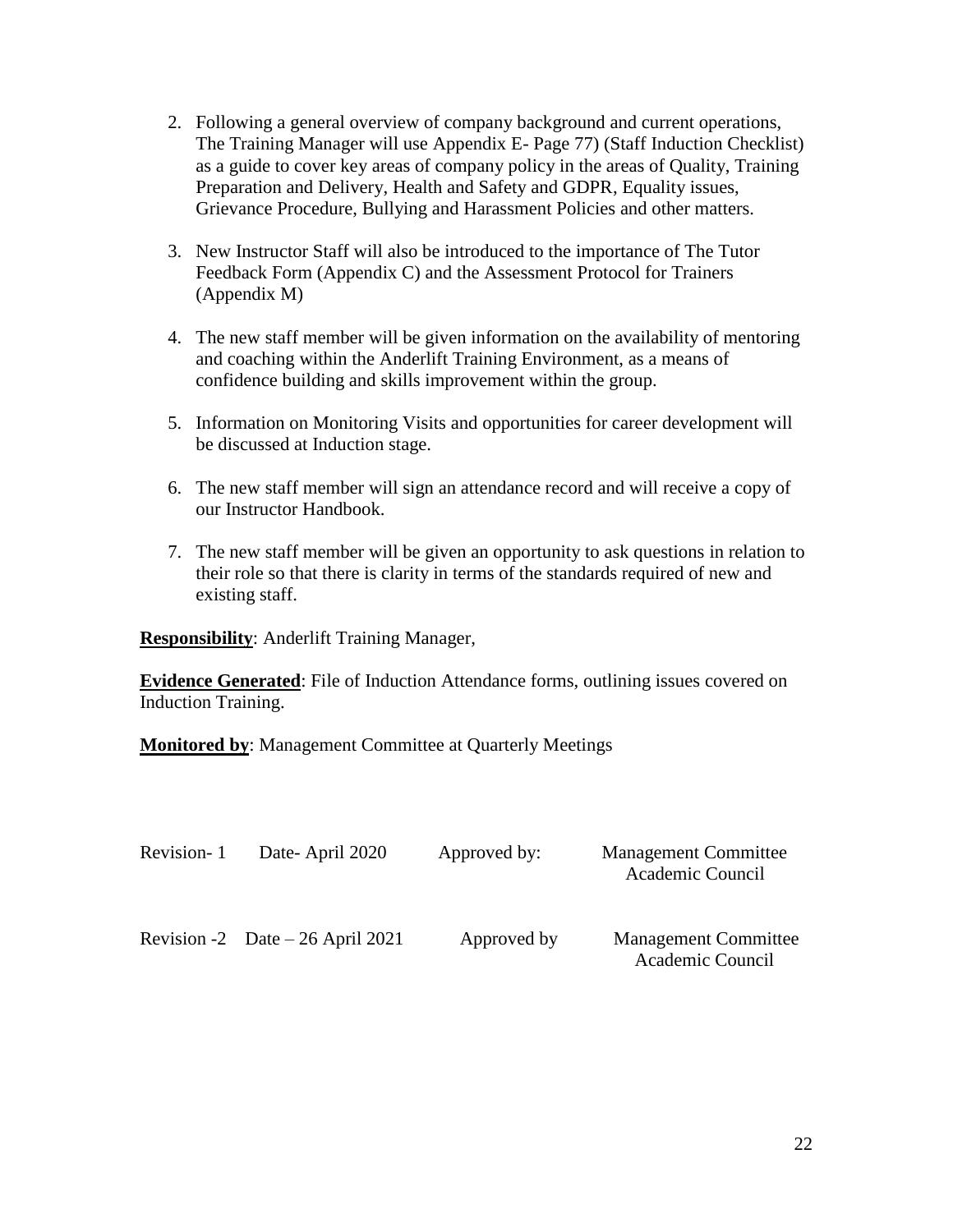# **4.0 Staff Communication**

## **Policy Statement**

Anderlift Safety Services understand the importance of communication with staff on an ongoing basis, to ensure effective feedback on programme planning and delivery and to discuss potential improvements to programmes, where possible. Communication with staff will also highlight wider training and staff-related issues that may have an impact on our services provision to learners. Due to the size of the company communication is often informal and effective, but a number of official communication channels are in place.

# **Procedure for Staff Communication**

1.From an administrative perspective, routine official contact is maintained with the Instructor staff through a confirmation form, which gives specific details of each training commitment the Instructor is assigned to, as well as client and programme details. Any specific course instructions will be included on this form.

2.Contact with the Instructor Staff is also maintained through receipt of Tutor Feedback Forms at course completion stage. This form provides the Instructor with an opportunity to give an overview of how the programme was conducted, quality of learner engagement achieved and highlights areas where improvements are possible.

3.Administrative staff, under the direction of the General Manager will also review Learner Feedback Forms and where issues arise, direct contact will be made with the trainer to seek clarification and to ensure that any difficulties arising are dealt with.

4.The General Manager or Training Manager will meet with individual Trainers or staff by appointment, if necessary to discuss any specific programme delivery matters that merit such a meeting.

5.Training or Administrative staff can meet informally or formally with General Manager or Training Manager at any stage to discuss programme related or other employment related matters.

6.Any matters needing wider or detailed discussion can be included as part of Quarterly Management Committee Meeting Agenda.

#### **Responsibility**

General Manager and Training Manager

# **Evidence**

Booking Folder File/ Course Confirmation File/Tutor Feedback Forms Monitoring Visit Forms, Minutes of Quarterly Management Meetings.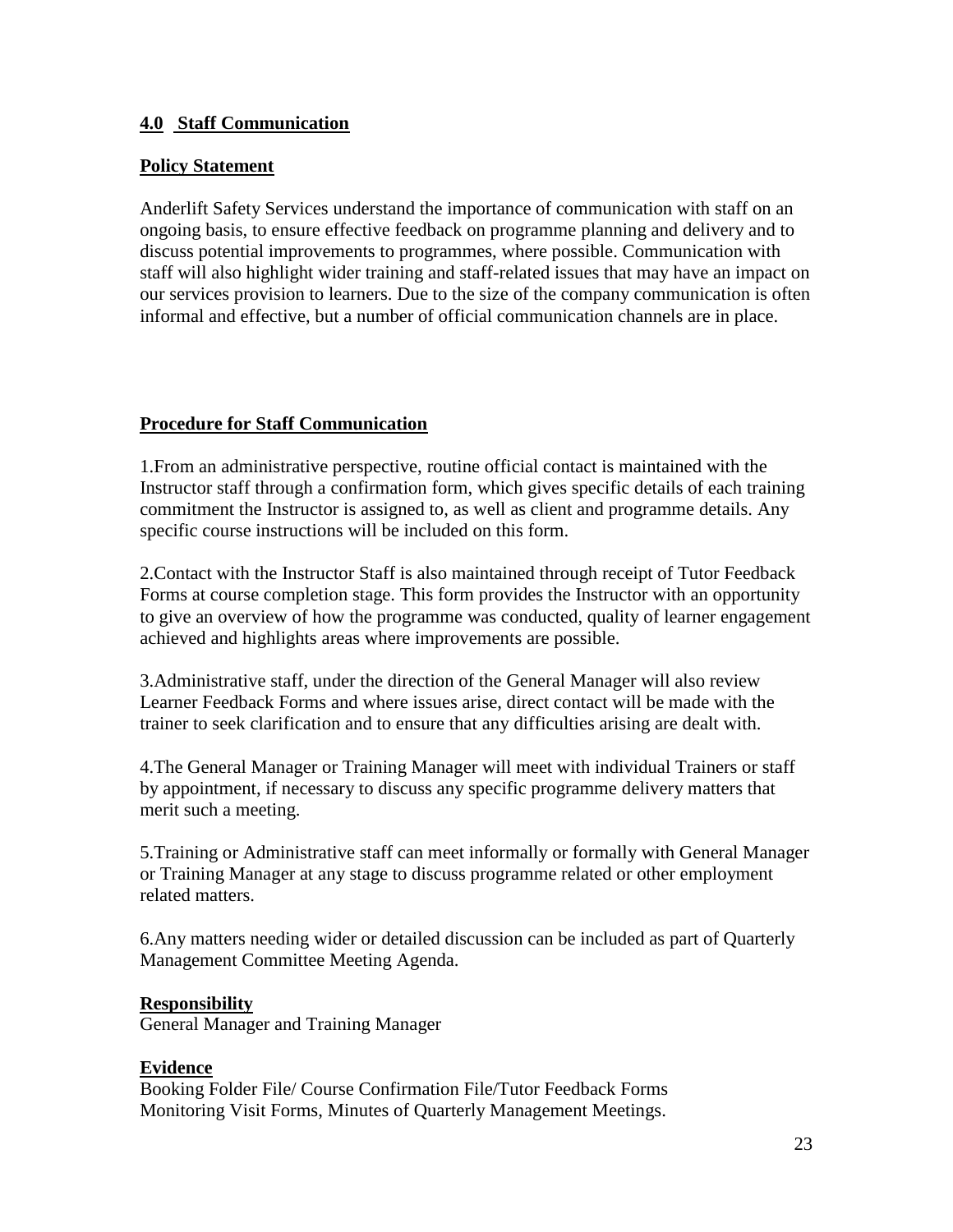## **Monitoring**

Quarterly Management Committee Meetings

| Revision-1 | Date-April 2020                   | Approved by: | <b>Management Committee</b><br>Academic Council |
|------------|-----------------------------------|--------------|-------------------------------------------------|
|            | Revision -2 Date $-26$ April 2021 | Approved by  | <b>Management Committee</b><br>Academic Council |

#### **Staff Development**

#### **Policy Statement**

Anderlift Safety Services understand the commercial and individual need to continuously enhance and develop the skills of our staff.

Our policy is to review the professional needs of staff on an annual basis and commit the necessary time and resources to upgrading staff skills and qualifications, in line with our aim to provide a high quality of training service to clients and learners. Effective staff development will ensure that all QQI training staff have the requisite knowledge and practical skills required to deliver and manage training to a high standard.

It is Anderlift Safety Services policy that all training staff be members of relevant professional bodies and maintain a system of Continuous Professional Development.

Anderlift Safety Services also maintain a strong internal mentoring and training support system, based on formal and informal tutorials and coaching provided by senior, experienced staff.

#### **Procedure for Staff Development**

- 1. General Manager will meet with individual Administrative Staff members at Annual Performance Appraisal stage and discuss specific career development opportunities, in line with business requirements.
- 2. Where development opportunities or needs are identified, provisional development plans will be put in place and agreed at Quarterly Management Committee Meeting.
- 3. Training Manager will meet annually with individual trainers and review career development issues and opportunities, using the Tutor Career Development Evaluation Form (Appendix H- Page 83) as a guide.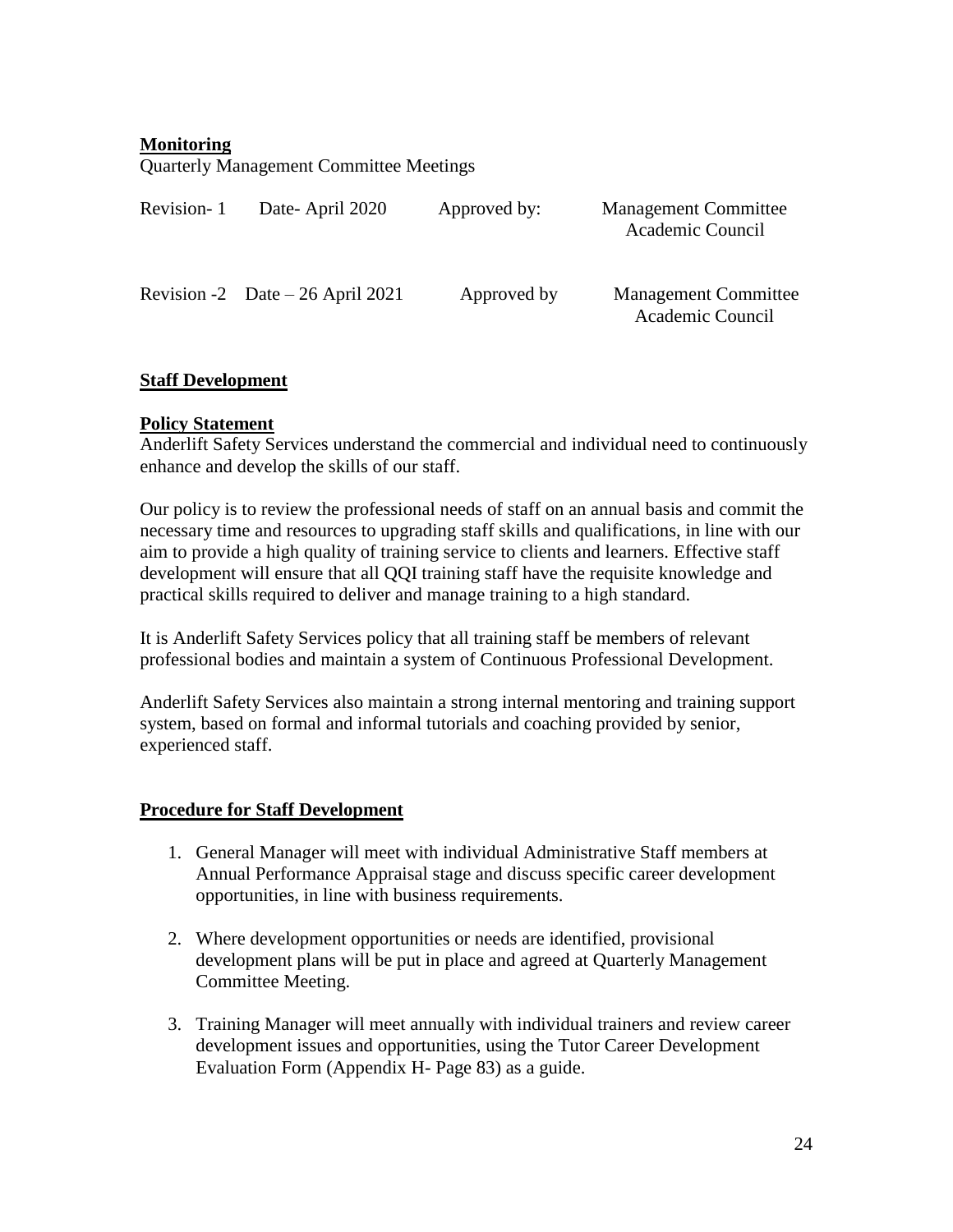- 4. Where a specific area of tutor development need is identified, provisional plans will be put in place to address that need, subject to discussion and agreement at Management Committee Quarterly Meeting.
- 5. Instructor Staff are required to be members of professional bodies and Anderlift Safety Services will cover all costs associated with membership.
- 6. At annual career development review stage with Trainers, agreement will be provisionally reached in relation to tutor attendance at seminars or specific professional upskilling programmes, subject to Management Committee approval.
- 7. Any contract related agreements arising from Anderlift Safety Services funding of development programmes for individual staff members will be discussed (and provisionally agreed) at annual review and endorsed at next Quarterly Management Committee Meeting.

#### **Responsibility**

General Manager and Training Manager

#### **Evidence**

QQI Staff Training Folder of CV's/ Professional Certification- Certification of Membership of Professional bodies. Evidence of Conference/Seminar attendance. Completed Career Development Evaluation Forms.

# **Monitoring**

Quarterly Management Committee Meetings

| Revision-1 | Date-April 2020                   | Approved by: | <b>Management Committee</b><br>Academic Council |
|------------|-----------------------------------|--------------|-------------------------------------------------|
|            | Revision -2 Date $-26$ April 2021 | Approved by  | <b>Management Committee</b><br>Academic Council |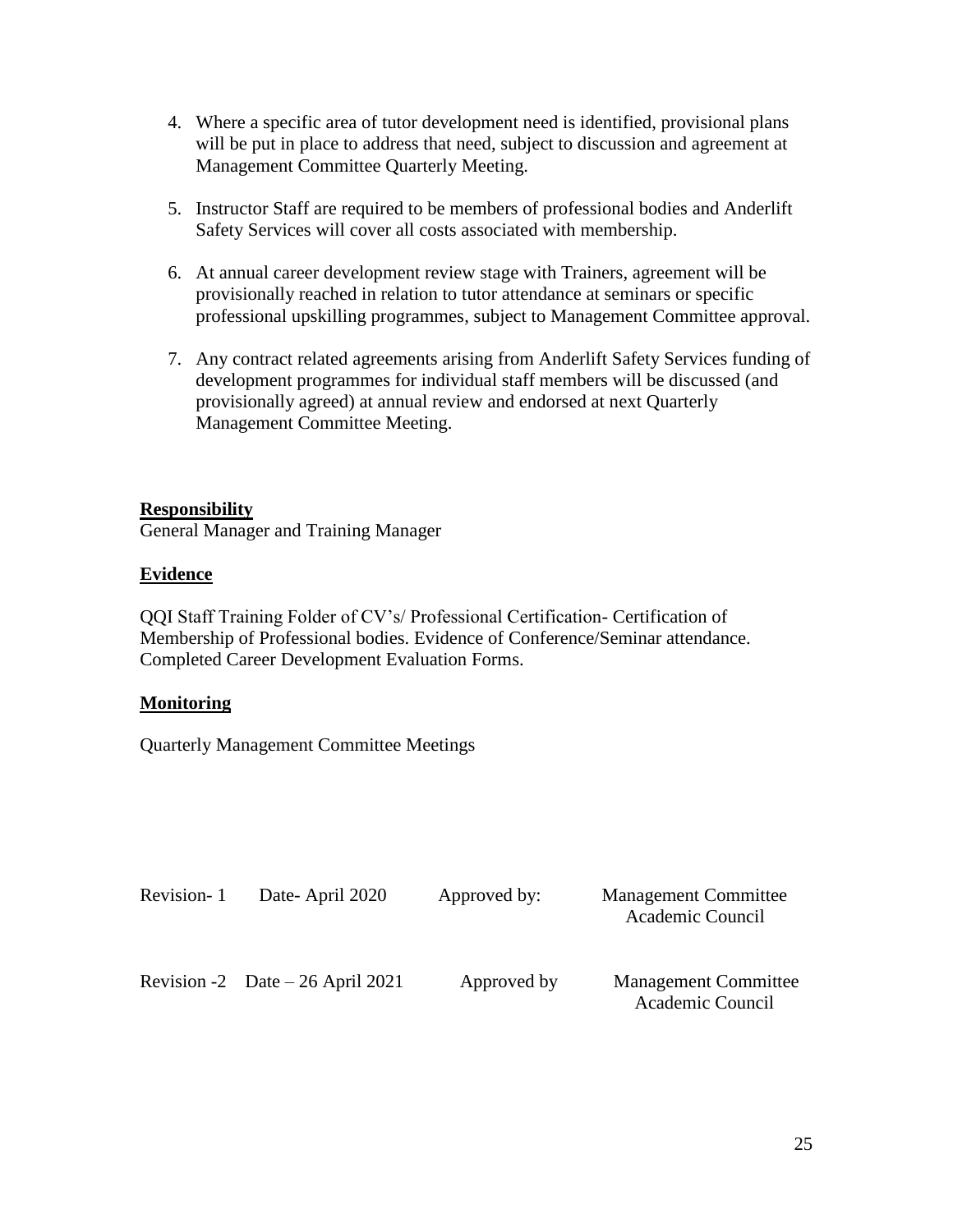# **5.0 Teaching and Learning**

## **5.1 Teaching and Learning**

#### **Policy Statement and Strategy**

Anderlift Safety Services is committed to ensuring a high standard of teaching and programme delivery for each QQI course offered to learners.

We understand that learning, skill development and assessment are best optimised where accurate alignment is reached between initial learning objectives, theoretical and practical elements of delivery and an assessment process that sets out to fairly measure the extent to which objectives have been reached.

Anderlift Safety Services are committed to the ongoing monitoring and evaluation of our training and learning provision so that participants gain genuine value and benefit, both academic and personal, from their participation on our programmes

#### **Procedure for Teaching and Learning**

- 1. Anderlift Administrative staff ensure that Learners are fully briefed on programme entry requirements prior to course commencement. This is achieved through direct contact, reference to website information on entry criteria and availability of comprehensive course programmes, as necessary.
- 2. Learning outcomes are specified at an early stage and learners are made aware at course commencement that the assessment requirements are aligned to these outcomes.
- 3. Learners will be informed by course tutors that although emphasis is placed on preparation for assessment, there will also be a real opportunity to develop knowledge and transferable skills, as part of programme participation.
- 4. All learning materials, presentations, hand-outs, case studies and other aids to learning will be of a high quality and designed to assist the learner to gain knowledge and prepare effectively for assessment.
- 5. Anderlift Management ensure that learning environments are adequate to cater for learner needs in terms of facilities, welfare and personal needs. Learners with additional support needs will be facilitated as far as is possible.
- 6. Across all programme provision Anderlift training Staff will adopt an inclusive and workshop type approach to learning, where all programme topics can be the subject of discussion and group engagement, thereby strengthening the collaborative process within the leaner group, while at the same time working towards achieving the stated learning outcomes.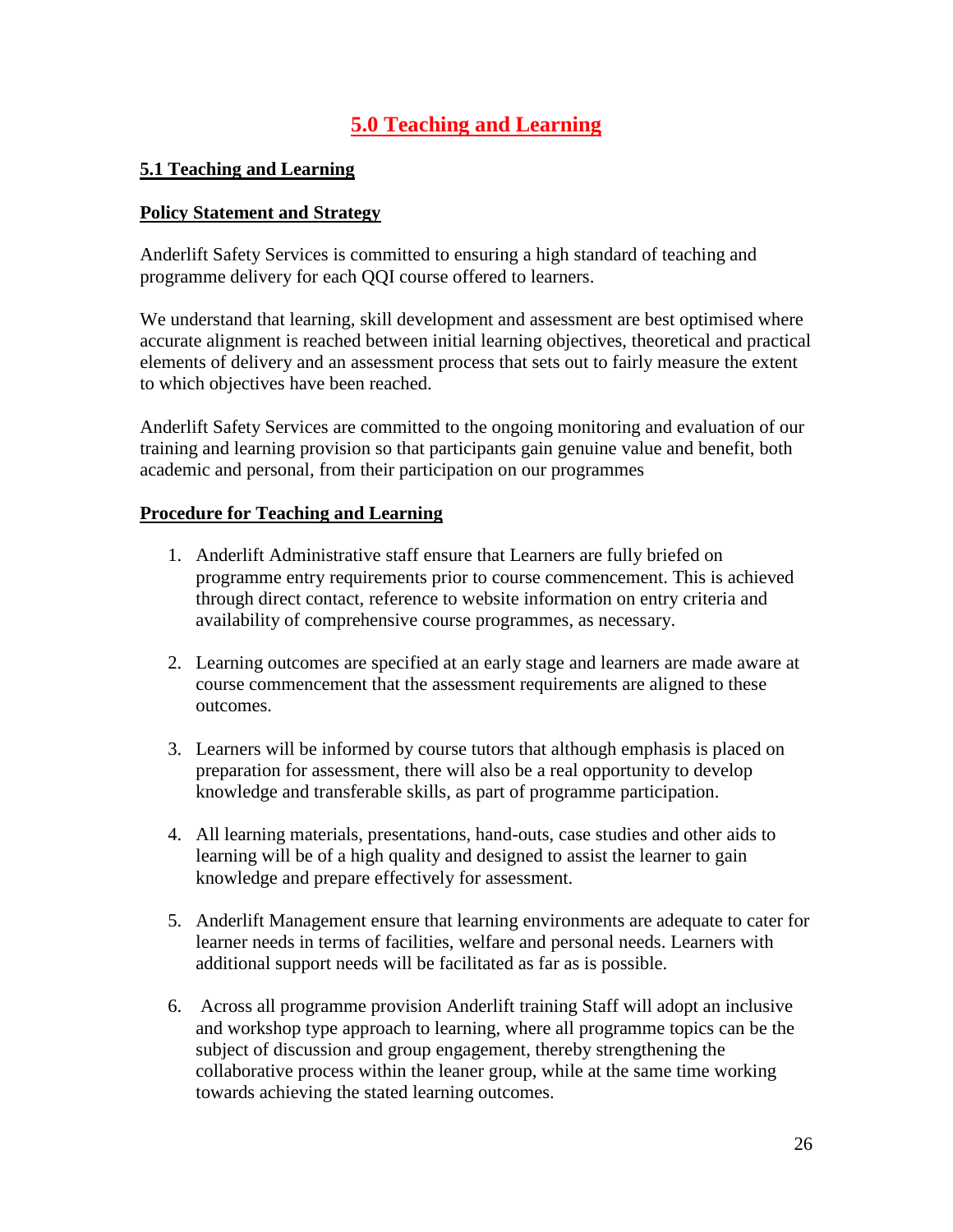- 7. Anderlift encourage and promote self-directed learning within all programmes by setting assessment assignments and learner projects that will require participants to work independently. This self- directed element of learning often occurs at the workplace of participants, thereby increasing the relevance of assessment and the overall "on the job" benefit of the programme.
- 8. Anderlift supports the learner by means of regular feedback during module completion and by provision of additional tutorials and coaching as required, either at group or individual level.
- 9. The learner is also made aware, at all stages of programme participation, of the level of commitment required to achieve the learning outcomes. This responsibility placed on the learner is an important factor in individual development and in preparation for assessment.

# **Responsibility**

Training Manager, Course Tutors, Administration Staff

#### **Evidence**

Learner Entry Criteria and Comprehensive Course Programmes, Course Materials for all programmes, Learner and Tutor feedback forms. Monitoring Visit Reports, Folders of Programme Assessments for both directed and self-directed elements of training.

#### **Monitoring**

General Manager, Training Manager and included at Quarterly Management Committee Meeting.

| Revision-1 | Date-April 2020                   | Approved by: | <b>Management Committee</b><br>Academic Council |
|------------|-----------------------------------|--------------|-------------------------------------------------|
|            | Revision -2 Date $-26$ April 2021 | Approved by  | <b>Management Committee</b><br>Academic Council |

#### **5.2** A **provider ethos that promotes learning**

#### **Policy**

Anderlift Safety Services promote an Ethos of learning and foster the professional development of both learners and staff. Programmes offered are updated and refreshed to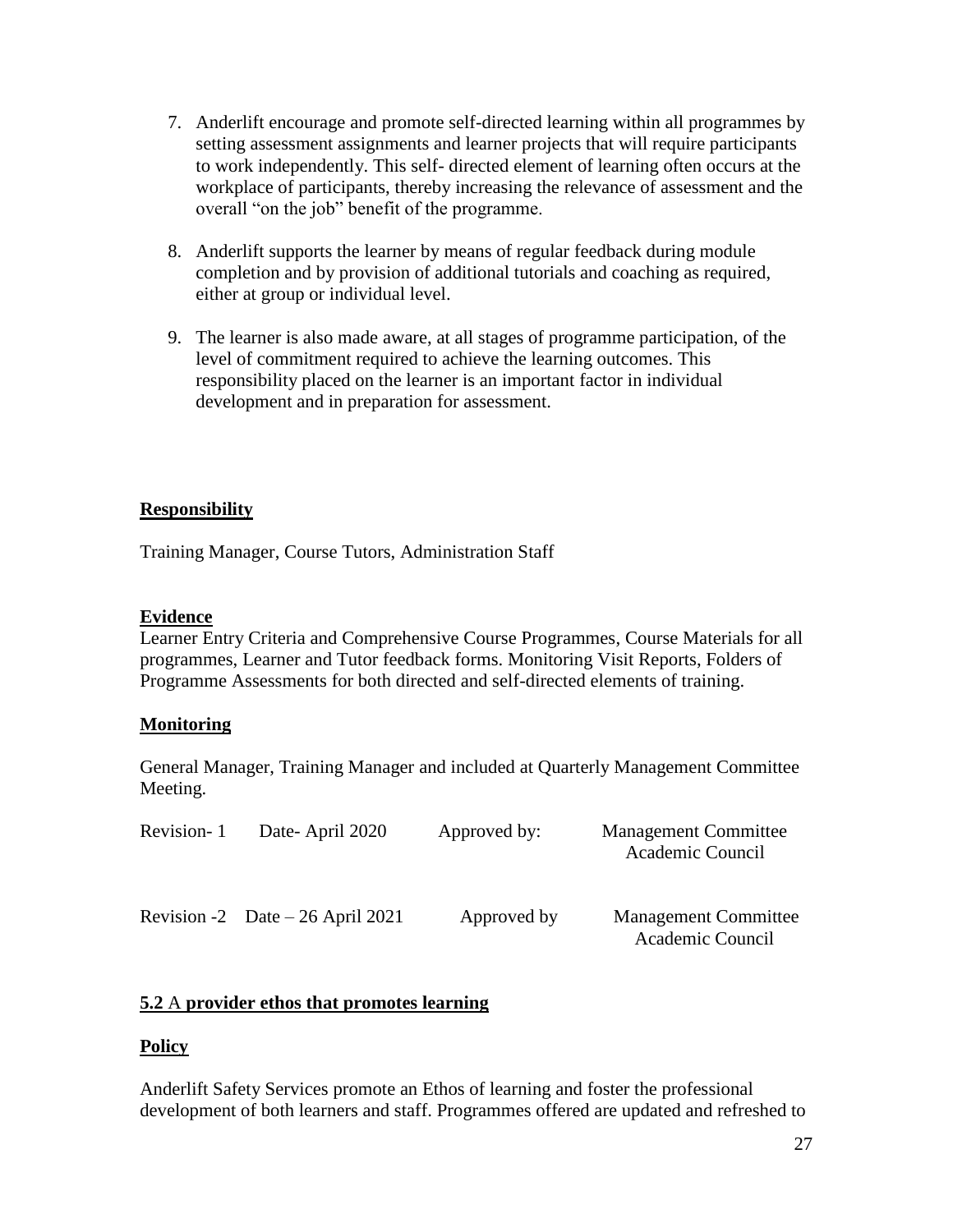incorporate changes in legislation, codes of practice, industry best practice and new initiatives in management and leadership strategy.

Our flexible approach respects the needs and diversity of learners, promoting autonomy and self-directed learning as much as possible.

# **Procedure**

- 1. Anderlift ensure that all information relating to programme entry and participation for learners is readily available on our website.
- 2. Anderlift Training Manager, with the support of Administrative staff, reviews all training programme materials annually to incorporate changes in legislation, codes of practice and changes to industry best practice.
- 3 Administration staff, through our course enrolment and booking process, ensure that all support and additional support needs of learners are met.
- 4 Anderlift Training Manager and Tutor staff make themselves available to provide coaching and mentoring, as part of the learning experience on all programmes.
- 5 Anderlift Training Manager, by means of Course Monitoring Visits regularly audits the standard of training being delivered across programmes, as well as the level of learner engagement being achieved.
- 6 Anderlift Training Staff have been trained in and adhere to the Anderlift Memorandum on Equality in the Training Environment (Appendix J pg. 86).
- 7 Anderlift Safety Services have a complaints procedure and appeals procedure in place to deal with specific learner complaints and appeal of results.

**Responsibility:** General Manager and Training Manager, Administrative Staff

**Evidence:** Anderlift Website Information to include Learner and Entry Arrangements. QQI Programme Resource and Materials folders. Certification of Instructor Membership of Professional Bodies. Complaints and Appeals procedure information. Procedure and Memo for Staff Equality Training.

**Monitoring:** General Manager and Training Manager

| Revision-1 | Date-April 2020                   | Approved by: | <b>Management Committee</b><br>Academic Council |
|------------|-----------------------------------|--------------|-------------------------------------------------|
|            | Revision -2 Date $-26$ April 2021 | Approved by  | <b>Management Committee</b><br>Academic Council |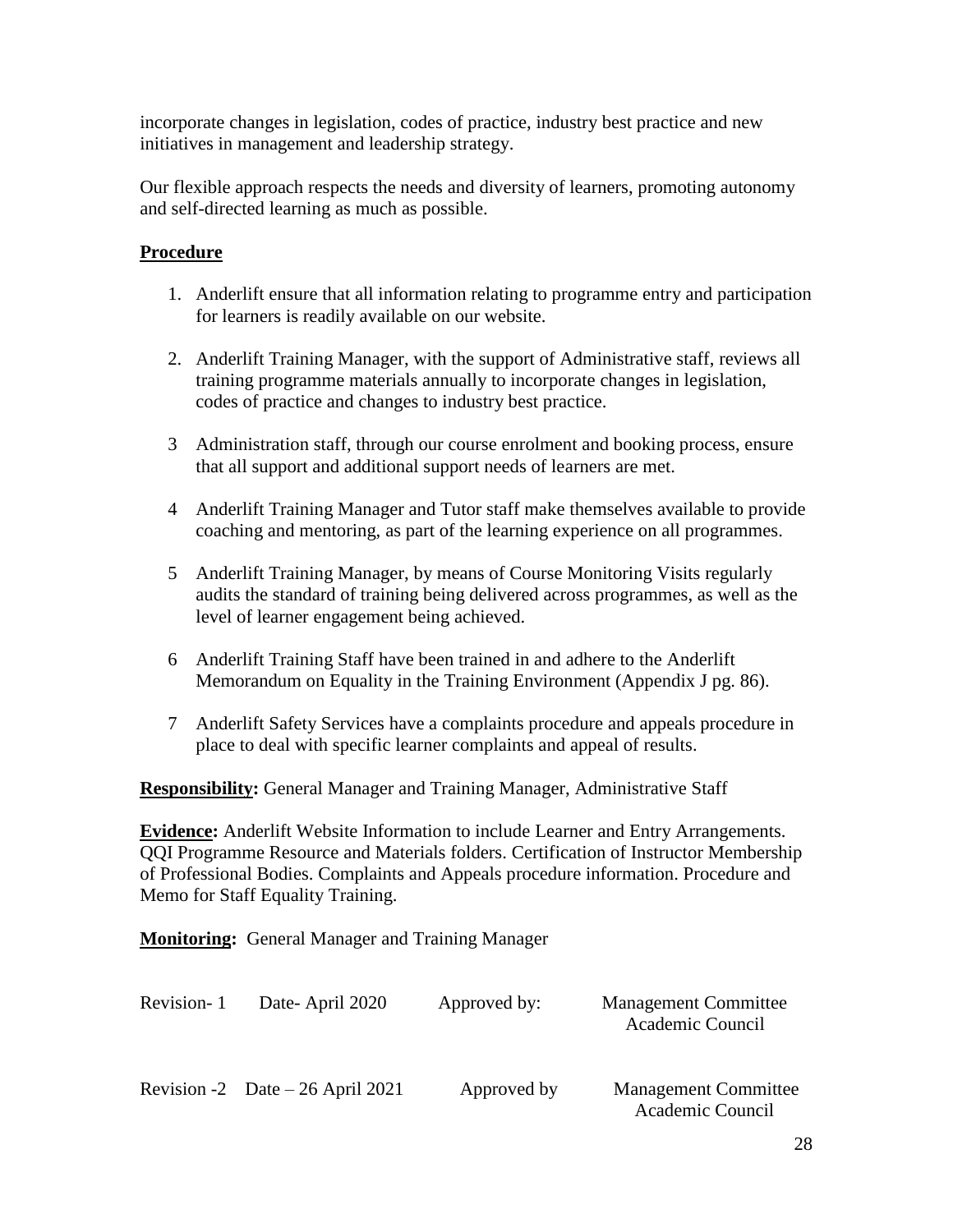# **5.3 National and International Practice**

# **Policy**

Anderlift Safety Services understand and are committed to engagement with the wider national (and international) community to enhance our knowledge, teaching and research and information capacity. Our Training staff are members of the Institute of Occupational Safety and Health (UK and Ireland) Attendance at conferences and Workshops as part of the CPD process keeps Anderlift updated with emerging National and International trends and practices.

As a company providing accredited training since 2006 we are also committed to engagement with QQI in terms of Quality Assurance, Training Provision and Certification. We are also a Recognised Institute with PHECC (Pre-Hospital Emergency Care Council) and are engaged in continuous improvement with that body on matters relating to quality of training provision and competency issues.

# **Procedure for integration of National and International Practice**

- 1. General Manager, Anderlift Safety Services will ensure that suitably qualified Instructor Staff are members of IOSH (Institute of Occupational Safety and Health UK) are part of an international network where updated information and case studies in relation to Safety and Health at Work are made available.
- 2. Annual membership fees to Professional Bodies and associated costs of attendance at seminars or conferences are met in full by Anderlift.
- 3. All staff, both Administrative and Training are involved in Continuous Professional Development, reviewed annually by both General Manager and Training Manager and monitored at Quarterly Management Committee Meetings.
- 4. Training and Quality Assurance Manager receives regular publications from IOSH and other similar organisations. He ensures that relevant data, including case studies, statistics and information on trends and emerging safety and training initiatives, is used to improve existing training materials and presentations.

**Responsibility:** General Manager and Training Manager

# **Evidence**

Updated Resource Folders and Presentations, Certification of Instructor/ Company Membership of Professional bodies. Evidence of Attendance at Seminars/ Continuous Professional Development of Staff. Staff Competency Certification. Learner Feedback Reports.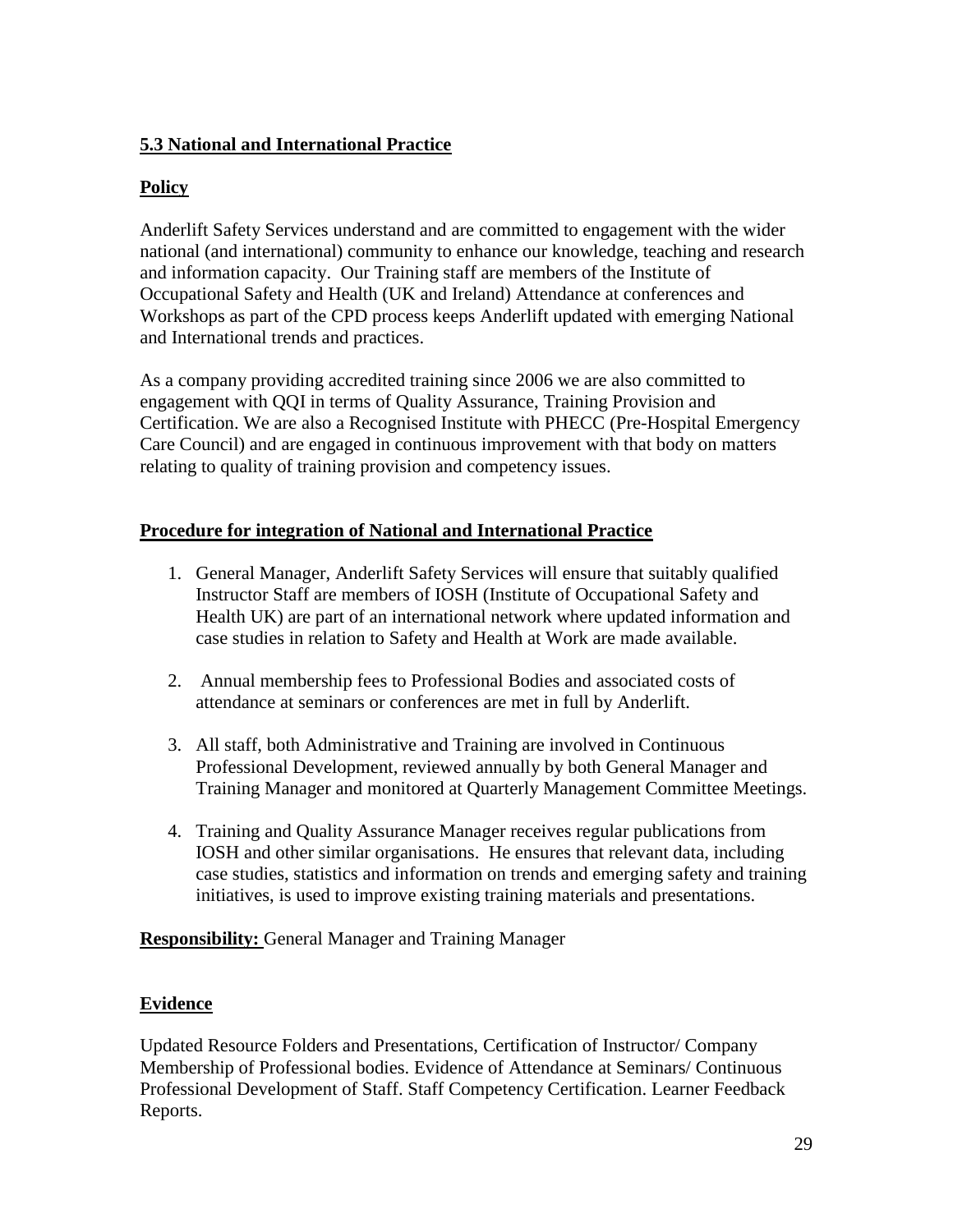**Monitoring:** Annual Review and Agenda item as necessary at Quarterly Management Committee Meeting.

| Revision-1 | Date-April 2020                   | Approved by: | <b>Management Committee</b><br>Academic Council |
|------------|-----------------------------------|--------------|-------------------------------------------------|
|            | Revision -2 Date $-26$ April 2021 | Approved by  | <b>Management Committee</b><br>Academic Council |

# **5.4 Learning Environments**

#### **Policy**

Anderlift Safety Services offer a range of Health and Safety based training programmes, where the learner will typically work from the Anderlift classroom environment or the practical work environment of the learner. Anderlift are committed to providing the required learner supports, resources and mentoring services needed to facilitate a diverse range of learners, both within the Anderlift Environment and at client locations.

#### **Procedure for ensuring adequacy of Resources and Facilities**

- 1. General Manager is responsible for ensuring that Anderlift Training facilities are fully equipped and ready for specific training programmes.
- 2. Tutor and Learner Feedback will be used to identify shortcomings in terms of facilities, resources or learner supports.
- 3. Maintenance contracts are in place for facilities and essential IT hardware and equipment used by Anderlift in programme provision and budgets are allocated.
- 4. Where facilities other than the Anderlift premises are used, the Course Tutor will evaluate the adequacy of the environment and report any shortcomings, without delay to the General Manager or Training Manager.
- 5. Resources and Facilities is an agenda item at Quarterly Management Committee Meetings.
- 6. Anderlift Course Booking and Confirmation Forms also include Venue Arrangements as a consideration and specific programme venue/facilities requirements are included at that stage.

**Responsibility: General Manager, Training Manager, Course Tutors,**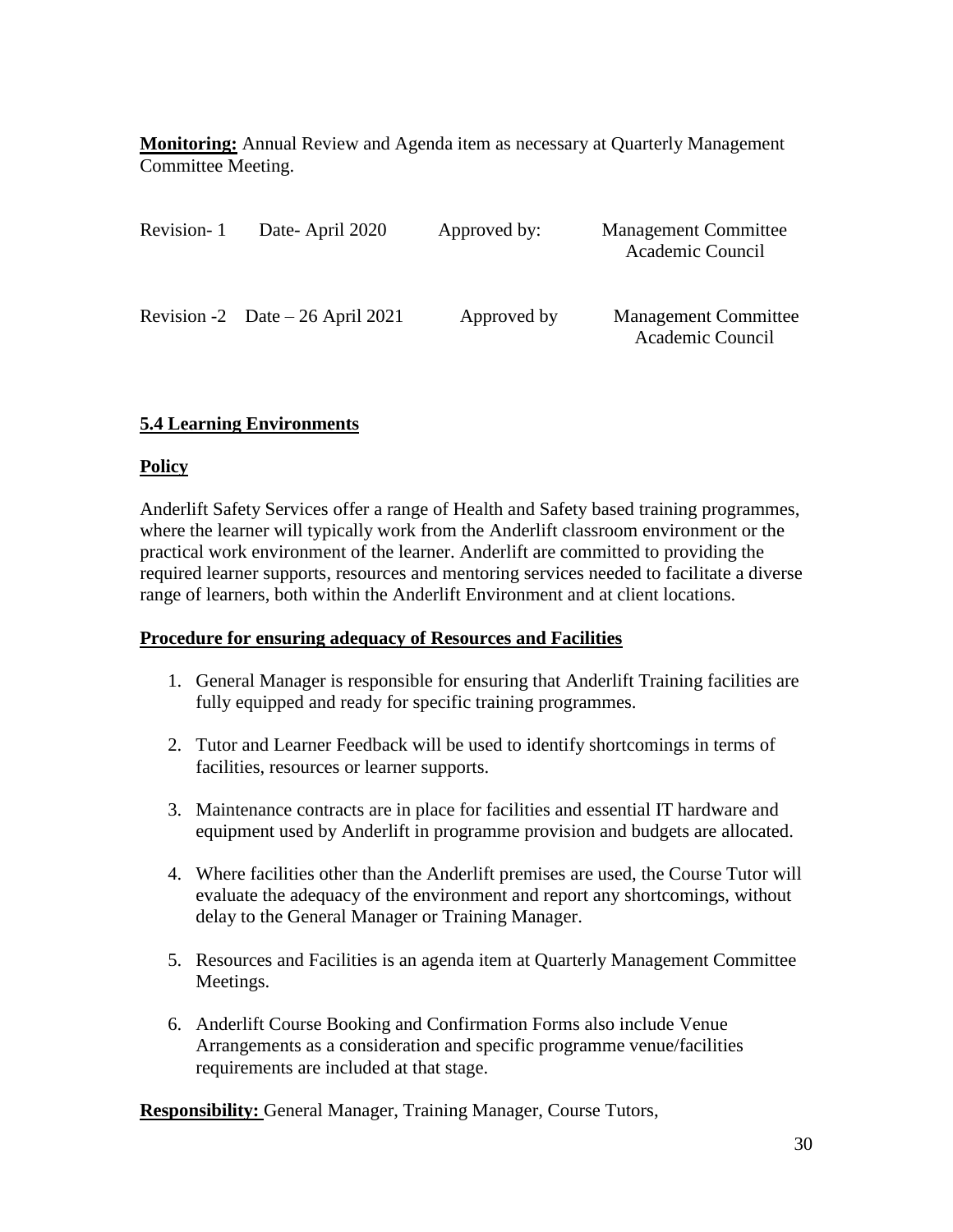# **Evidence**

Course Booking Forms, Maintenance Contracts for Essential Equipment, Minutes of Quarterly Management Committee Meetings.

# **Monitoring**

Annual and at Quarterly Management Committee Meetings as agenda item.

| Revision-1 | Date-April 2020                   | Approved by: | <b>Management Committee</b><br>Academic Council |
|------------|-----------------------------------|--------------|-------------------------------------------------|
|            | Revision -2 Date $-26$ April 2021 | Approved by  | <b>Management Committee</b><br>Academic Council |

# **5.4 Learner Complaints**

# **Learner Complaints Policy and Procedure**

# **Learner Complaints Policy**

Anderlift Safety Services are committed to providing a positive and safe learning and working environment for students and staff. We are fully committed to upholding the concepts of fairness and equality within the teaching and learning process at all stages. We encourage and lead our staff to hold the highest standards achievable in this regard.

We recognise the right of Learners to make either informal or formal complaint in specific and genuine circumstances.

Grounds for Learner complaint can be in relation to:

- An honestly held belief that they have been treated unfairly at course entry or during participation or assessment stage of a programme.
- Dissatisfaction in relation to course facilities or training schedule or arrangements
- Behaviour or attitude of Course Tutor staff or other learners
- Specific issues or concerns in relation to learner supports or accommodation of particular individual needs

It is Anderlift policy to encourage learners to firstly seek informal and timely resolution of complaints through direct contact with Anderlift Management or Tutor staff. Anderlift believe that the majority of issues complained of can be resolved in a spirit of collaboration "locally" without a need for matters to be escalated.

The General Manager of Anderlift Safety Services is the responsible person for managing the company complaints procedure.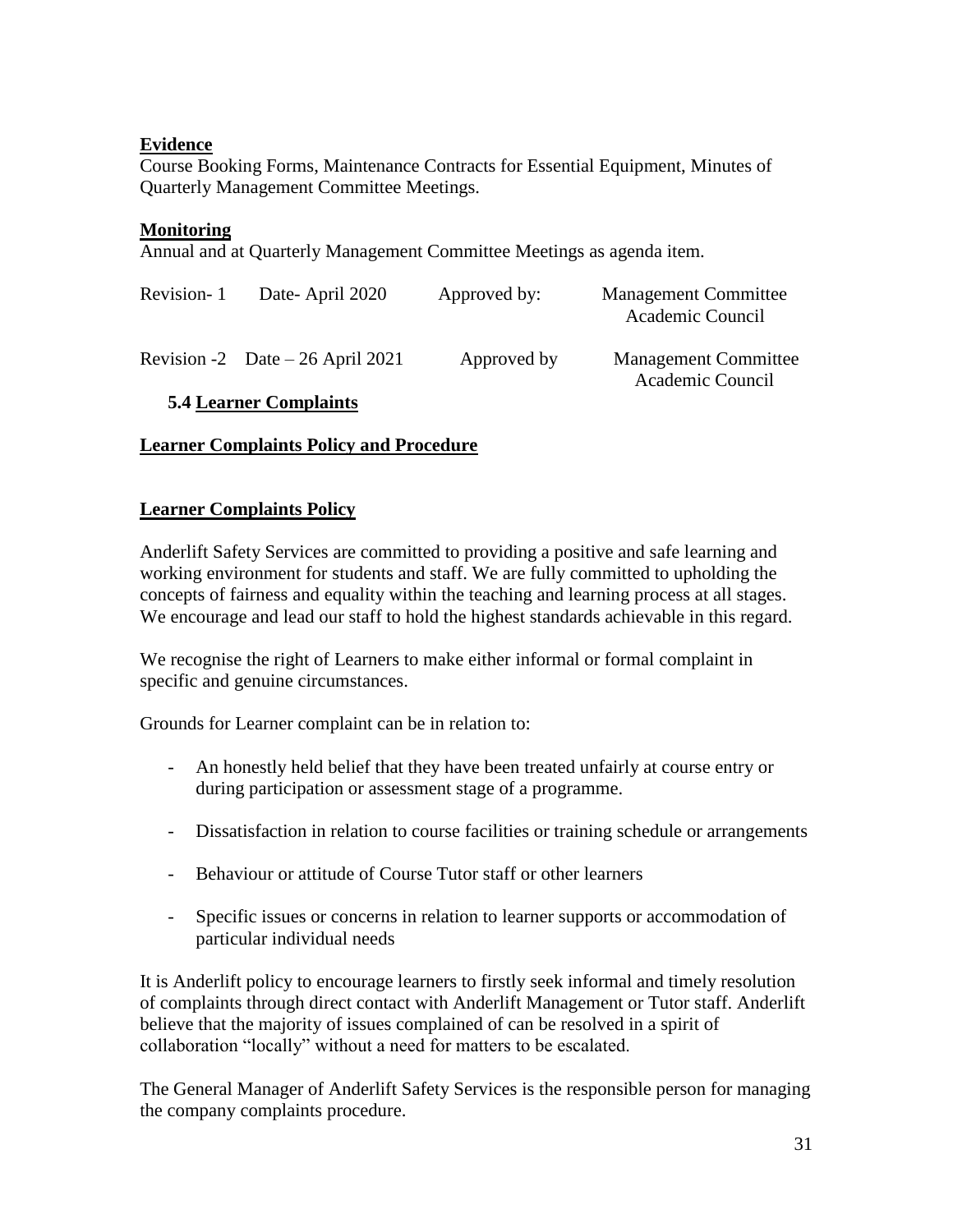## **Learner Complaints Procedure**

#### **Informal Procedure**

- 1. In a situation where a learner wishes to make a complaint they should, in the first instance raise the relevant complaint or concern at local level and seek informal resolution. This may involve direct communication with a course tutor, if this is feasible, so that the relevant matter can be addressed and satisfactorily resolved.
- 2. The informal process can also involve contact by the complainant with the General Manager of the company, who will make every effort to assist and mediate a satisfactory resolution to any complaint made, without the need for a formal process.
- 3. Resolution to a complaint that is kept at an informal level will normally be achieved within 3 to 5 working days of an issue or concern being raised. This will allow sufficient time for adequate investigation, mediation and necessary action to be implemented, as necessary.

#### **Formal Procedure**

- 1. Where the informal procedure does not satisfy the complainant or a matter remains unresolved, a formal complaint can be made in writing to the General Manager within 1 week of the conclusion of informal proceedings.
- 2. The General Manager, with assistance as required from the Training Manager and other relevant tutor or administrative staff, will investigate the complaint.
- 3. The General Manager may seek external advice and expertise where the nature or gravity of the complaint merits such an intervention. Advice of the Academic Council may also be sought as part of the complaint investigation process.
- 4. Where the complaint is not considered valid and not upheld, the process will conclude and the complainant will be informed verbally and in writing of the outcome of the investigation.
- 5. Where the complaint is fully or partly upheld and recommendations and actions are required, these actions will be documented and implemented without delay.
- 6. All parties relevant to the complaint will be fully updated on the outcome of the complaint investigation and a full written report of the complaint proceedings will be completed for review by the Board of Directors and the Academic Council.

| Revision-2 | Date-November 2021 | Approved by: | <b>Management Committee</b> |
|------------|--------------------|--------------|-----------------------------|
|            |                    |              | Academic Council            |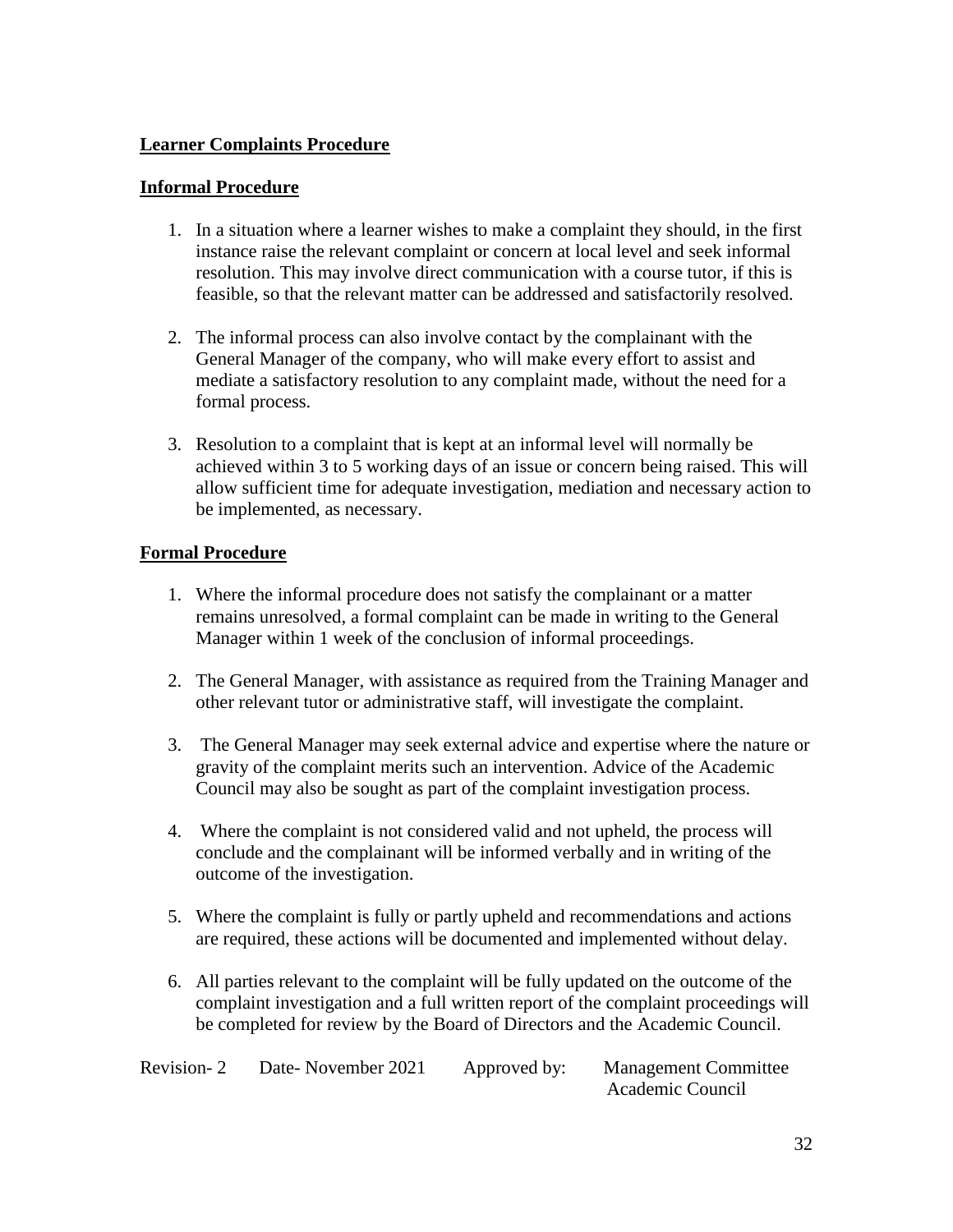# **6.0 Assessment of Learners**

#### **6.1 Policy and Procedure for Assessment of Learners**

Anderlift Safety Services understand the importance of maintaining effective systems for Assessment of Learning and have in place suitable assessment procedures and practices, relevant to our limited range and duration of courses. Assessment of Learners is subject to both internal verification and external authentication of results. A learner appeals process is also in place as is a system for dealing with learner malpractice.

#### **Procedure for Assessment of Learners**

- 1. All assessment materials, including examination papers and assignment/project briefs are securely held at Anderlift Offices. The general manager is responsible for the security and custody of all assessment materials.
- 2. Assessment Papers and assignment briefs are set by the Training and Quality Assurance Manager with input from Training staff, as necessary.
- 3. All assessments are supervised by a small number of experienced staff, who are subject matter experts, mentored and advised by our training manager. All completed scripts and assignment work is returned and securely held within our offices during the marking/grading process.
- 4. Assessment records and learner scripts remain secure at our offices following internal result verification, external authentication and submission of programme results to QQI.
- 5. Learners are made aware of programme assessment requirements as part of the course induction/ briefing process for each programme provided. Course assessment for each programme is based on the learning objectives and learning outcomes specified for each course.
- 6. As well as end of programme, summative assessment, Anderlift make effective use of formative assessment to update learners on their progress by means of practice presentations, case studies, syndicate exercises and review tests during programmes.
- 7. Learners are fully briefed on their responsibilities relating to assessment and are expected to follow specific assessment and assignment briefs and Instructions, as appropriate. Learners are also made aware of the need to ensure that no Plagiarism or Malpractice occurs during the process and that Statements of Authorship for all work submitted will be required.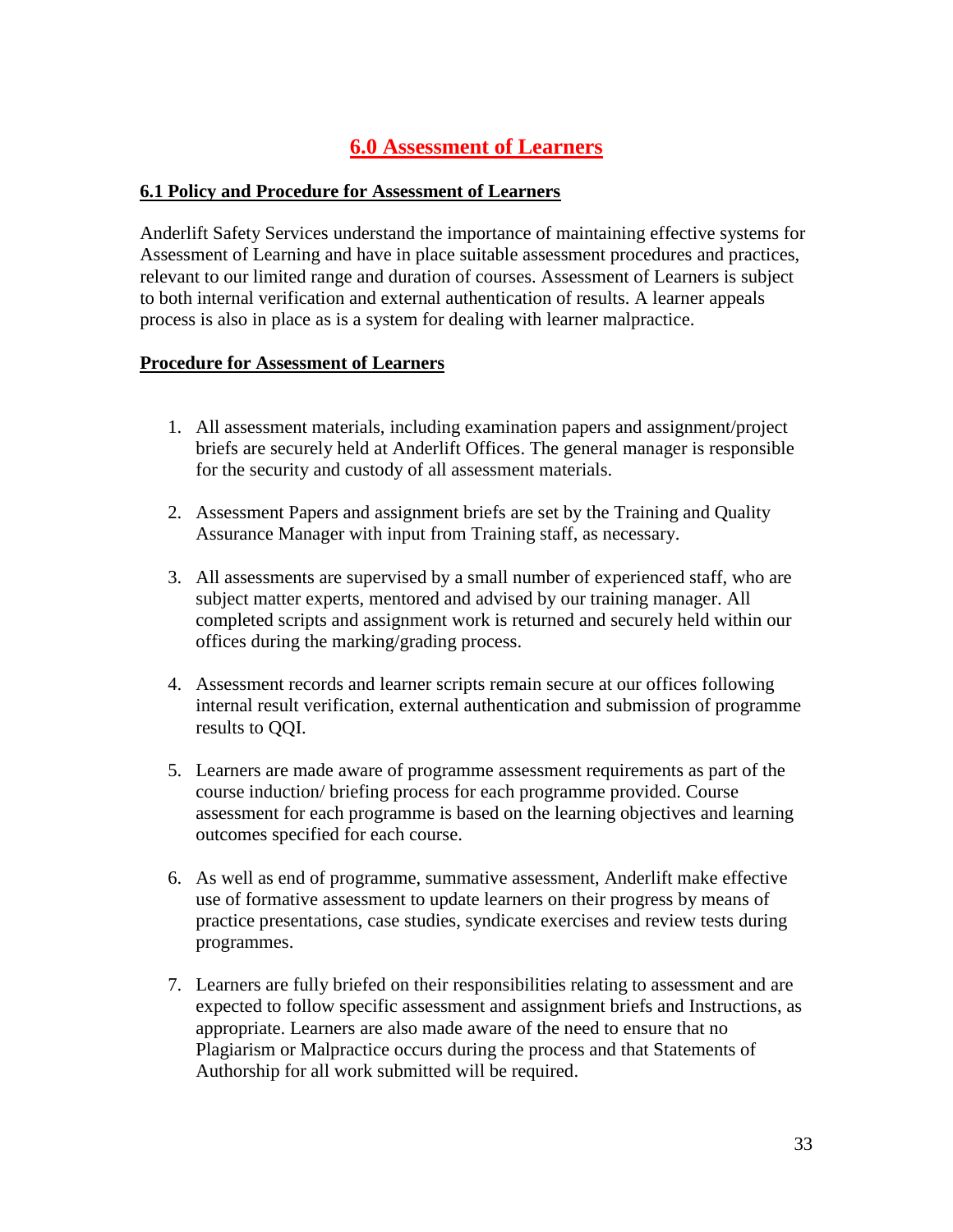- 8. Assessment methods and instruments involve written examination, self- directed work -based assignment and practical performance requirements, in line with specific course objectives and aligned assessment criteria. Learners are provided with feedback on assessment performance as soon as is practicable, in line with submission deadlines for learner assessment portfolios and other specified assessment requirements. An assessment appeals process for learners is in place and is outlined below.
- 9. Anderlift utilise, from our own full time staff resources, a small and experienced group of assessors to supervise, mark and grade assessments across the limited number of short programmes we provide. (See Assessment Protocol- Appendix M- Page 93)
- 10. The Training and Quality Assurance Manager is the primary Anderlift resource for marking and grading of scripts for individual programmes. Where another member of staff is involved in the marking process, the Training Manager will sample and moderate, ensuring that the marking and grading system has been fairly and consistently applied.
- 11. Results are internally verified by a small panel, consisting of the Training Manager and Senior QQI administrator.
- 12. Internal verification will ensure that marks have been correctly calculated in line with assessment guidelines, accurately transferred from learner scripts to individual marking sheets and that the marks allocated match the relevant grading bands.
- 13. The external authenticator, selected on the basis of expertise within the field of learning to be assessed, will be independent of Anderlift Safety Services and will report on the outcome of results against National Standards, identify assessment strengths and potential areas of improvement across the Anderlift Assessment system.
- 14. The senior administrator will liaise with the Authenticator and make all relevant documentation available, including Assessment Briefs, Examination Papers, Outline Solutions, Evidence of Learner Assessment and Internal Verification Report.
- 15. The completed External Authentication Report is available to the results approval panel, prior to submission of final results and Certification request to QQI.

**Responsibility:** Training and Quality Assurance Manager, Programme Tutors, Senior Administrator, External Authenticator.

# **Evidence:**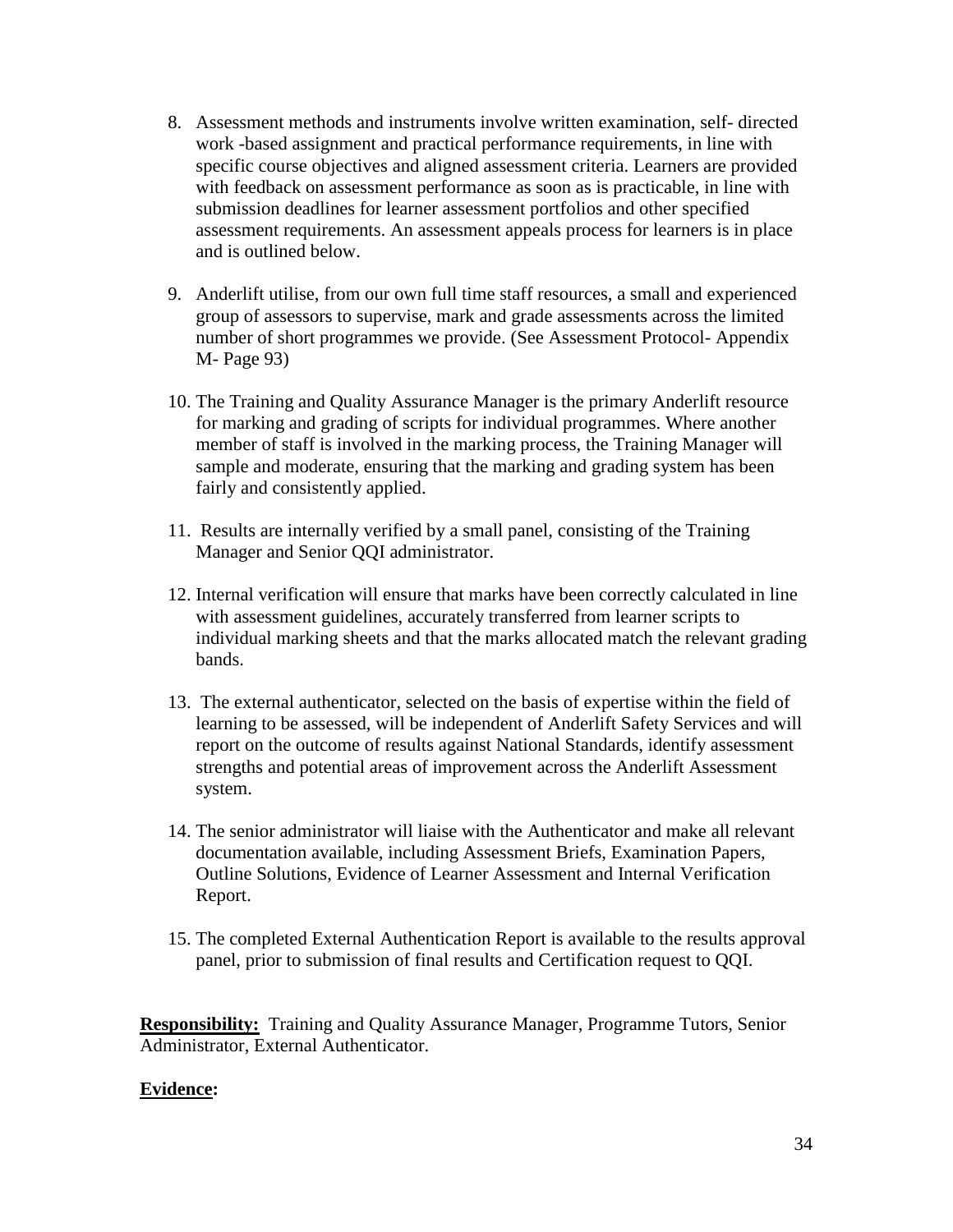Course Entry Criteria and individual programmes for each course, including details of specific learning objectives and assessment Criteria. Assessment Papers and Project/Assignment Briefs (Folder) Skills Demonstration Briefs Marking systems for all programmes- Assessment Protocol Appendix M- Page 93 Learner Folders of completed assessments and assignment work following Authentication

**Monitoring**: At internal verification and external authentication stages As part of Self Evaluation and Internal Monitoring Process Item agenda for Quarterly Management Committee Meeting

# **6.2 Policy and Procedure for Learner Appeals, Review and Re-check**

# **Policy**

Anderlift Safety Services are committed to ensuring that the experience of Learners will be positive and rewarding from course entry and participation stage, through to assessment, verification and awarding of results, and ending with programme certification.

Anderlift understand and accept that, in limited circumstances, a learner may wish to appeal a decision made by Anderlift Safety Services in relation to programme assessment or may wish to avail of a recheck or review facility.

# **Definitions**

**Appeal-** A formal request from a learner that a decision made by Anderlift Safety Services at assessment stage should be referred to a Senior Management Level for alteration or reconsideration.

**Re-check-** Means an administrative mechanism of checking (for a second time) the specific marks and grade awarded to a learner for a particular assessment module or stage and checking again both the calculation and accuracy of recording of such marks/grade.

**Review-** Means the re-consideration of an assessment decision. This can be completed by the original assessor, by an alternative competent person or a by a specially convened group.

# **Procedure for Re-Check of Learner Marks or Grade Awarded**

1. A learner may request a re-check of an assessment result (Marks/Grade) awarded on the narrow grounds that is believed by the learner that an error in calculation may have occurred.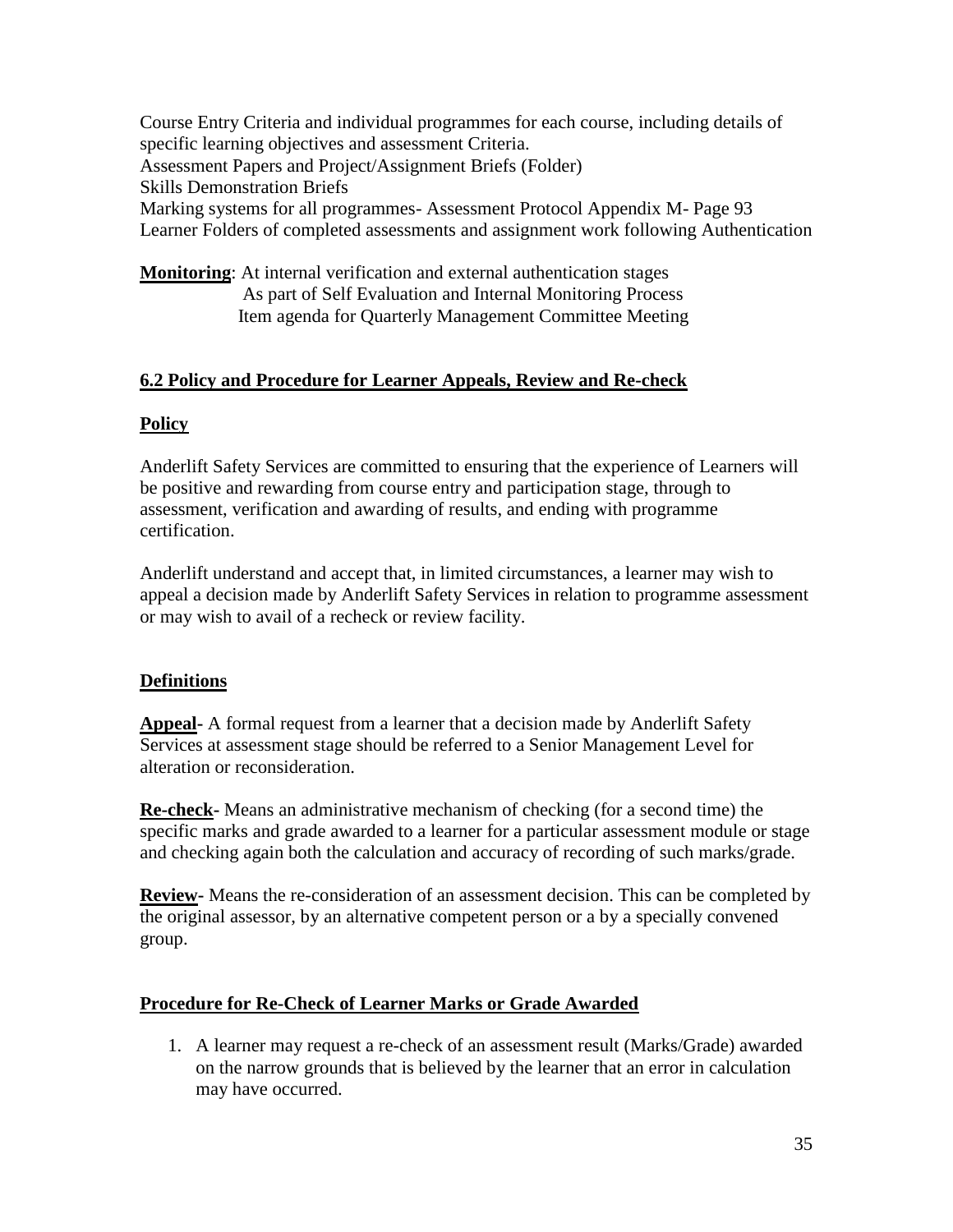- 2. The learner will make the request in writing or electronically within 7 days of having received the grade result in question.
- 3. The re-check of marks and grade will be conducted by a suitably qualified Anderlift Tutor/Assessor, appointed by the General Manager or Quality Assurance Manager.
- 4. The Learner will be informed either in writing or electronically of the re-check findings within 7 days of the re-check being requested.

# **Procedure for Review of Awarded Grade**

- 1. A learner may seek review of an awarded grade based on one or more of the following grounds:
- A belief that the Anderlift rules or instructions issued to learners on the assessment process have not been properly applied or implemented.
- A belief that Anderlift failed to take into account compassionate or other factors surrounding learner supports or Reasonable Accommodation that it should have considered.
- 2. A written request for review will be made by the learner within 7 days of receiving a specific assessment result/grade.
- 3. The request will be in writing and must state the grounds on which the review is sought, together with evidence to support the request.
- 4. The General Manager, with the assistance and direct involvement of the Training Manager and course tutor will arrange to meet with the learner and allow them to view the assessment script(s) submitted, together with the allocated marks awarded for the specific assessment work, based on the designated marking scheme.
- 5. The review can at this stage, if requested by the learner, facilitate the involvement of a competent and qualified third party to carry out an independent review of the assessment marks awarded to the learner.
- 6. Following this review of the assessment materials in question, the learner will either:
	- a. Accept the marks/grade awarded and withdraw from the review process
	- b. Request that his/her case be brought to appeal status where a full academic committee will be asked to adjudicate on the case.

# **Procedure for Learner Appeal**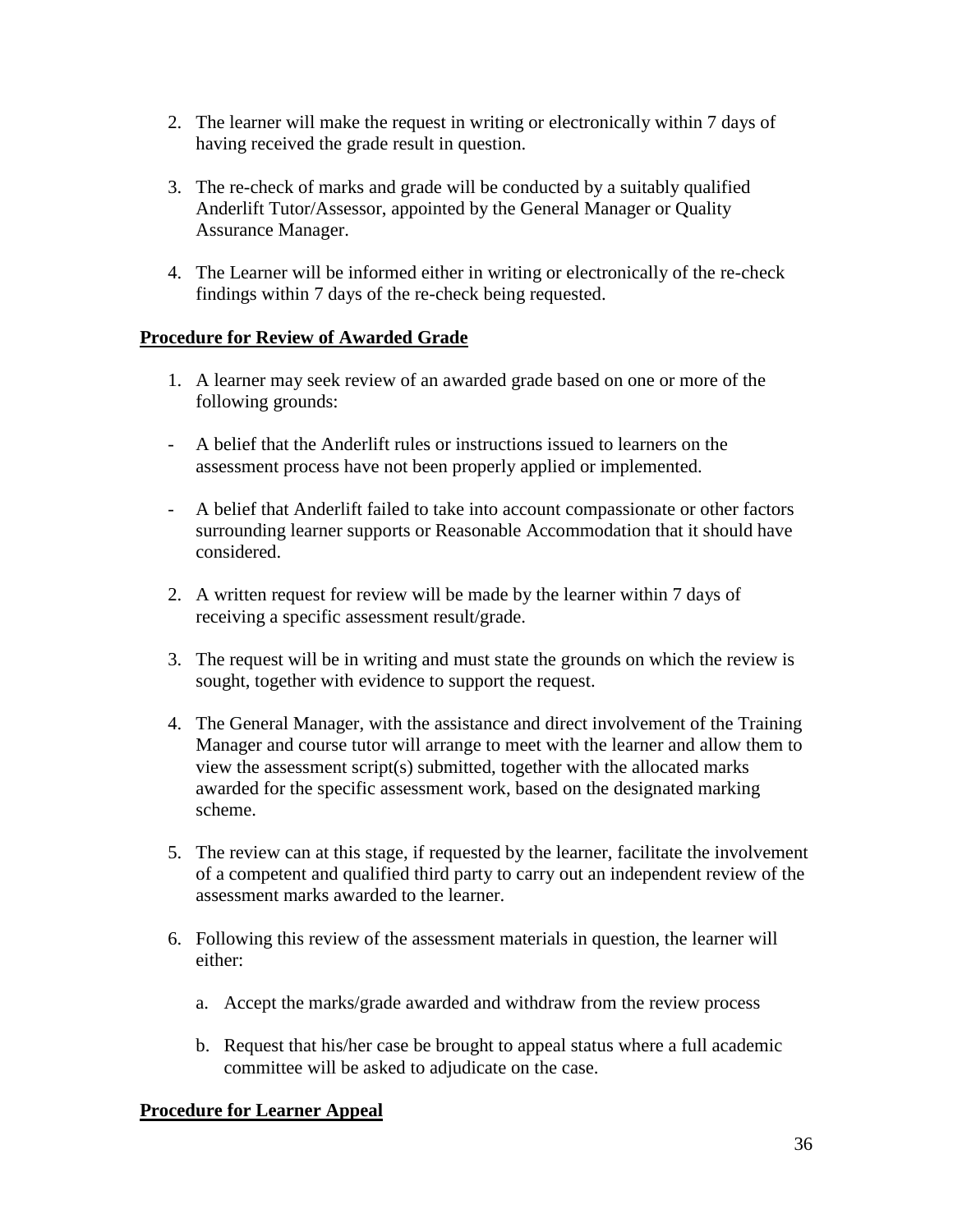- 1. The learner can appeal the outcome of the review stage on the specific grounds that he or she believes the review did not adequately address concerns raised.
- 2. The request for learner appeal will be in writing and will be submitted within 7 days of the conclusion of initial review.
- 3. The request for appeal must state the grounds for appeal and supply evidence in support of the request.
- 4. An Appeals Review Committee will be convened to determine the outcome of the appeal and shall comprise of;
- Anderlift Safety Services Training and Quality Assurance Manager and General Manager
- Academic Council Member (Chair)
- Independent Subject Matter Expert (External Tutor/Assessor)
- 5. The learner may address the appeal committee on the circumstances of the appeal and may be accompanied by an advocate of his/her choice.
- 6. The chair will ensure that all present at the appeal meeting will be updated on the progression of the case to date and will seek relevant input from both the learner and others present in order to arrive at a fair and just decision.
- 7. A decision on the learner appeal will be made by the appeals review committee. A collective decision by majority vote will apply. In the event of a tie the Chair will have a casting vote.
- 8. The learner will be informed in writing on the outcome of the appeal. The decision of the appeals committee will be final, subject to the accepted legal rights of the learner.

Revision- 2 Date- November 2021 Approved by: Management Committee Academic Council

#### **Management and Monitoring**

Full details of all appeals handling and disposal are logged in the complaints and appeals register and controlled by our General Manager and reviewed annually.

Anderlift Safety Services may engage the services of an external subject matter expert to adjudicate on a particular assessment appeal, if general rechecking of work submitted and marking systems applied do not result in a satisfactory resolution of a learner concern.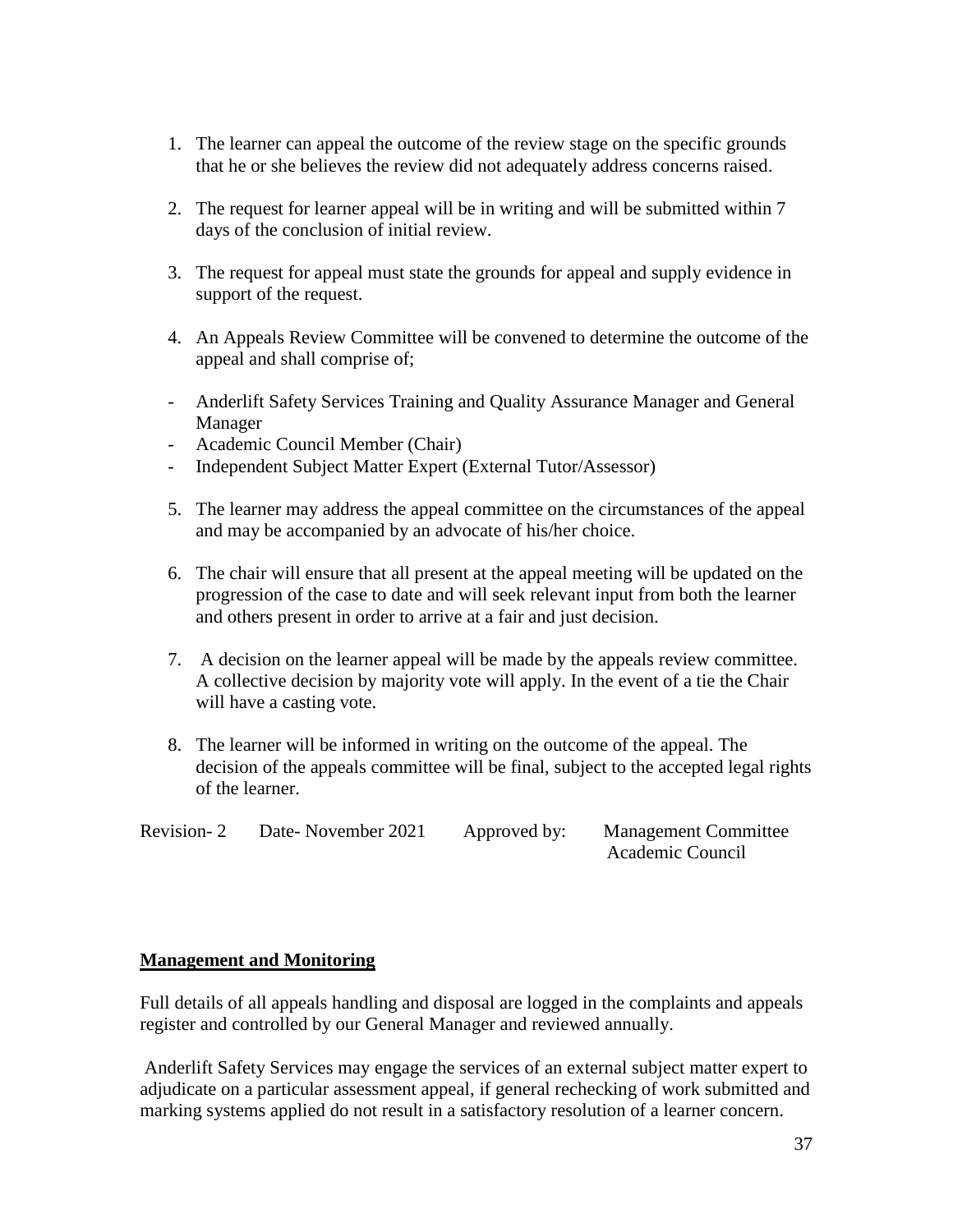## **Responsibility:** General Manager, Training Manager

#### **Evidence**

Course Programmes for specific QQI courses provided. Assessment/Assignment briefs, Marking Systems and examination papers specific to each course. QQI folders of Assessment results and Learner Portfolios. Internal Verification and External authentication folders. Learner Appeals Procedure

#### **Monitoring**

At internal verification stage and a review item for Quarterly Management Committee. Academic Council members will review overall appeal overall process, as necessary.

| Revision-1 | Date-April 2020                   | Approved by: | <b>Management Committee</b><br>Academic Council |
|------------|-----------------------------------|--------------|-------------------------------------------------|
|            | Revision -2 Date $-26$ April 2021 | Approved by  | <b>Management Committee</b><br>Academic Council |

#### **Learner Malpractice**

#### **Policy Statement**

Anderlift Safety Services believe that Learners who are well briefed and encouraged to participate on programmes in a responsible manner, with integrity, will be unlikely to be involved in malpractice of any kind. We are aware however that in the event of malpractice occurring, or being suspected, that a procedure must be in place to deal with such matters as they arise.

#### **Procedure:**

- 1. Malpractice may involve forgery of data, plagiarism, collusion illegally with other learners or cheating during assessment.
- 2. Anderlift Safety Services will, in the first instance, seek to minimise the potential for malpractice by:

-Highlighting the need for Academic Integrity and honesty at course commencement and prior to assessment.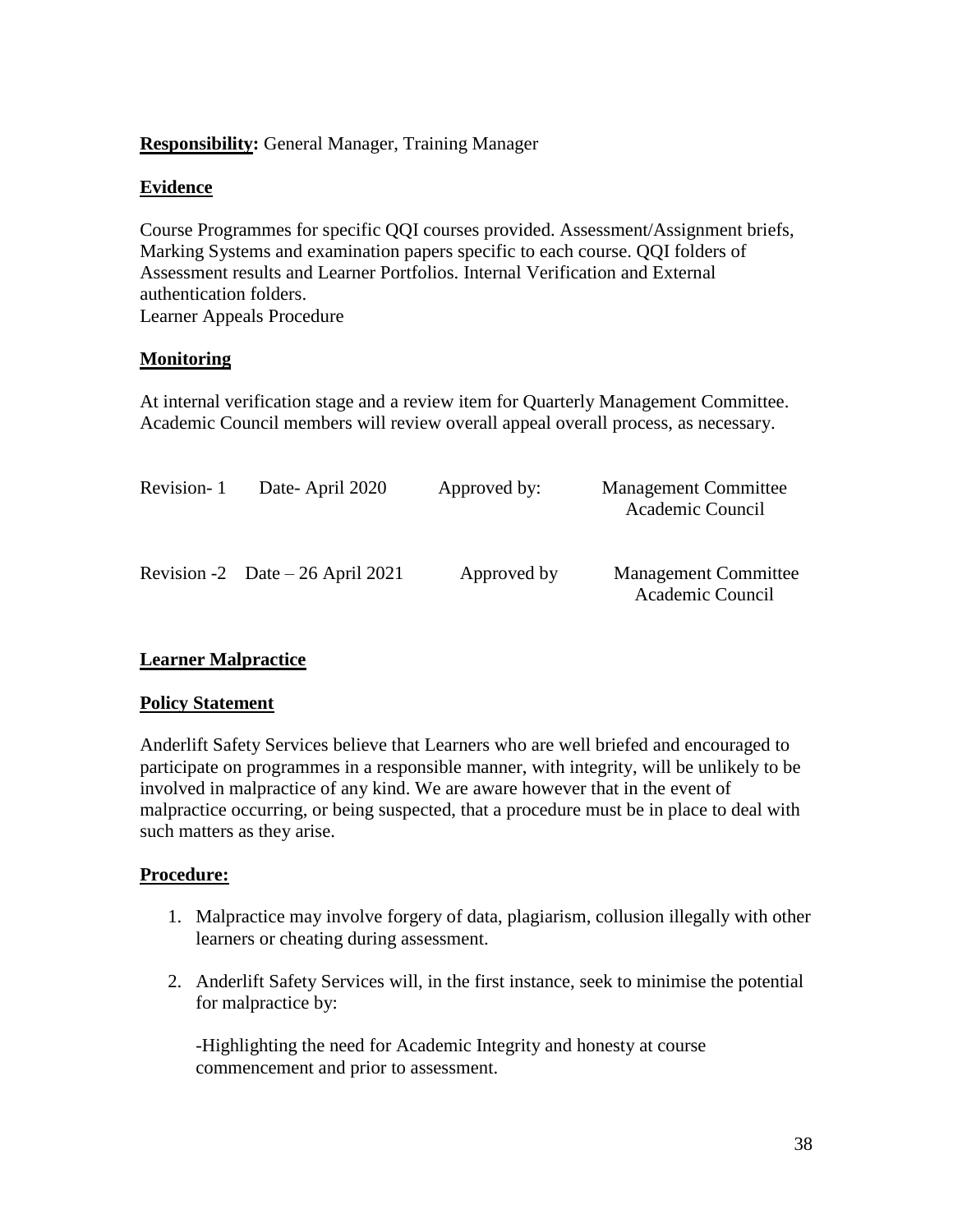-Rotation of assessment materials, assignments, examination questions and project briefs on a scheduled basis.

- 3. Evidence of Malpractice will be presented to the Training and Quality Manager who will meet with the General Manager and Course Tutor to examine the matter.
- 4. If it is felt that there is no case to answer then the matter is deemed resolved and the case of malpractice is closed, without prejudice to the learner.
- 5. If there is reason to believe that malpractice has occurred, then a full meeting of the management review committee will be held and the academic advisor to the Academic Council will be asked to attend, as will the learner involved, who may be represented or accompanied if he or she wishes.
- 6. Following this meeting, an outcome as to the disposal of the malpractice event will be decided by the management committee and the learner informed of final decision, together with sanction, as appropriate.
- 7. The learner may appeal the decision to a full hearing of the Academic Council within 1 week, at which point a final adjudication will be made in relation to the malpractice matter.
- 8. The decision of the Academic Council will be relayed to the learner within 1 week of the final hearing and will close the matter, subject to any broader legal rights of the learner.

| Revision-1 | Date-April 2020                   | Approved by: | <b>Management Committee</b><br>Academic Council |
|------------|-----------------------------------|--------------|-------------------------------------------------|
|            | Revision -2 Date $-26$ April 2021 | Approved by  | <b>Management Committee</b><br>Academic Council |

# **7.0 Supports for Learners**

# **Policy Statement**

Anderlift Safety Services understand the importance of supporting learners so that the learning experience and participation on our QQI programmes is enhanced. Across our range of programmes, Anderlift provide comprehensive support to ensure that our learners can perform to their best and achieve positive outcomes from participation on programmes. This approach includes embracing the concept of reasonable accommodation, as necessary in relation to learners with specific physical or learning needs, in so far as is practicable.

# **7.1 Procedure for Providing Learner Support**: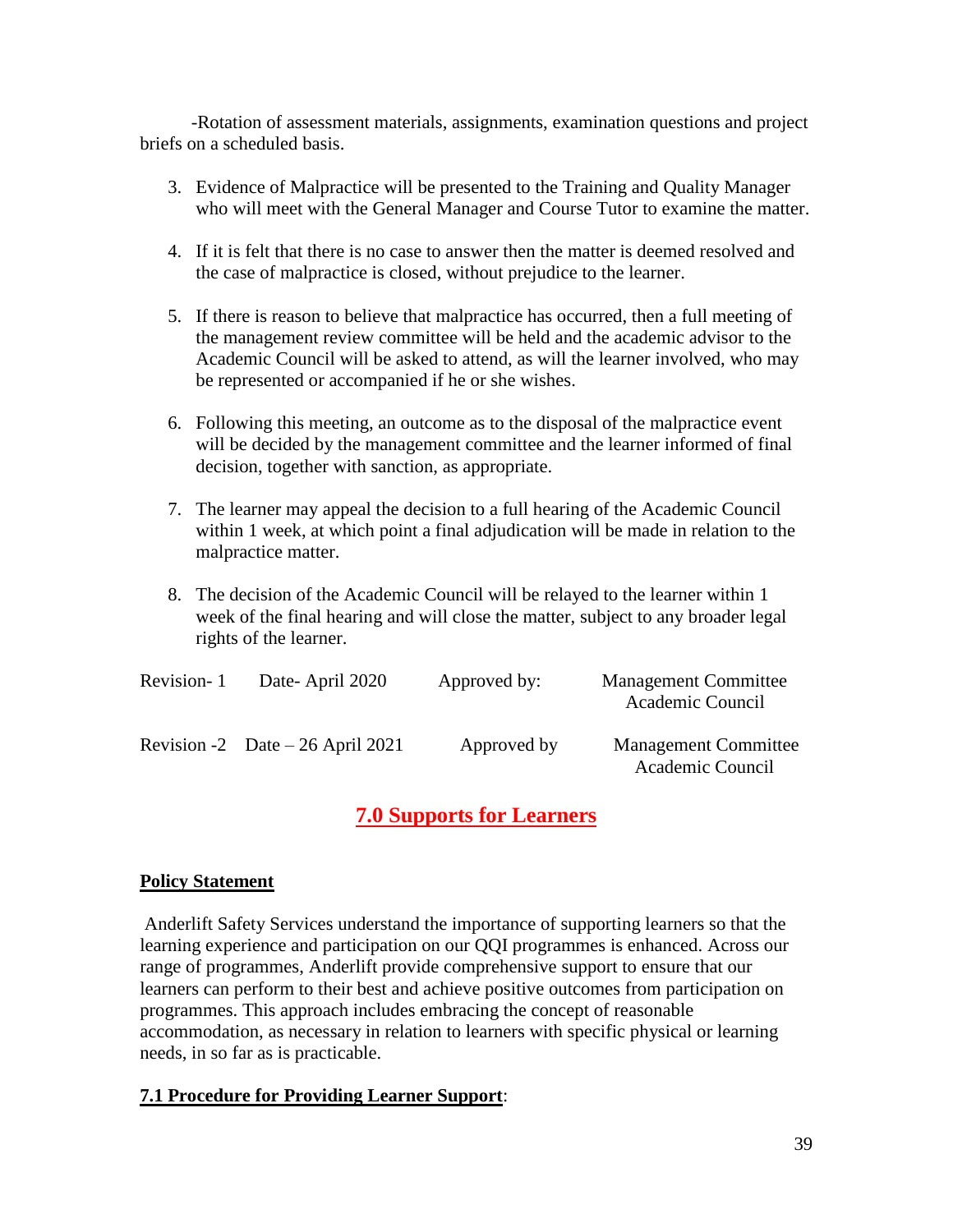- 1. Anderlift Administrative staff provide detailed course information at the enquiry and registration phase for programmes, which gives prospective learners an opportunity to decide on the suitability of a specific programme.
- 2. Anderlift Administrative staff provide full information on programme venues, facilities and arrangements, with specific reference to catering for personnel with particular individual needs.
- 3. Anderlift Tutors will be made aware of learners who may have particular needs and will be instructed, through their course confirmation form and by direct contact from the Training Manager, to ensure that maximum support is offered during the learning and assessment phase.
- 4. The Training Manager, in conjunction with the Course Tutor, will examine the requirement for Reasonable Accommodation for an individual learner based on an identification and assessment of needs.
- 5. The Training Manager will decide how the requirements for reasonable accommodation will be balanced against the need to the uphold academic standards, health and safety issues, potential implications for other learners and cost factors.
- 6. The Training Manager, with the assistance of the course tutor, will plan how the reasonable accommodation will be implemented. Changes to methods of training delivery and potential changes to methods of assessment will be primary considerations.
- 7. Course tutors will make clear to all learners that they should highlight any specific concerns in relation to support needed during the programme delivery or in preparation for assessment.
- 8. All Anderlift facilities are fully equipped for computer, internet and other media connection, as required by learners. Facilities and resources are fit for purpose, adequate from a welfare perspective and reviewed regularly. The General Manager has specific responsibility for monitoring all Anderlift facilities, including considerations such as disability access and potential modifications required.
- 9. Support for learners is also provided by ensuring that a strong and effective coaching resource for learners is provided during programme participation. Advice and mentoring to learners during participation, extending through to the assessment process, is provided by experienced tutors who are subject matter experts, fully familiar with the assessment criteria for each specific programme.
- 10. The Training Manager has responsibility for oversight of coaching and mentoring of learners. Limiting our maximum number of participants on each programme to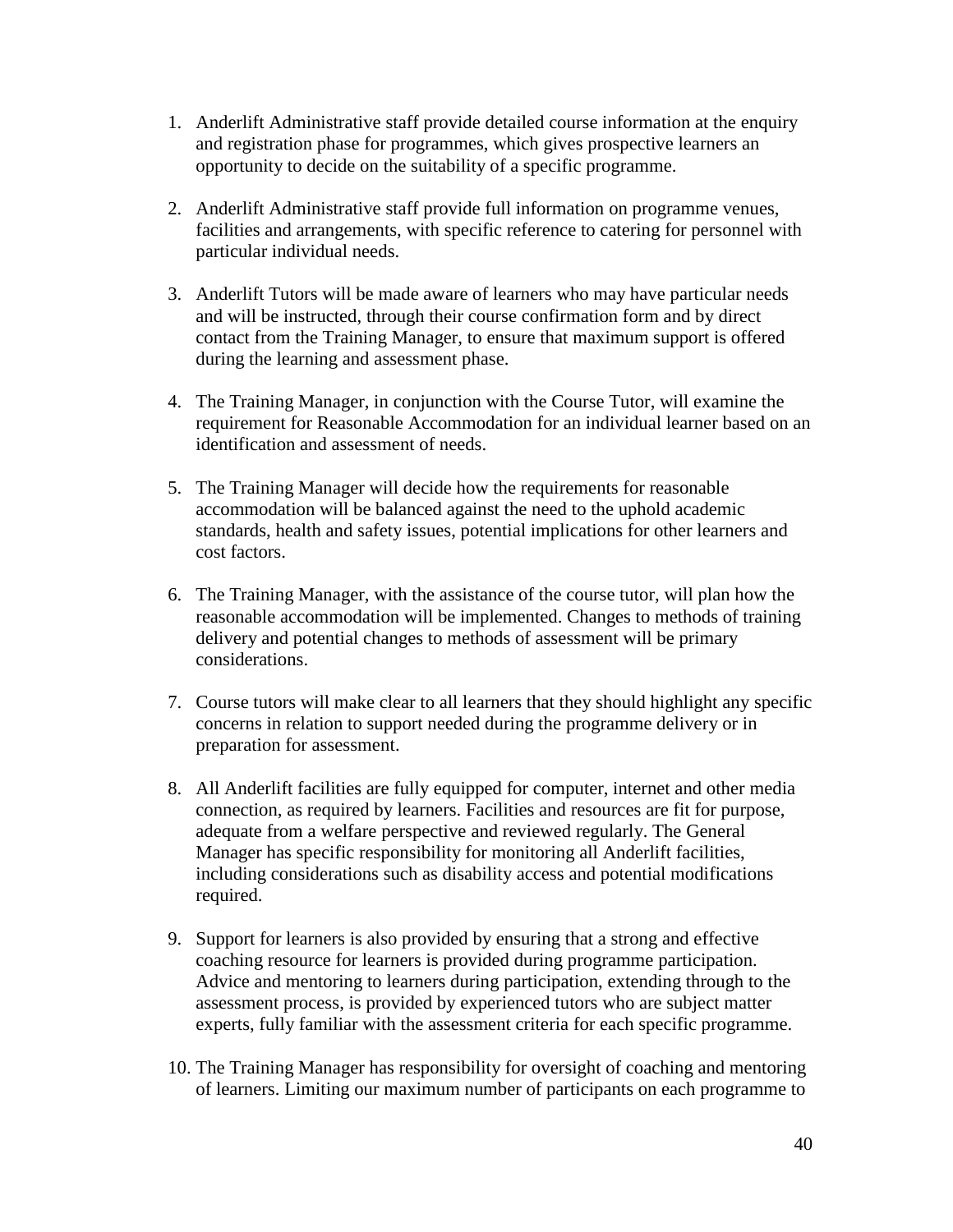ten (10) candidates also facilitates the potential to support, coach and mentor effectively.

- 11. Learner and Tutor feedback forms are used to inform management of any potential improvements that can be made to learner support and learner support is included as an agenda item at Quarterly Management Committee meetings.
- 12. All programme materials, presentations and handouts are designed to be easily understood and accessible to learners.
- 13. Courses of short duration will require limited Learner Representation but individual representation is welcomed at all stages of the learning process. Matters of concern arising will be dealt with fairly, in line with good teaching practice.
- 14. Training Manager will monitor the effectiveness of supports in place for learners as part of Course Monitoring Visit.

**Responsibility:** General Manager, Training Manager, Course Tutors

**Evidence:** Learner Entry Criteria**,** Individual Booking Forms, Feedback Forms, Monitoring Visit Forms, Minutes of Quarterly Management Committee Meetings,

**Monitoring:** At course completion stage and as part of Management Committee Quarterly Meeting

| Revision-1 | Date-April 2020                   | Approved by: | <b>Management Committee</b><br>Academic Council |
|------------|-----------------------------------|--------------|-------------------------------------------------|
|            | Revision -2 Date $-26$ April 2021 | Approved by  | <b>Management Committee</b><br>Academic Council |

#### **7.2 Policy and Procedure for Reasonable Accommodation**

#### **Policy Statement**

Anderlift Safety Services understand our responsibilities under current Equality Legislation and are fully committed to providing our training services to a diverse range of learners, some of whom may have additional needs due to physical limitations, medical or related issues. In all cases where reasonable accommodation is required, Anderlift Safety Services will engage proactively with learners and clients to put in place effective measures that will enhance learner experience and programme participation.

#### **Procedure for Reasonable Accommodation**

1. Anderlift Safety Services will require prospective learners to inform the company of any reasonable accommodation and additional support requirements in advance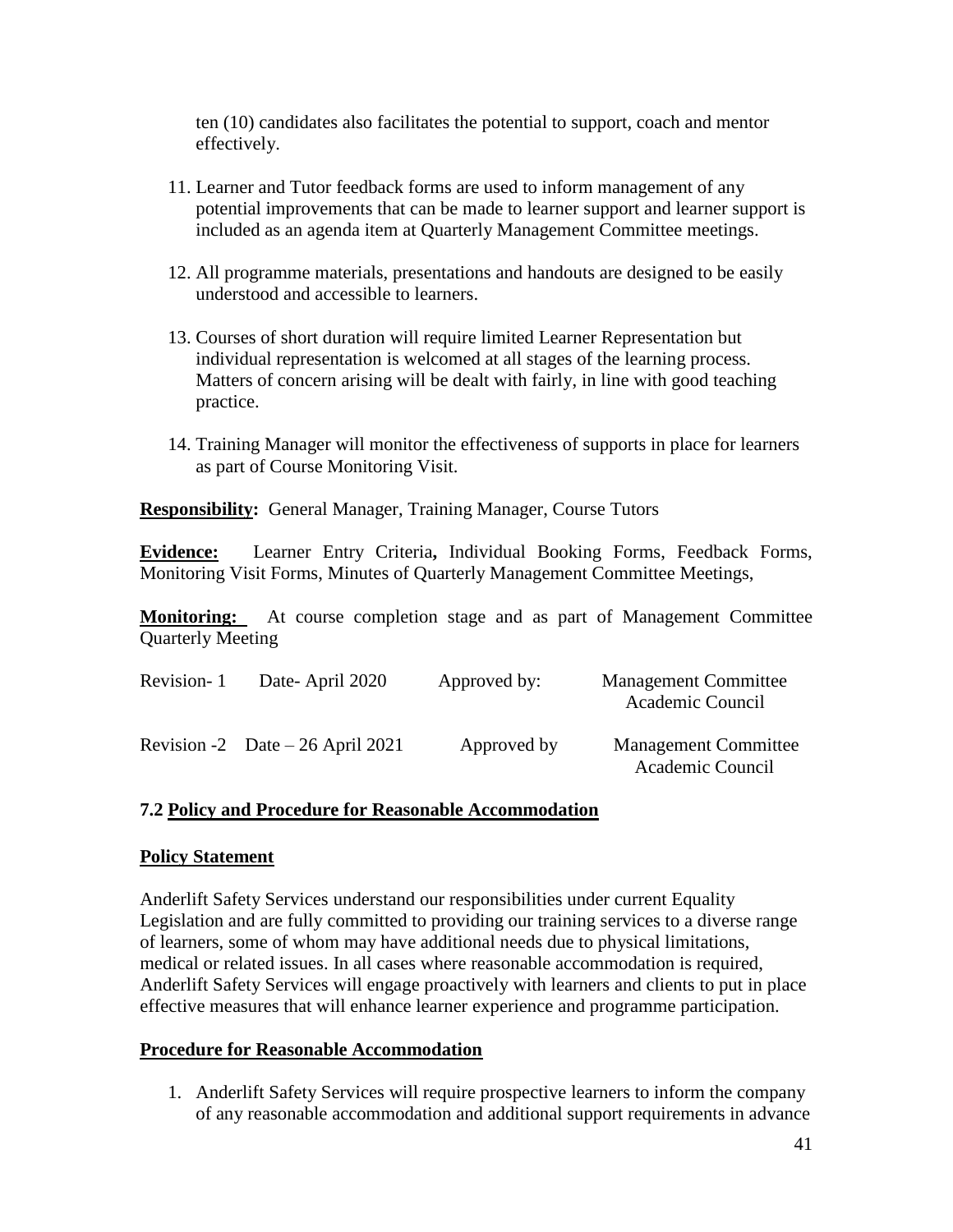of course commencement. This process is facilitated on our course confirmation and booking forms for learners.

- 2. Learners may submit additional information in relation to reasonable accommodation requirements either orally, in writing or electronically to the Senior Anderlift Administrator prior to programme commencement.
- 3. Anderlift General Manager, with the assistance of the Training and Quality Manager and relevant course tutor, will review each reasonable accommodation request to ensure that the accommodation request can be met and that where arrangements are put in place, they will not confer any specific advantage or disadvantage on the learner.
- 4. Anderlift Safety Services reserves the right to request supporting evidence (medical certification or otherwise) before committing to any specific accommodation measures for learners.
- 5. Accommodation in relation to programme assessments will be kept to a minimum to ensure the integrity and validity of the assessment process.
- 6. All learners, irrespective of accommodation or additional supports put in place, will be required to demonstrate achievement of learning outcomes at assessment stage in order to gain programme certification.
- 7. Anderlift management, administrative and tutor staff will ensure that any disclosures made by learners relating to reasonable accommodation requests are handled confidentially- ensuring that both respect for the learner and professional discretion are maintained throughout the process.

Revision- 2 Date- November 2021 Approved by: Management Committee Academic Council

# **8.0 Information and Data Management**

#### **Policy**

Anderlift Safety Services understand the importance of having a reliable and secure Data Management system. Across a limited range of programmes, Anderlift collect and hold accurate, relevant information to enable the successful and reliable compilation, custody and delivery of accurate course assessment (and course completion rates) results to QQI.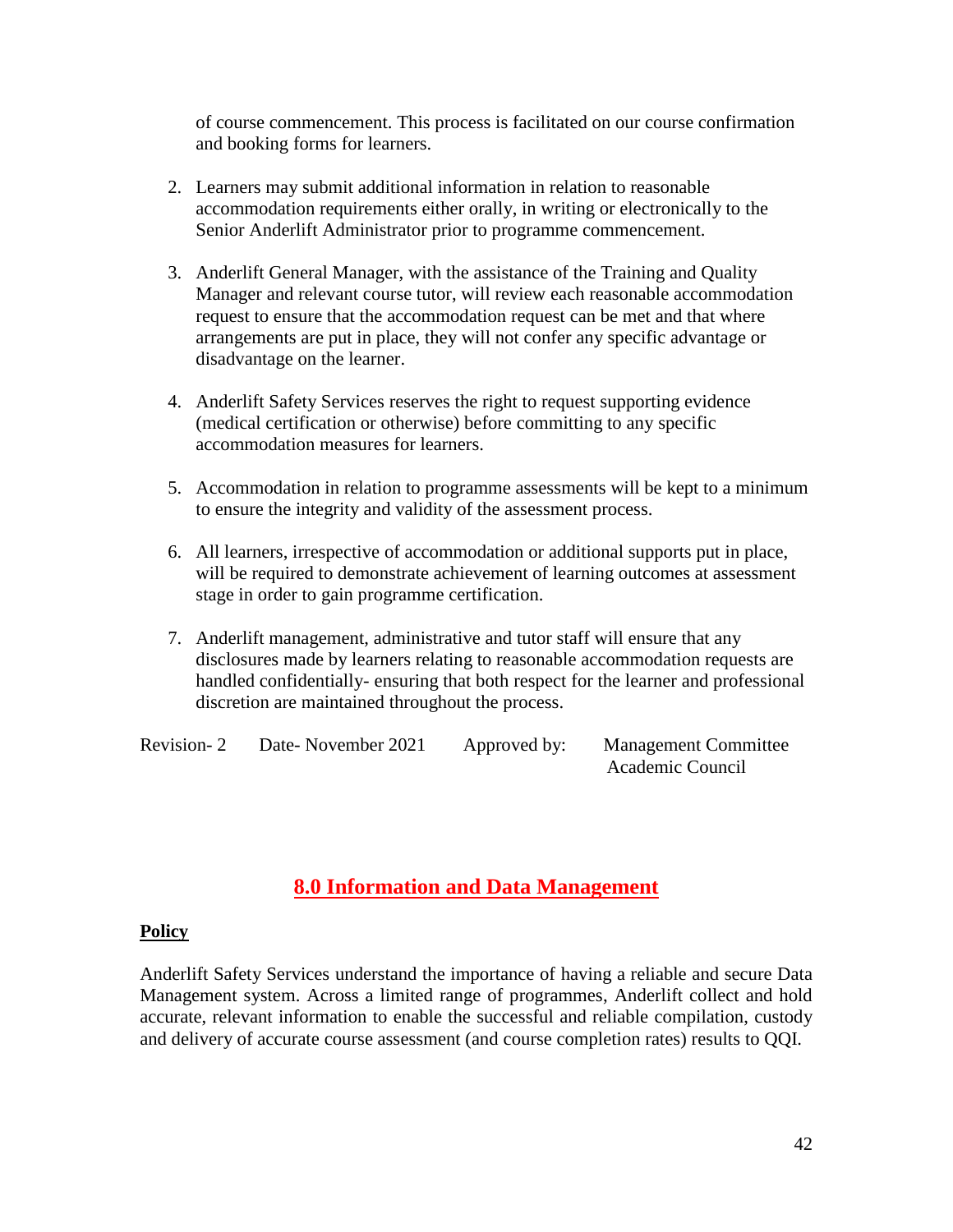The information gathered and stored is also used to benchmark our general performance and results awarded (comparatively and quantitatively) with other providers nationally offering similar programmes.

Information gathered also assists in the formulation of our internal verification reporting requirement and provides key evidence for the external authentication process.

Information such as personal details, contact information, assessment results and participant grades are treated as confidential and are dealt with as part our data protection policy.

# **Procedure for Data Management**

- 1. Anderlift gather learner information from course enquiry stage, through to course booking, participation, assessment and result submission stage to QQI.
- 2. Our General Manager (Data Protection Officer) has responsibility for ensuring that our training facility storage of information and IT systems are secure. We combine strong physical security, in terms of locked offices, filing cabinets and document holders with secure and externally monitored and managed computer/IT systems.
- 3. All personal data is securely held and is only used in the compilation and submission of specific course results to QQI on secure server.
- 4. In terms of Record Maintenance and Retention, Anderlift hold "paper" records securely for a period of no more than 5 years. We use the services of an external professional company to collect, shred and dispose of old records, as necessary.
- 5. Anderlift Safety Services have developed a Data Protection Policy, with relevant procedures in place covering data and information management and protection. We are in full compliance with Data Protection requirements and have had our systems audited by an independent expert in that field.
- 6. In order to meet our obligations under the Data Protection Act 1988, Amendment Act 2003 and the General Data Protection Regulations 2016, Our General Manager (Data Protection Officer) will lead our administrative team to ensure that Anderlift will:
	- Obtain and process information fairly
	- Retain information for explicit, lawful purposes only
	- Use and disclose data only in a manner compatible with law
	- Take appropriate measures to keep data safe and secure
	- Maintain data as accurate, complete and up to date
	- Ensure the data is adequate, relevant and not excessive
	- Retain for no longer than necessary and for the purpose collected
	- Provide data to subjects on request.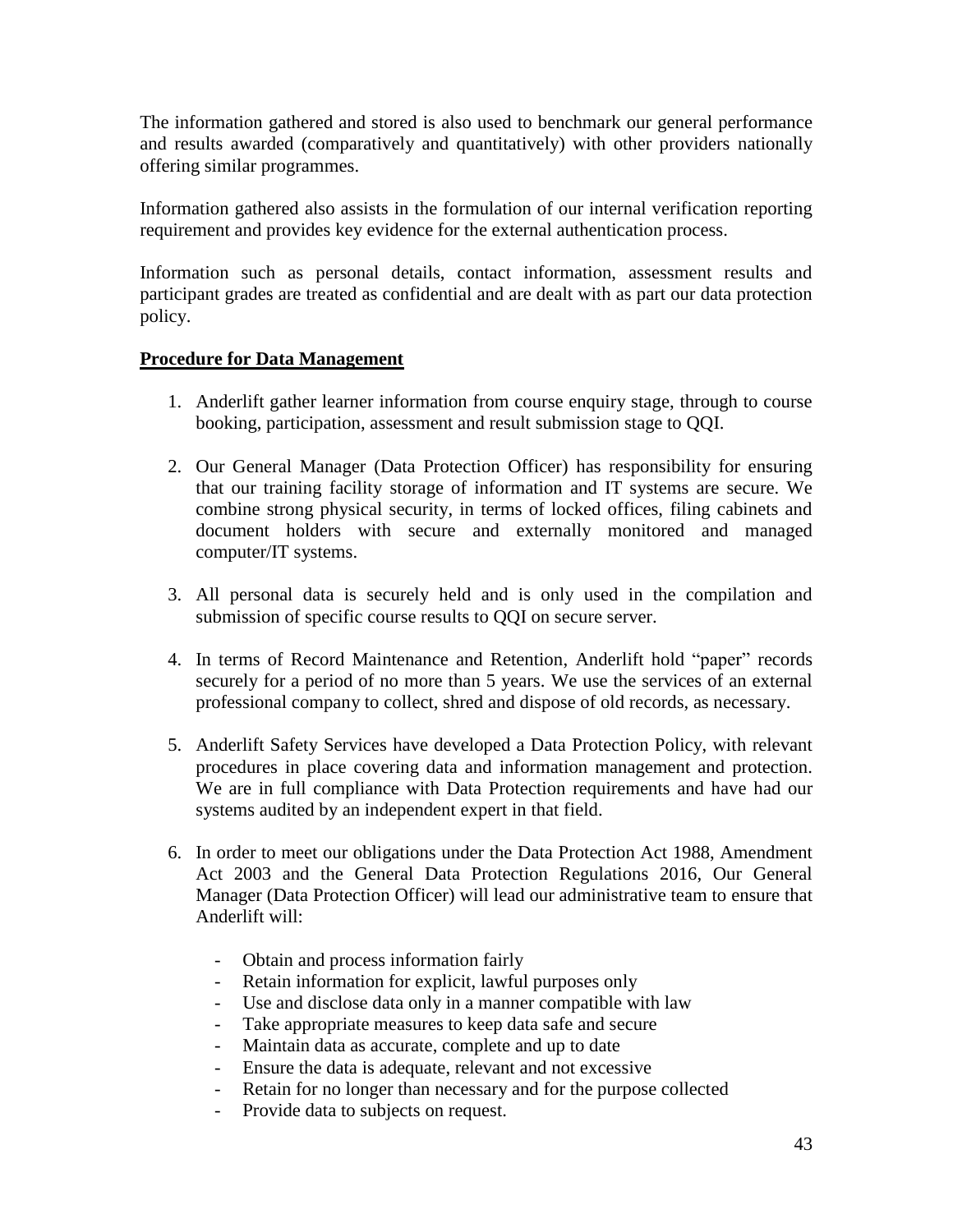- 7. In relation to obtaining and processing data relating to clients, learners and staff, the general manager will lead the administrative team to ensure that information is obtained strictly in order to:
	- Update databases
	- Provide payroll
	- Ensure correct details in relation to service provision
- 8. In general terms, the subject of the data collection will be aware of the reason for the data collection, how it will be used and processed, whether or not any third parties will have access to the data and the retention period for which held.
- 9. Anderlift recognise that Learners on our programmes of training have rights, including:
	- Right to access
	- Right to have information erased and or rectified
	- Right to restrict processing and make objection
	- Right to withdraw consent and make complaint
- 10. Anderlift Safety Services administrative team will ensure that data is used only for the purposes first notified to the subject of the data and will ensure consent of the data subject if there is a change of purpose.
- 11. Disclosure of data to third parties will not occur without the specific consent of the data subject and disclosure will generally be permitted only where limited legal provisions apply.
- 12. When an individual requests data from Anderlift, the General Manager (DPO) will assess the nature of the request and verify the identity of the individual making the request by reasonable means.
- 13. Data requests will be logged and subsequent transmission of information will generally be by electronic means, once the Data Protection Officer has approved release of the information or data requested.
- 14. Similar to requests for Data, should a learner or other party request an erasure of data, object to data processing or seek a rectification of data, the request will be logged and the General Manager will act on such request.
- 15. Resolution of the above request (at 14) will be implemented within 1 week and the requesting individual notified of the outcome within that timeframe.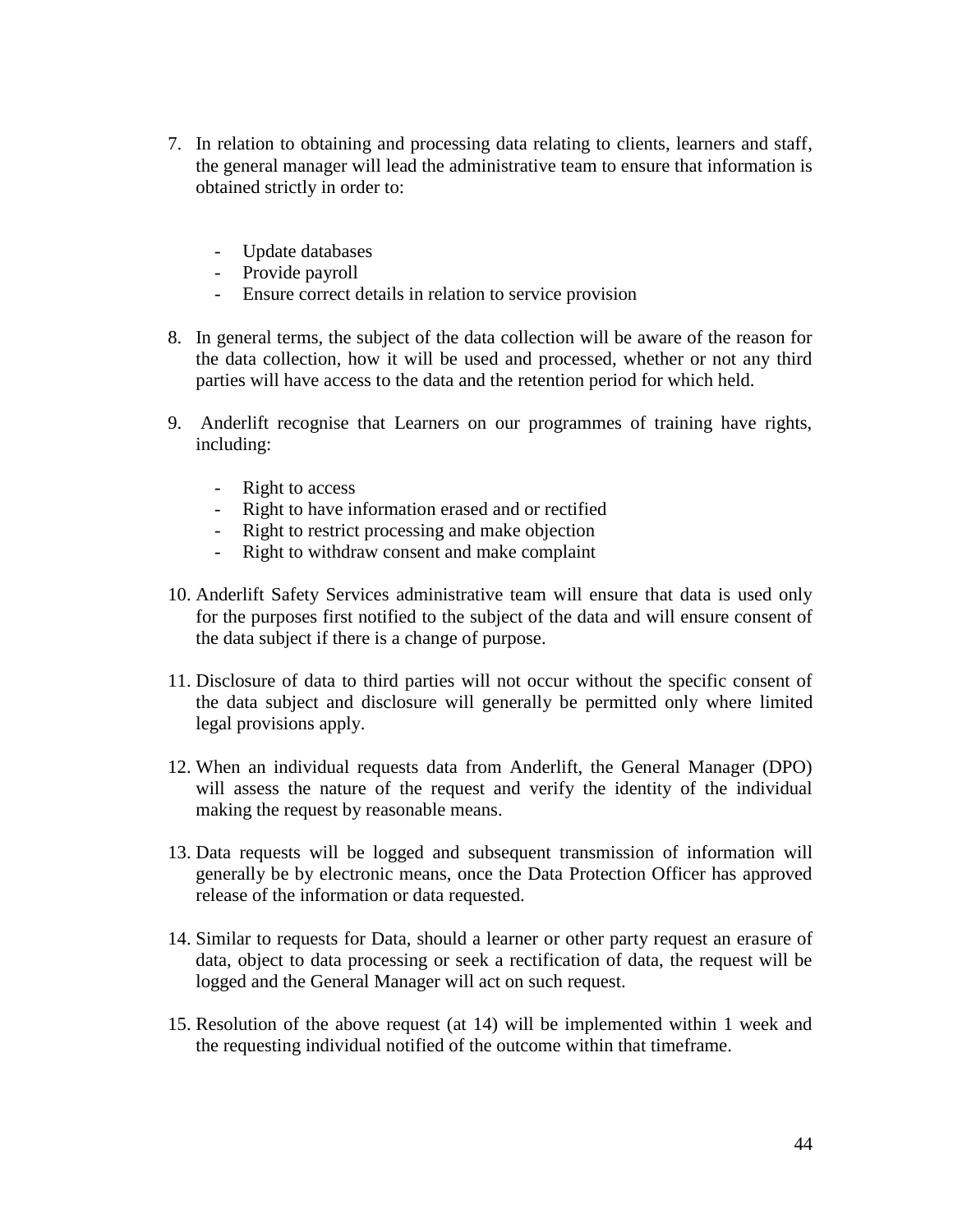- 16. A request from a learner or other party to share data with a third party will be submitted to Anderlift as a written or e-mail request. Anderlift will verify the identity of the subject requesting the sharing of data, by reasonable means.
- 17. The General Manager (Data Protection Officer) will oversee the collection of the data involved and will send it to the data subject for review and approval. Once agreed with the subject of the data information, the data can then be released for sharing, as requested.
- 18. In terms of security of systems and information, the General Manager, (Data Protection Officer) will lead the administrative team to ensure:
	- Limited, password protected access to all IT facilities.
	- Limited access to personal staff and learner data to authorised staff only
	- Access to office and administrative areas where information is held is strictly limited and locations secured and locked, as appropriate.
	- All information and personal data held is subject to strong back up arrangements, including off site arrangements, as part of contingency planning.
	- Administrative staff understand the potentially sensitive nature of data and are committed to upholding a secure data protection environment.

#### **Procedure for dealing with a Data Breach**

With good general administrative management and security of learner information and records, as well as good systems for management of IT hardware and equipment, the potential for data breach is minimised. A data breach may however occur due to:

- Unauthorised use of or inappropriate access to information or systems
- Loss or theft of equipment or records on which data is stored
- Computer hacking or attack
- Natural Disaster- Fire or Flooding
- Human Error or deceptive practice
- 1. Anderlift, as a first step in managing a data breach, will record full details of the breach, including date and time, by whom reported, type of breach, type of data involved and if it was encrypted- level of sensitivity of data will also be a key consideration.
- 2. A meeting of the Management Committee, including the General Manager and Training Manager, will be held immediately to discuss the breach and the likely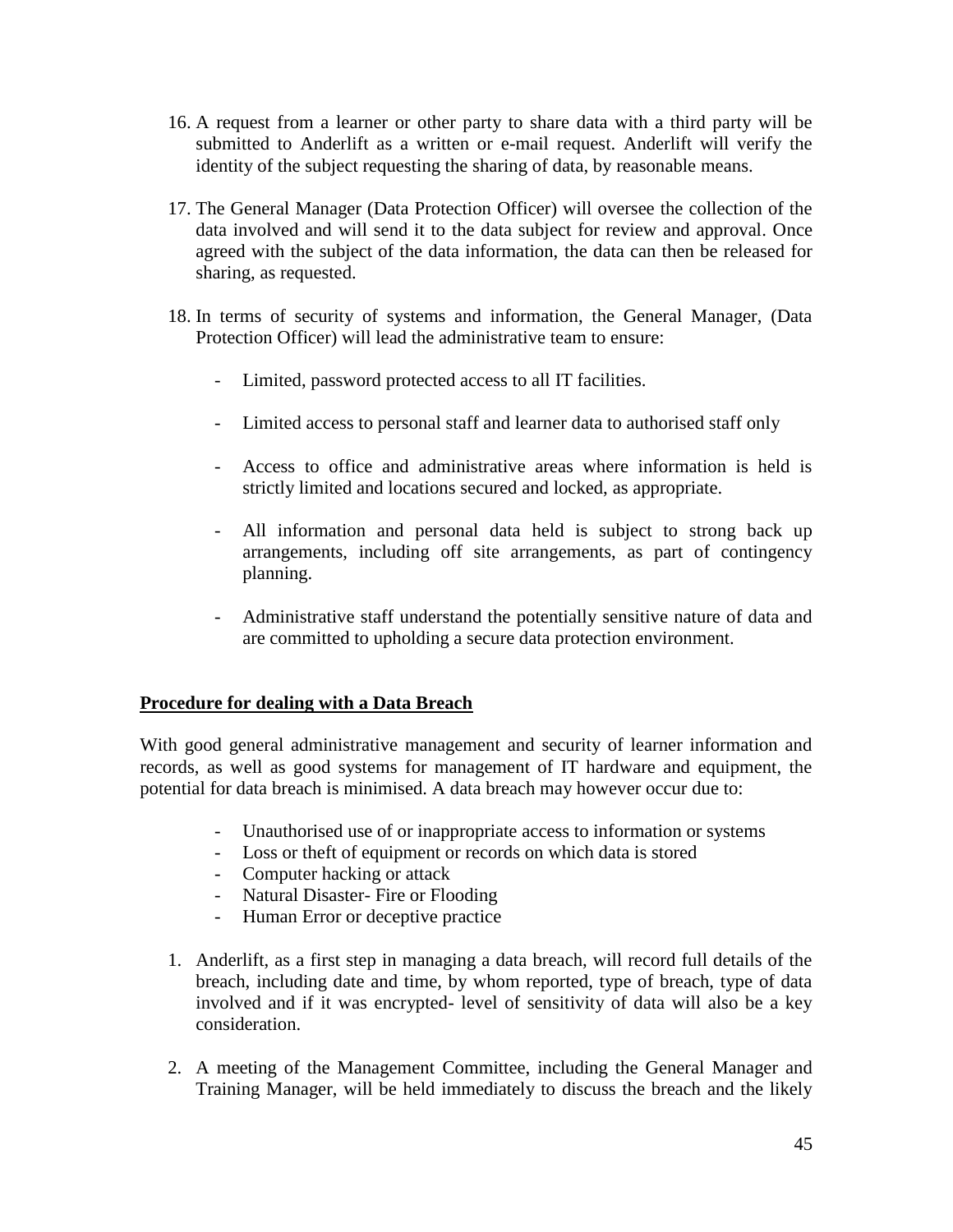implications in terms of who may be affected by the breach, the potential adverse consequences and levels of protection in lace.

- 3. The General Manager (Data Protection Officer) will contact the office of the Data Commissioner for advice.
- 4. In consultation with the office of the Data Commissioner, a decision will be made in relation to contacting persons affected by the breach, using secure means.
- 5. Information and specific advice as to the steps to be taken by the parties affected by the breach will be provided, as will information on the steps to be taken by Anderlift to assist and reduce consequential harm.
- 6. A decision regarding contacting outside agencies such as the Gardai will also be made by the Management Team.
- 7. Following the incident of Data Breach, Anderlift will hold a review of the incident at Management Level to discuss the nature of the breach, the adequacy of response and measures that can be taken to reduce the potential for future adverse events to occur.
- 8. Staff will be briefed on our overall approach to Information and Data Management and details of this policy will be included in our Learner and Staff Handbooks.
- 9. In terms of General Data Retention and Disposal, Our General Manager is responsible for the management of Administrative staff in ensuring that hard copies of learner information are generally not retained for periods in excess of five years.
- 10. Our electronic retention of records will be reviewed annually by Administrative Staff, under the oversight of the General Manager and records not required for administrative, operational or legal reasons will be appropriately deleted.

**Responsibility**: General Manager, (Data Protection Officer) Training Manager and Administrative Staff

**Evidence:** Data Protection Policy and Procedures, Secure, Externally Monitored and backed up IT systems. Secure Premises and Password protected IT systems.

**Monitoring:** Annual under Management of Data Protection Officer and item for Quarterly Management Committee Meeting, as appropriate.

| Revision-1 | Date-April 2020 | Approved by: | <b>Management Committee</b> |
|------------|-----------------|--------------|-----------------------------|
|            |                 |              | Academic Council            |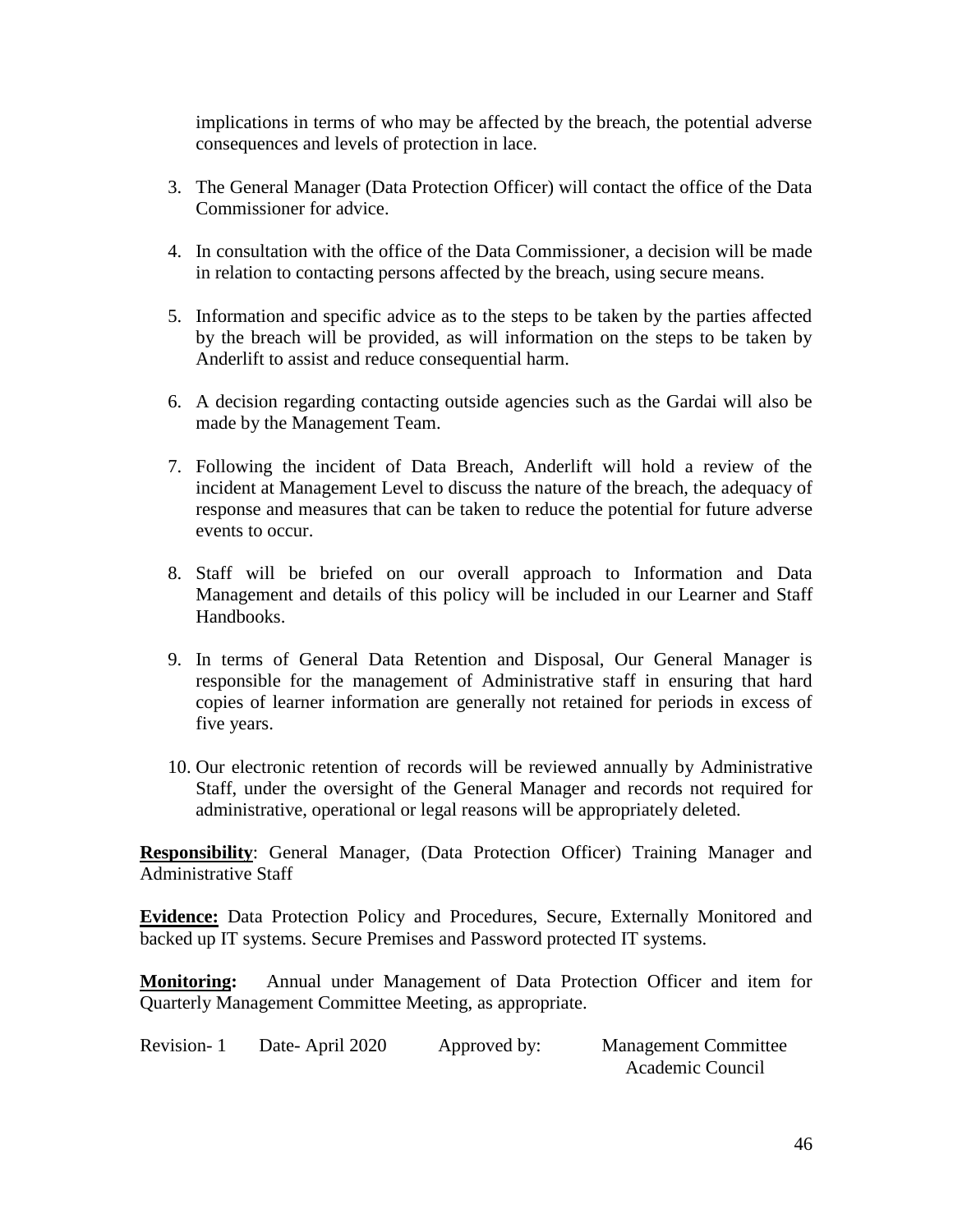# **9.0 Public Information and Communication**

#### **9.1. Public Information**

#### **Policy**

Anderlift Safety Services are committed to publishing accurate, objective and up to date information on our validated QQI programmes that is accessible to the public and to prospective learners. Our company website is our primary means of publishing such information. We also have an experienced and well trained administrative and tutor team in place to communicate with clients, learners and other agents, as required.

Anderlift ensure that information for the public is specific in relation to accreditation and awards pertaining to each QQI course offered. Learner entry and progression information is included, as is information on relevant quality assurance policies and procedures relating to our QQI programmes.

## **Procedure for Public Information and Communication**

- 1. The General Manager is responsible for ensuring that accurate company and programme information is available to learners on website and by e-mail at course enquiry, booking and confirmation stage.
- 2. The General Manager will lead the administrative team in ensuring that individual learners are given full and timely information relating to:
	- Programme Title and Description
	- Entry Criteria
	- Provision of standard and special individual supports, as appropriate
	- Programme Outline and Course content
	- Assessment Criteria
	- Progression opportunity, as applicable
	- Responsibility of learners in relation to conduct expected during the programme and at assessment phase.
- 3. The provision of a Learner Handbook will supplement the public information available to learners.
- 4. The General Manager, with the assistance of the administrative staff, is responsible for maintaining contact with client companies of learners and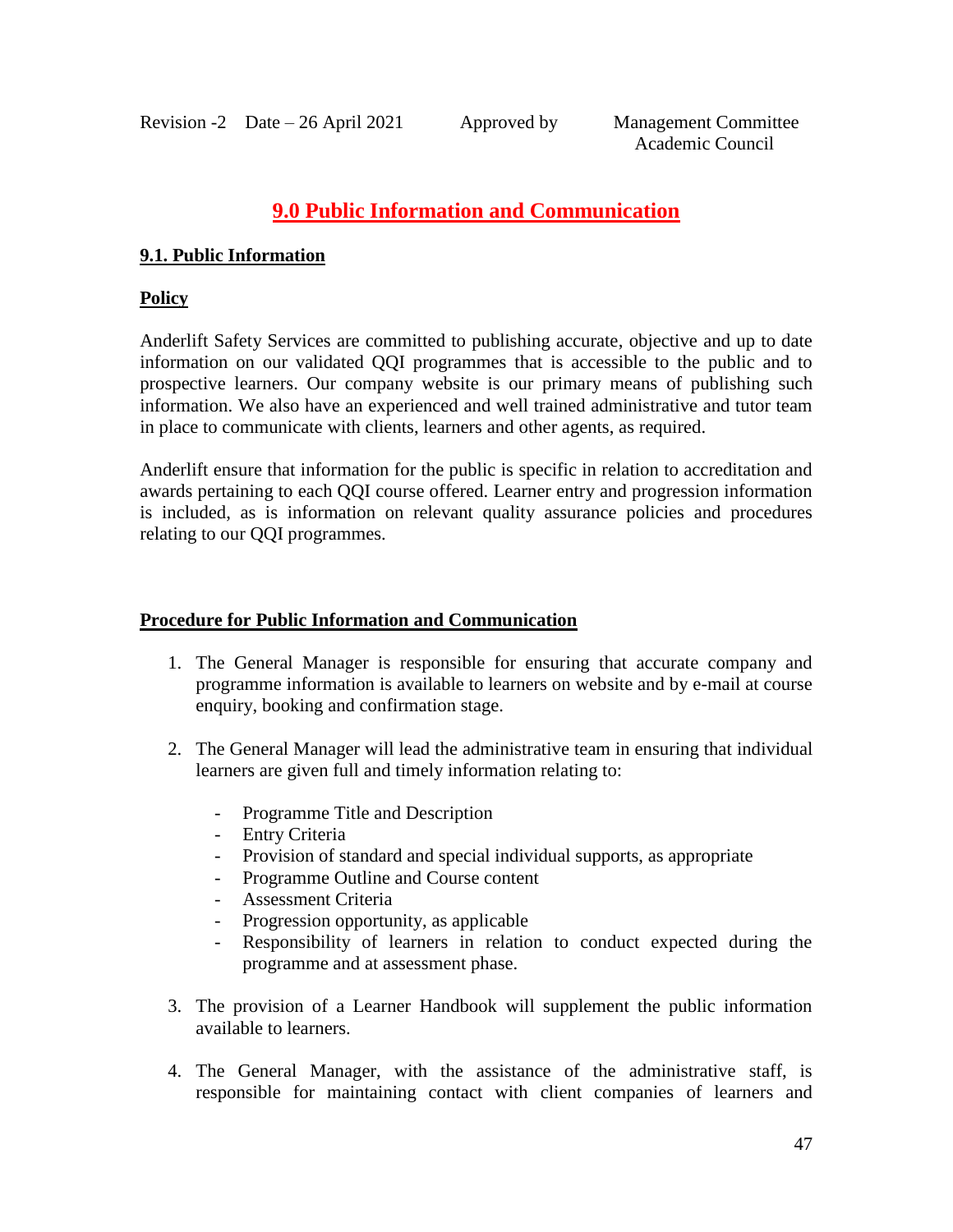individual learners in relation to all matters pertaining to programme participation, as well as wider welfare and individual support issues.

#### **Internal Communication**

- 5. The General Manager, with the assistance of the administrative staff, is also responsible for diary management and for ensuring that course tutors are comprehensively briefed, by means of accurate course confirmation, for all training booked. Information will include details of venue, client contact name and contact number, as well as any special programme requirements in place relating to the learners or the training environment.
- 6. The Training and Quality Assurance Manager will ensure that tutor staff are contacted and met informally on a regular basis and also directly, by meeting arrangement, in relation to specific issues arising from monitoring visits, learner or tutor feedback information, as necessary.
- 7. The level, quality and adequacy of both public and internal communications will be discussed as part of programme provision discussion at Quarterly Management Committee Meeting stage.

| Revision-1 | Date-April 2020                   | Approved by: | <b>Management Committee</b><br>Academic Council |
|------------|-----------------------------------|--------------|-------------------------------------------------|
|            | Revision -2 Date $-26$ April 2021 | Approved by  | <b>Management Committee</b><br>Academic Council |

#### **9.2. Publication of Quality Assurance Evaluation Reports**

- 1. Key information and findings, particularly relating to improvement planning, arising from internal quality assurance monitoring and self -evaluation reporting is available and will be published on our website, subject to discussion and agreement at quarterly management review meetings.
- 2. Approved Quality Approved Procedures and Quality Manuals will also be published and available to learners on our website.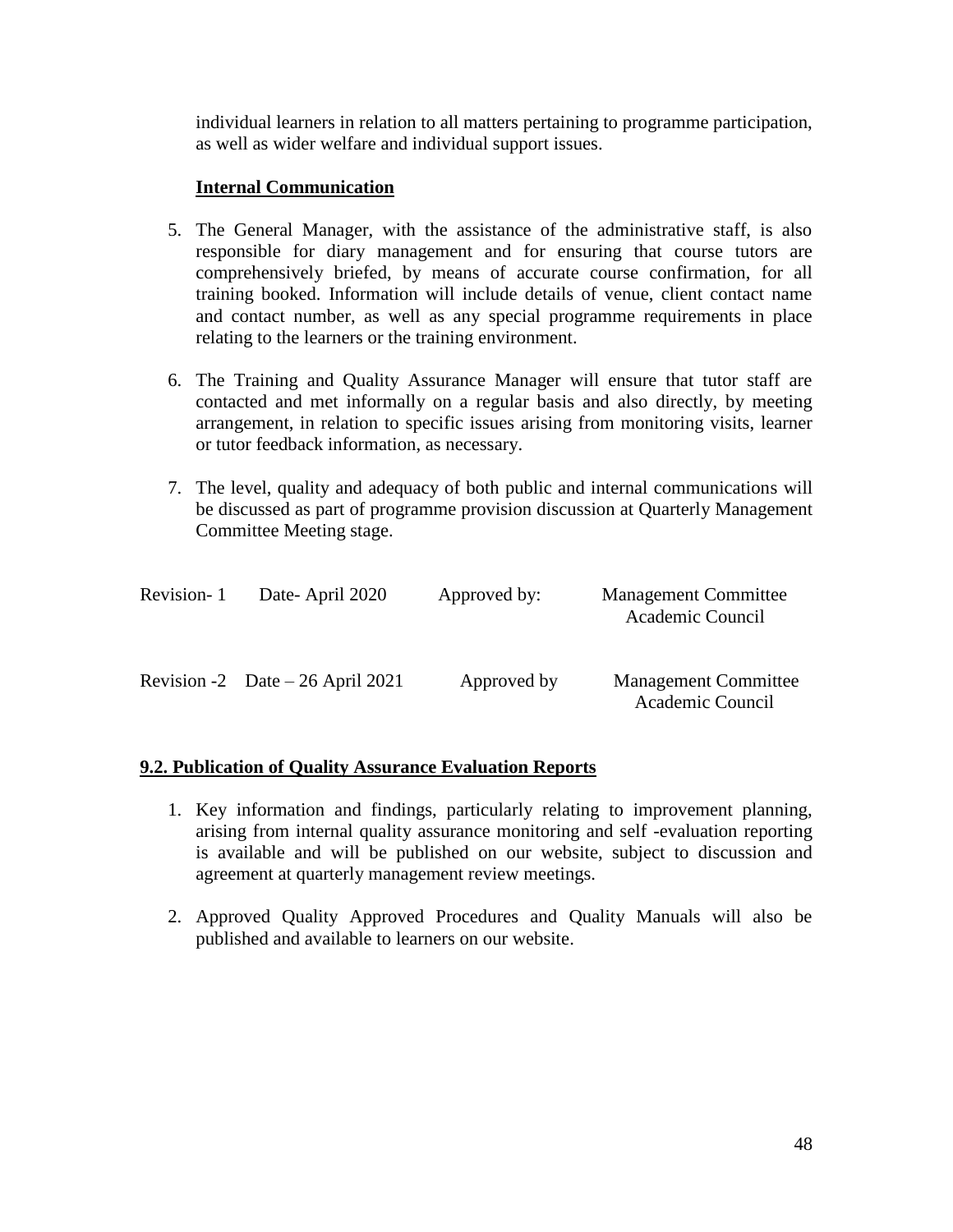# **10.0 Other Parties involved in Education and Training**

#### **10.1-Peer Relationships with broader education and training community**

- 1. Anderlift Safety Services are a Recognised Institute (RI) with PHECC (Pre-Hospital Emergency Care Council) for the provision of First Aid Responder Training. We have a quality assurance agreement in place with that organisation, details of which are provided on the company website.
- 2. Anderlift are in regular contact with Employers (our client database) and meet with them in relation to our QQI programme provision, relevance, content and "on the job" benefit to learners.
- 3. We have developed the capacity to adapt our QQI programmes, without changing the key focus of training objectives, to ensure that learners can apply programme content and assessment outcomes more effectively within their work roles and responsibilities.
- 4. Anderlift Staff Membership of the Institute of Occupational Safety and Health (UK and Ireland) provides an excellent educational resource for both trainers and learners. Membership also provides information on up to date trends and initiatives within the health and safety industry, as well as information on professional career development and further learning opportunities. We are also members of NISO (which offers similar benefits.

# **10.2- External Partnerships and Second Providers**

– Not relevant to Anderlift Safety Services as the company does not sub-contract any QQI delivery of programmes and are not in involved in any external partnerships relating to QQI programme provision.

# **10.3- Recruitment of Authenticators and Expert Panellists**

- 1. Anderlift Safety Services currently use the professional services of two external experts for the purposes of external authentication of results and also the services of an independent expert to sit on our Academic Council and advise our Management Committee on business, commercial and training matters, independently.
- 2. The external authenticator currently used is on the official list of approved QQI authenticators and has extensive training and industry knowledge, holding a Master of Education Degree, as well as having extensive previous experience within the training function in industry, much of it related to the health and safety and supervisory management and development field.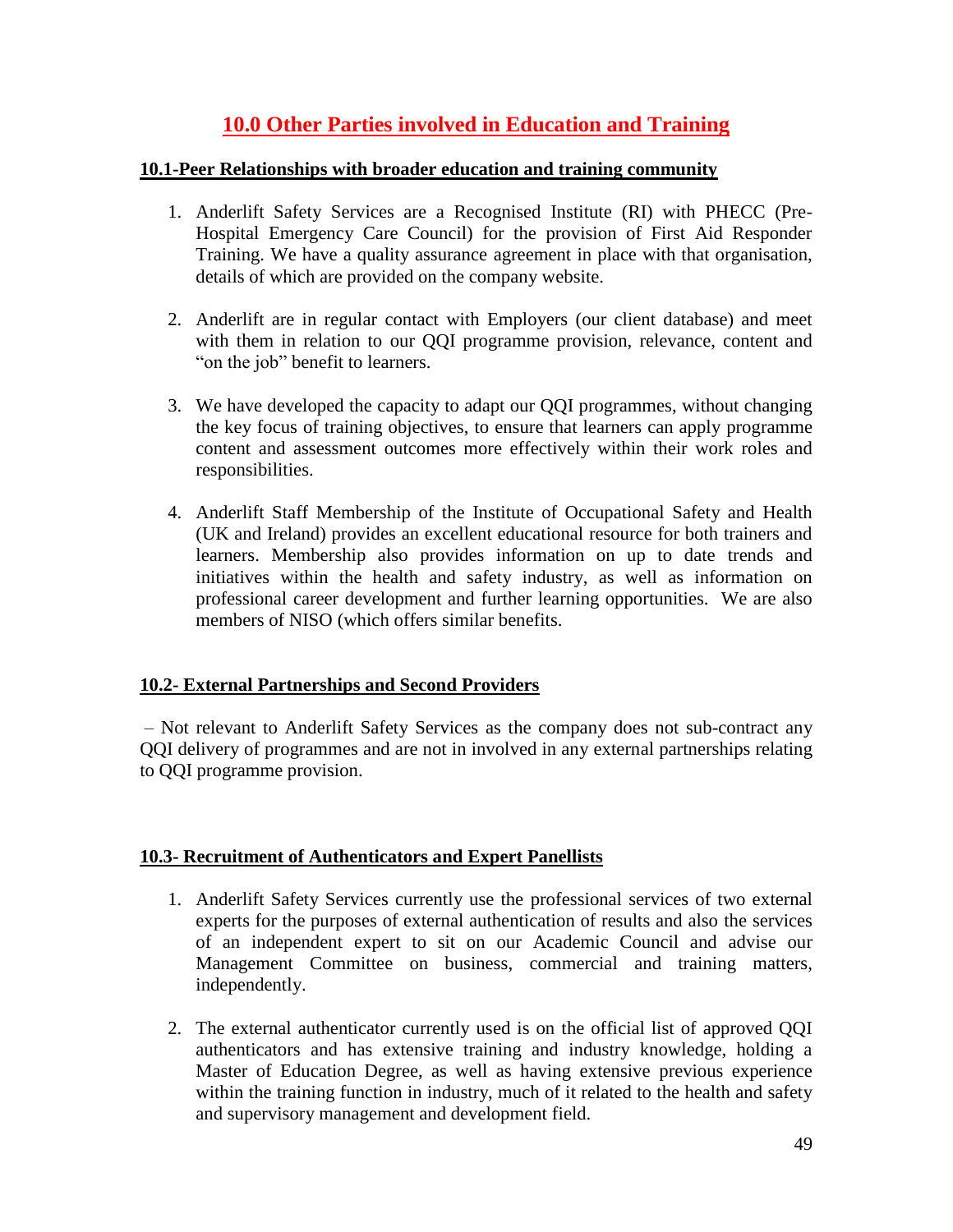- 3. The selection criteria for both external authenticators and advisors will include that they:
	- Are suitably qualified academically and recognised as subject matter experts, external to Anderlift.
	- Have a broad understanding of QQI requirements, including Quality Assurance and Governance matters.
	- Are not involved in any way, directly or indirectly with Anderlift Safety Services operations or management.
	- Have the necessary time available to assist the Anderlift Safety Services Management Team, as necessary.

# **11.0 Self- Evaluation, Monitoring and Review**

**Policy:** Anderlift Safety Services are committed to evaluating both our internal operational effectiveness and the effectiveness and value each of our programmes of training leading to QQI Awards.

Programme evaluation will seek to ensure and confirm that effective training design, planning, delivery and assessment practices are in place, aligned to specific learning objectives.

Where areas of improvement are identified through our programme monitoring processes, these are documented and implemented following discussion and agreement at our quarterly management review committee meetings.

Anderlift Safety Services carry out specific Internal Monitoring of programme delivery as well as wider Self Evaluation of QQI programmes, using an external subject matter expert, as well as our own key staff, employing a thorough and documented approach.

# **11.1 Procedure for Internal Monitoring of Programmes**

- 1. The Training and Quality Assurance Manager is responsible for ensuring that QQI programmes of training, course content, modes of delivery and assessment methods are fit for purpose, current and updated in terms of legislative and other change.
- 2. Meetings with course tutors, both formal and informal, will assist in the above process, as will detailed review of both tutor and learner feedback.
- 3. Ongoing organisation and programme planning issues will also be discussed at Quarterly Management Committee Meetings. In particular, resource issues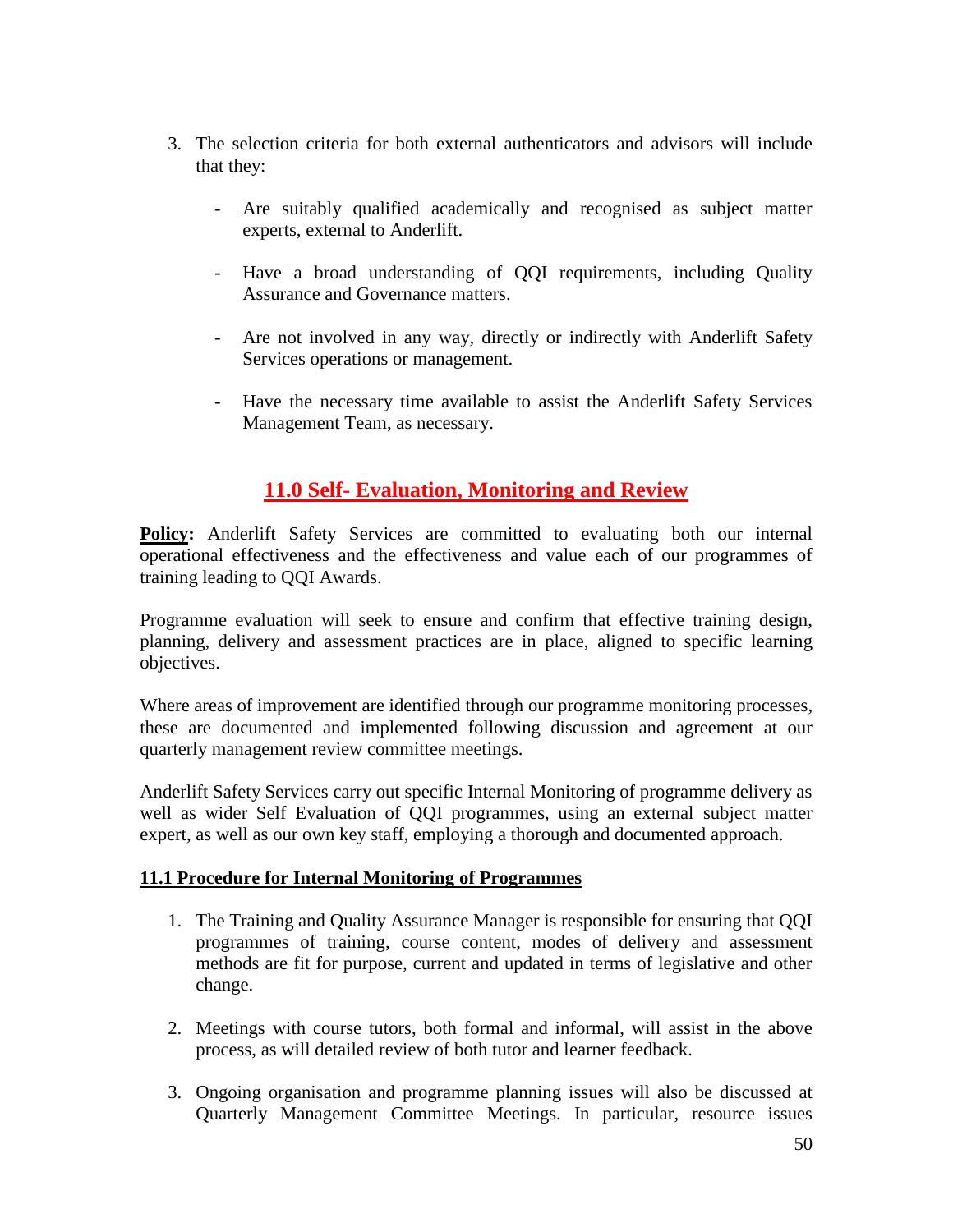required to support programme delivery will be assessed and additional provisions made available, as necessary.

- 4. For Internal Self-Monitoring of programmes, The Training Manager will visit and review (Using the Course Monitoring Report Form) programme delivery on specific QQI modules. The effectiveness of programme delivery, level of learner engagement, assessment protocols and identification of potential areas of improvement will be assessed as part of this reporting process.
- 5. Internal self- monitoring of programmes will specifically seek to confirm that Learning Objectives are being met through a well- planned and inclusive delivery and assessment process.
- 6. The findings of the programme Monitoring Report will be discussed with the relevant tutors, as necessary and issues raised will also be discussed at Quarterly Management Committee Meetings.

#### **11.2 Procedure for Self- Evaluation, Improvement and Enhancement**

- 1. In terms of the wider Self-Evaluation of Programmes process, Anderlift use approved QQI templates, in the form of a **Self-Evaluation Checklist, Programme Evaluation Report** and **Improvement Plan** to document the evaluation process for individual programmes.
- 2. A schedule for self-evaluation of programmes is in place and reviewed in the light of legislative or organisational change and where a specific improvement requirement is identified.
- 3. The evaluation process will be inclusive of input from our trainers, learners and external subject matter experts.
- 4. The aim is to ensure that Anderlift and our Learners can be satisfied with individual programme design, structure and delivery and that real benefit is achieved from participation and programme assessment.
- 5. Areas of effective practice are confirmed and consolidated and areas of potential improvement are identified. Changes to programme provision (delivery and or assessment) are implemented following discussion and agreement at our Quarterly Management Committee meetings.
- 6. Findings of our Self-Evaluation process are available for publication on our website.

**Evidence:** Monitoring Reports, Learner Feedback Forms, Tutor Feedback Forms, Self-Evaluation Checklists and Reports, Improvement Plans, Course Folders to include Programmes, Learning Objectives and Assessment Materials.